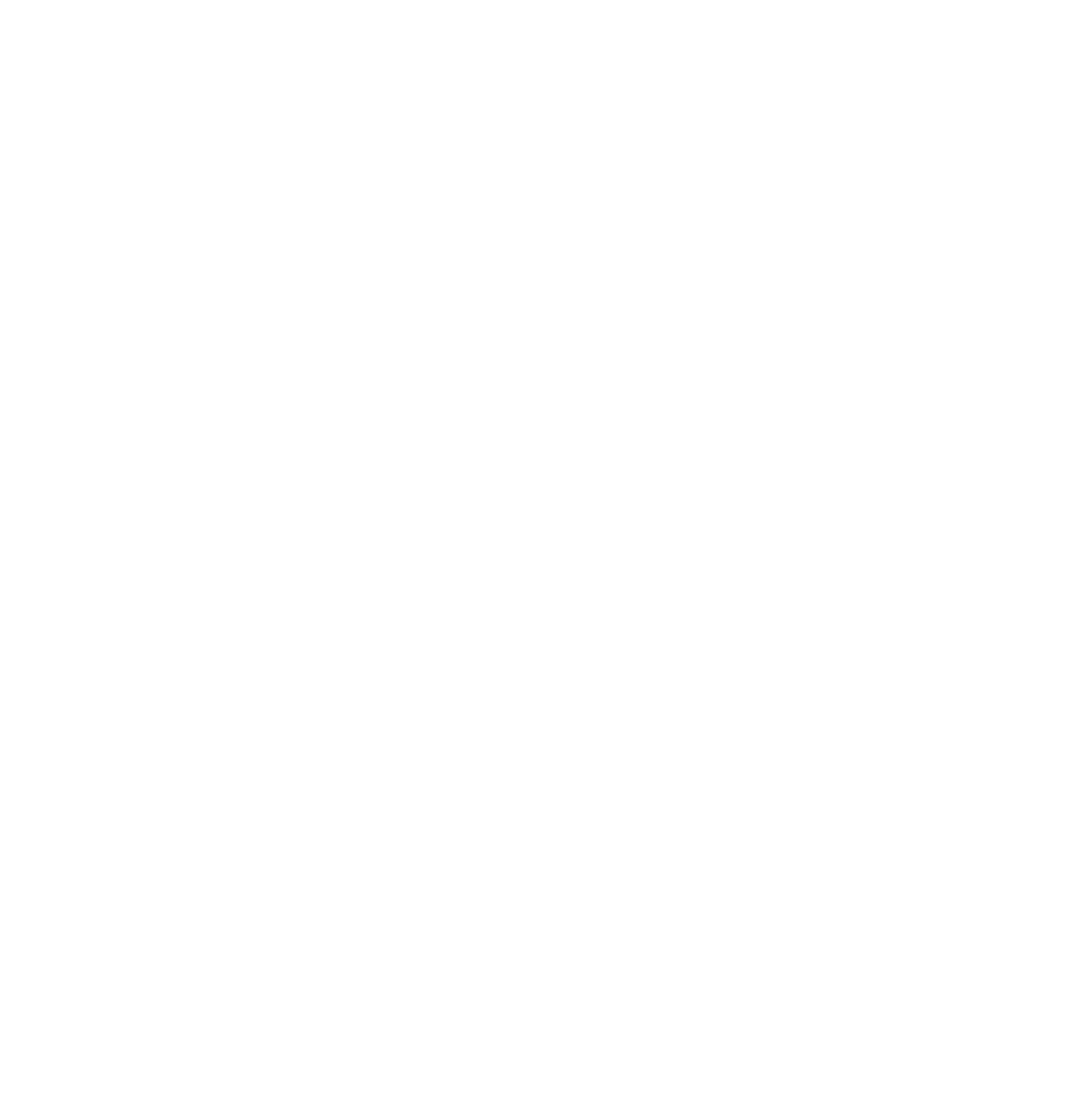| <b>TABLE OF</b> | <b>WINES BY THE GLASS</b>              | $1 - 2$                 |
|-----------------|----------------------------------------|-------------------------|
| <b>CONTENTS</b> | WINES BY THE GLASS - CORAVIN POURS     | 3                       |
|                 | <b>HALF BOTTLES</b>                    | $\overline{\mathbf{4}}$ |
|                 | LARGE FORMAT-SPARKLING & WHITE         | 5                       |
|                 | <b>LARGE FORMAT-RED- UNITED STATES</b> | 6                       |
|                 | <b>LARGE FORMAT-RED-INTERNATIONAL</b>  | $\overline{z}$          |
|                 | CHAMPAGNE                              | $8 - 9$                 |
|                 | <b>SPARKLING &amp; ROSÉ</b>            | 10                      |
|                 | WHITE-GERMANY                          | 11                      |
|                 | <b>WHITE-ITALY &amp; SPAIN</b>         | 12                      |
|                 | <b>WHITE- FRANCE</b>                   |                         |
|                 | <b>ALSACE, SAVOIE, JURA</b>            | 12                      |
|                 | <b>LOIRE</b>                           | 13                      |
|                 | <b>BURGUNDY</b>                        | 14                      |
|                 | RHONE, BORDEAUX, SOUTH                 | 16                      |
|                 | <b>WHITE - CALIFORNIA</b>              |                         |
|                 | <b>CHARDONNAY</b>                      | 17                      |
|                 | <b>SAUVIGNON BLANC, OTHER GRAPES</b>   | 18                      |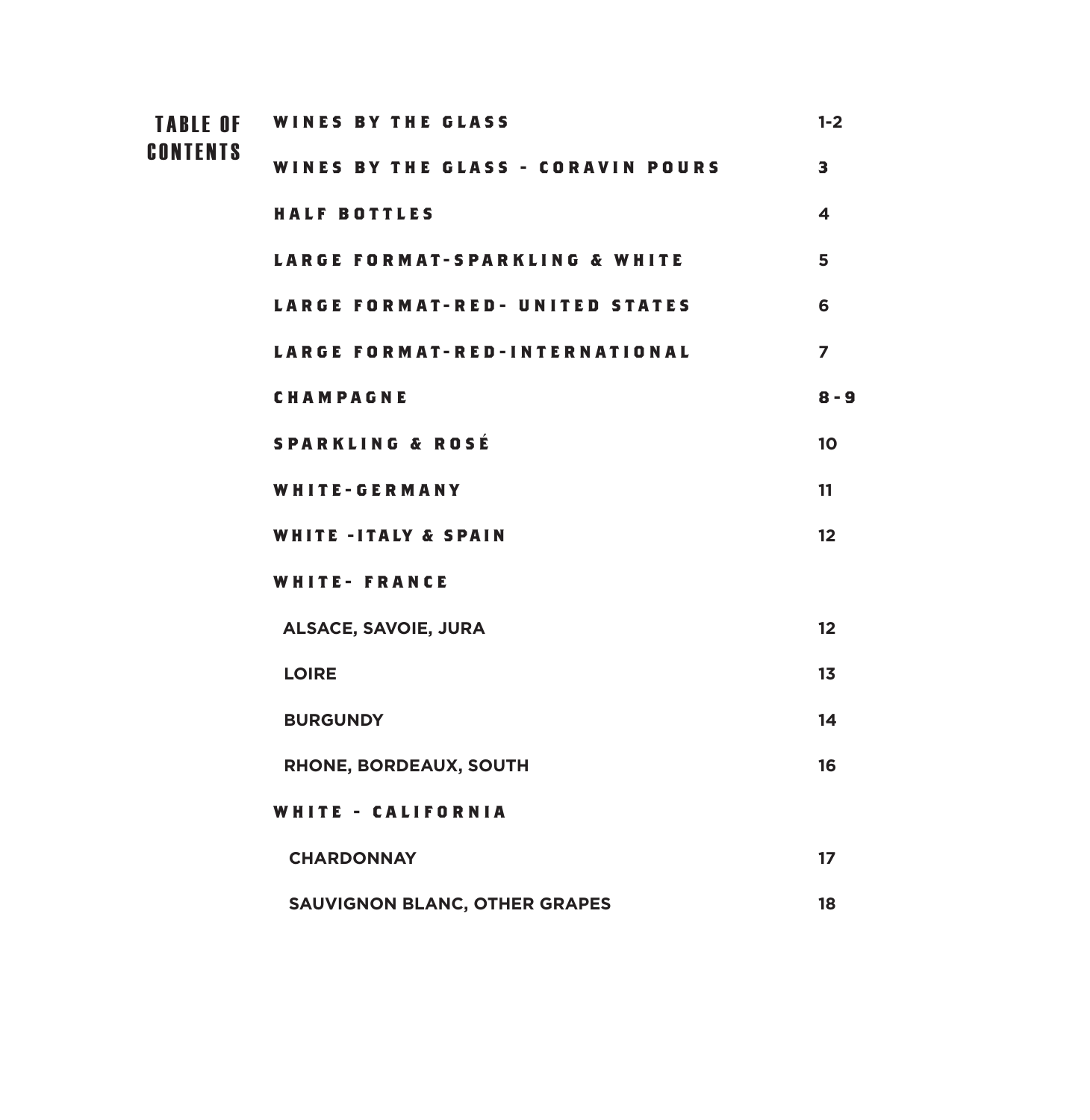TABLE OF RED-AUSTRIA & GERMANY **19 RED-FRANCE CHAMPAGNE, LOIRE, JURA 19 BURGUNDY 20 RHÔNE 23 BORDEAUX 25 SOUTHERN FRANCE 27 RED- LEBANON 27 RED-SPAIN 28 RIOJA RIBERA DEL DUERO OTHER REGIONS RED-ITALY PIEDMONT 29 TUSCANY 31 OTHER REGIONS 33 RED- UNITED STATES CALIFORNIA - PINOT NOIR 34 CALIFORNIA - CABERNET / BLENDS -NAPA 35 CALIFORNIA - CABERNET / BLENDS - OTHER 40 CALIFORNIA - OTHER GRAPES 41 OREGON - PINOT NOIR, OTHERS 43 WASHINGTON - BORDEAUX GRAPES, SYRAH 44 RED- MEXICO, ARGENTINA, AUSTRALIA 44 CONTENTS** 

**DESSERT AND AFTER-DINNER WINE 45**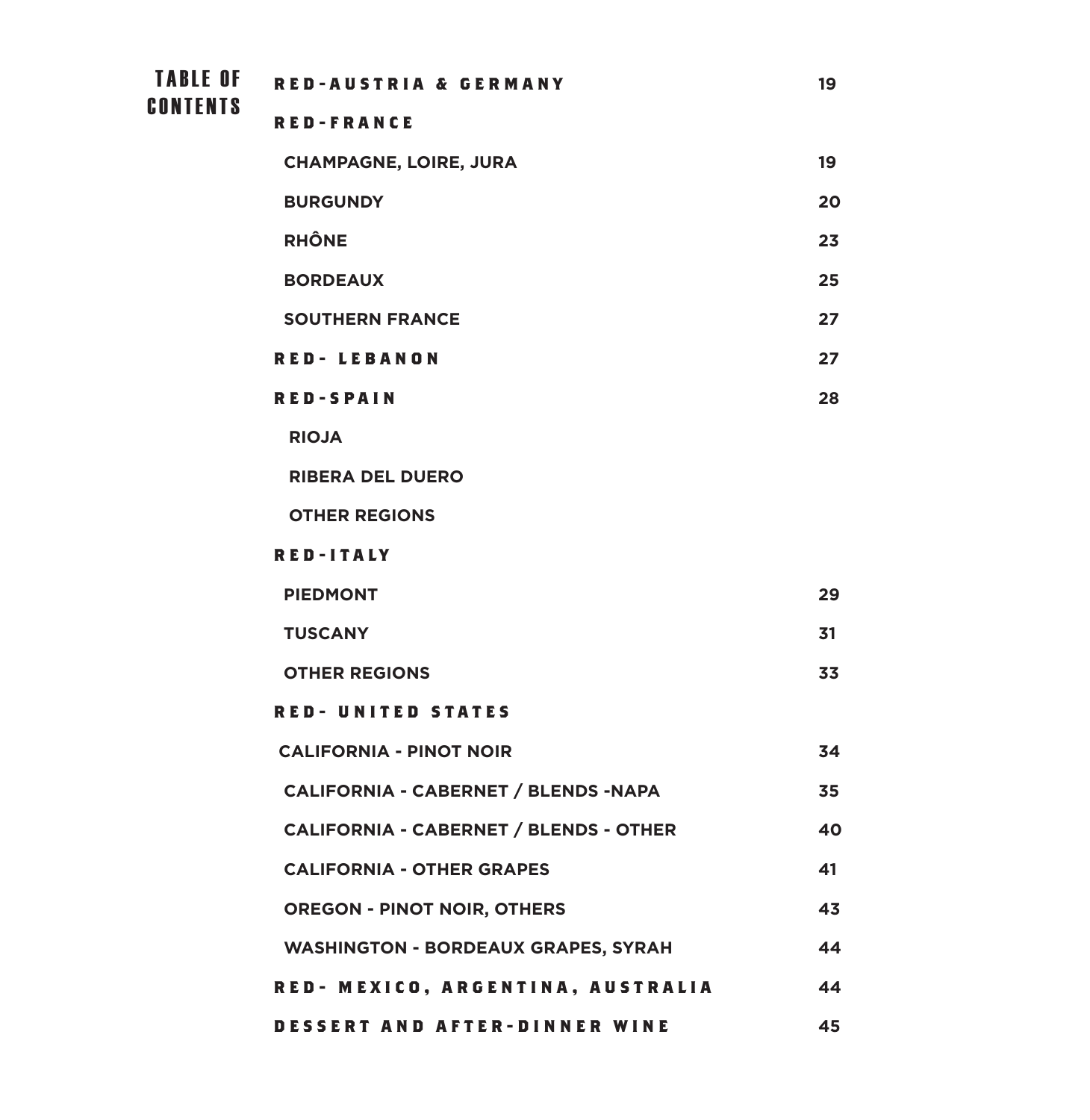#### **WINES BY THE GLASS**

#### **SPARKLING 502 POUR**

| VAL DE MER ROSÉ BRUT NATURE, TONNERRE, BURGUNDY, FR NV                       | 19 |
|------------------------------------------------------------------------------|----|
| SCHRAMSBERG BRUT <i>blanc de noirs,</i> north coast, california nv           | 28 |
| M. GONET BLANC DE BLANCS CUVÉE MINA 'HAUTES MOTTES', LE MESNIL-SUR-OGER 2010 | 35 |
| DELAMOTTE ROSÉ BRUT, CHAMPAGNE, FRANCE NV                                    | 48 |

#### **WHITE AVAILABLE AS A 5 OZ GLASS OR 9OZ CARAFE 5oz/9oz**

#### **REFRESHING WITH ORCHARD FRUIT AND MINERALS**

| ROBERT WEIL RIESLING <i>tradition.</i> Rheingau. Germany 2020           | 18/32 |
|-------------------------------------------------------------------------|-------|
| ABBAZZIA DI NOVACELLA PINOT GRIGIO VALLE ISARCO, ALTO ADIGE, ITALY 2020 | 16/28 |

#### **COMPLEX,HERBACEOUS AND CITRUS-DRIVEN**

|  |  |                                                               |  | <b>MATTHIAS &amp; EMILE ROBLIN SANCERRE</b> SAUVIGNON BLANC, OIRE VALLEY, FRANCE 2019 | 21/37 |
|--|--|---------------------------------------------------------------|--|---------------------------------------------------------------------------------------|-------|
|  |  | BODEGAS CERRASOL VERDEJO <i>el portalón</i> rueda. Spain 2020 |  |                                                                                       | 15/27 |

#### **CLASSIC, FULLER-BODIED AND CREAMY**

| DIATOM CHARDONNAY SANTA BARBARA COUNTY. CALIFORNIA 2021         | 18/32 |
|-----------------------------------------------------------------|-------|
| HARTFORD COURT CHARDONNAY RUSSIAN RIVER VALLEY. CALIFORNIA 2020 | 22/40 |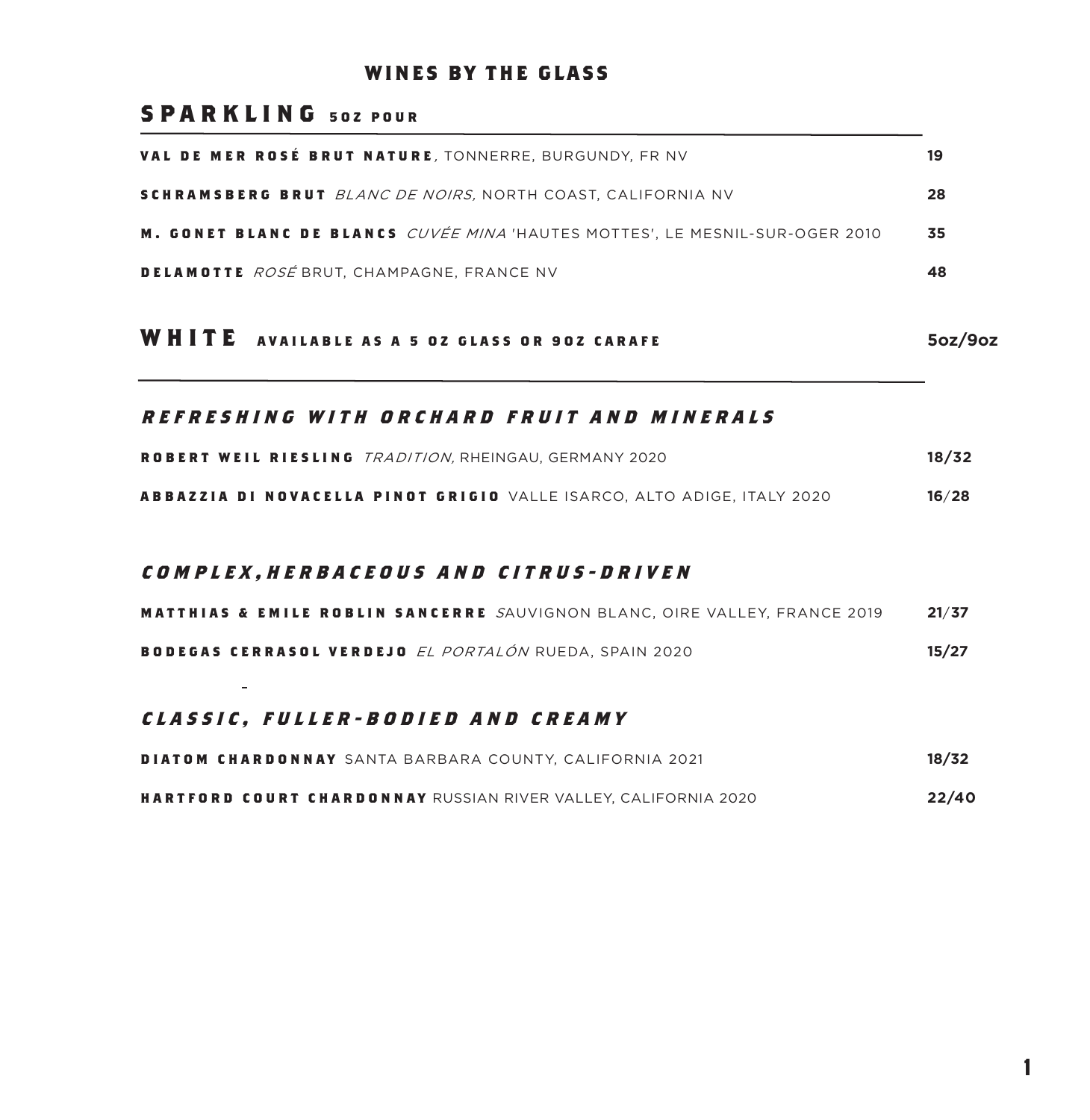#### **WINES BY THE GLASS**

| ROSE AVAILABLE AS A 5 02 GLASS OR 902 CARAFE                      | 5oz/9oz |
|-------------------------------------------------------------------|---------|
| <b>MATTHIASSON CALIFORNIA 2021</b>                                | 16/36   |
| PEYRASSOL <i>cuvée des commandeurs</i> côtes de provence. Fr 2021 | 20/36   |
| <b>RED</b> AVAILABLE AS A 5 02 GLASS OR 902 CARAFE                | 5oz/9oz |

#### **ELEGANT, FRUIT-DRIVEN AND FLORAL**

 $\sim$ 

| <b>HEITZ CELLAR GRIGNOLINO</b> NAPA VALLEY. CALIFORNIA 2017                  | 19/34 |
|------------------------------------------------------------------------------|-------|
| HOFFMAN-JAYER HAUTES-CÔTES DE BEAUNE PINOT NOIR, BURGUNDY, FRANCE 2019 26/47 |       |
| <b>PRESOU'ILE PINOT NOIR</b> SANTA MARIA VALLEY. CALIFORNIA 2020             | 18/32 |
| <b>BARONE DI VILLAGRANDE ETNA ROSSO</b> NERELLO MASCALESE. ETNA. ITALY 2017  | 18/32 |

#### **STRUCTURED, EARTHY AND SAVORY**

| <b>BIBBIANO CHIANTI CLASSICO</b> SANGIOVESE. TUSCANY. ITALY 2019 | 17/30 |
|------------------------------------------------------------------|-------|
| STOLPMAN SYRAH SANTA YNEZ VALLEY. SANTA BARBARA. CALIFORNIA 2017 | 16/28 |
| PSI RIBERA DEL DUERO TEMPRANILLO. CASTILLA Y LEÓN. SPAIN 2019    | 20/36 |

#### BOLD, FULL AND SUMPTUOUS

| BODEGA NOEMIA MALBEC <i>a lisa</i> patagonia. Argentina 2018          | 16/28 |
|-----------------------------------------------------------------------|-------|
| <b>CHAPELLE DE MEYNEY CABERNET BLEND</b> SAINT ESTÈPHE. BORDEAUX 2015 | 27/49 |
| <b>SEQUOIA GROVE CABERNET SAUVIGNON</b> NAPA VALLEY. CALIFORNIA 2018  | 35/63 |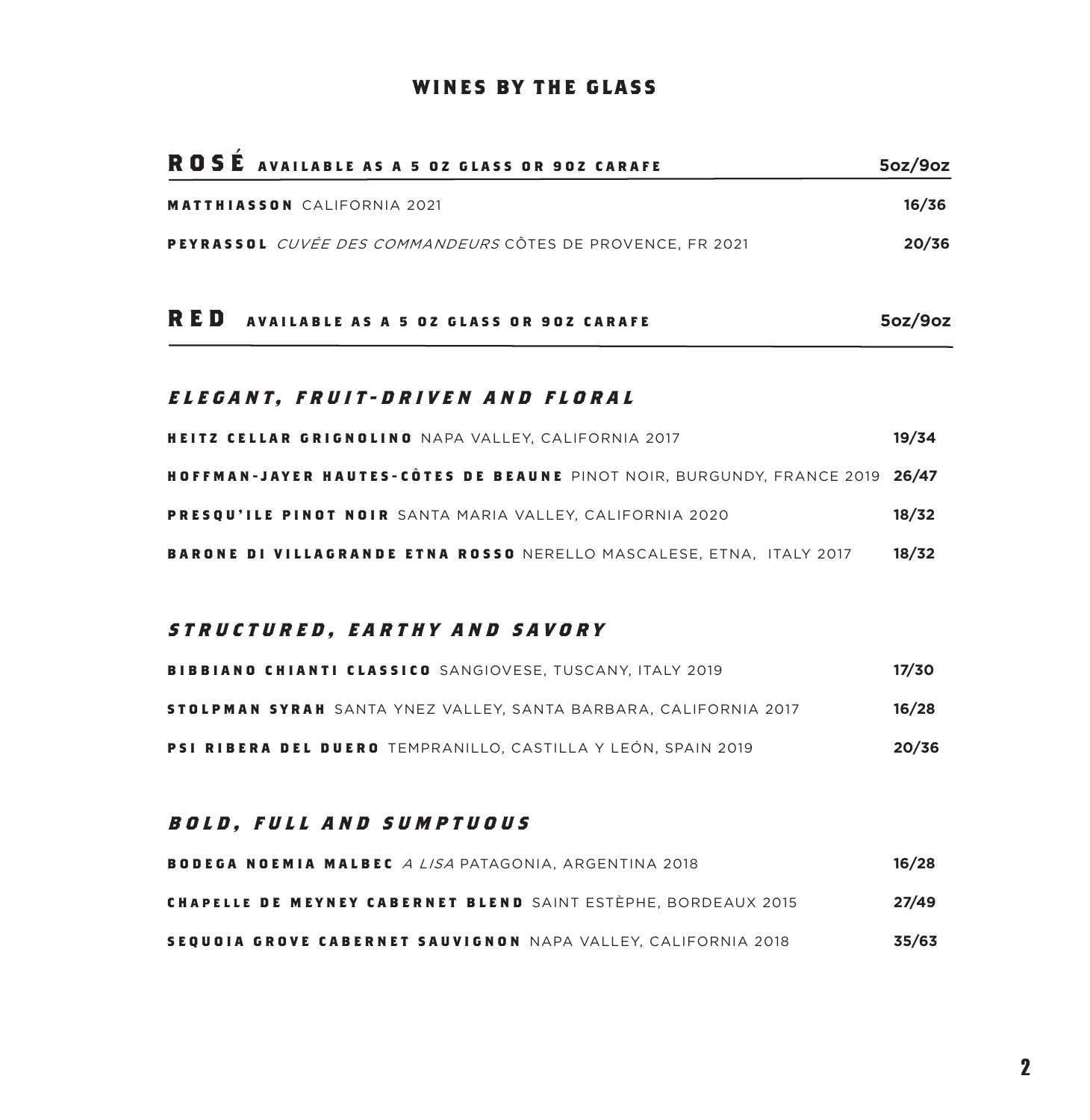#### **WINES VIA CORAVIN POUR**

A ROTATING LIST OF RARER WINES, AVAILABLE TO ENJOY BY THE GLASS

#### **WHITE 5OZ POUR**

| <b>HUET</b> CHENIN BLANC 'LE HAUT LIEU' DEMI-SEC, VOUVRAY, FR 2018                                                        | 30 |
|---------------------------------------------------------------------------------------------------------------------------|----|
| OFF DRY. FROM VINES GROWN ON DARK CLAY SOIL, IN THE HUET FAMILY'S ORIGINAL VINEYARD. BAKED APPLE, SPICE AND WET STONE.    |    |
| <b>MAXIMIN GRÜNHAUS</b> REISLING 'HERRENBERG' KABINETT, RUWER, GR 2018                                                    | 35 |
| OFF DRY. ALWAYS THE RIPEST AND MOST SUPPLE OF THE VON SCHUBERT FAMILY'S 3 VINEYARDS.                                      |    |
| <b>MAURICE SCHOECH</b> REISLING 'FURSTENTUM' GRAND CRU. ALSCACE. FR 2018                                                  | 40 |
| DRY. OUT OF ALSACE'S 51 GRANDS CRUS, FURSTENTUM IS KNOWN FOR SUNNY LIMESTONE SLOPES. SMOKE, PEAR AND GINGER.              |    |
| <b>CHÂTEAU SIMONE PALETTE BLANC, PROVENCE, FR 2016</b>                                                                    | 48 |
| AN UNDERDOG GRAPE, CLAIRETTE, DOMINATES THIS UNIQUE WINE. SAVORY AND ETHEREAL WITH A DELICATE WAXY TEXTURE.               |    |
| <b>ALAIN CHAVY</b> 'LES FOLATIÈRES' 1ER CRU. PULIGNY-MONTRACHET 2019                                                      | 68 |
| FULL AND CLASSY WITH FLINTY AROMAS AND OPULENT FRUIT. THIS PREMIER CRU IS ALAIN'S FAVORITE OF THOSE HE TOOK OVER IN 2003. |    |

#### **RED 5OZ POUR**

| A TRIBUTE TO GRACE GRENACHE SANTA BARBARA HIGHLANDS, CA 2019                                                                                                                                            | 40  |
|---------------------------------------------------------------------------------------------------------------------------------------------------------------------------------------------------------|-----|
| AUTRALIAN NATIVE ANGELA OSBORNE'S FEATHERWEIGHT EXPRESSIONS OF A SINGLE GRAPE HONOR HER GRANDMOTHER.                                                                                                    |     |
| DOMAINE DE LA POUSSE D'OR 'CLOS DES 60 OUVRÉES' 1ER CRU. BURGUNDY. FR 2019<br>FROM A WALLED VINEYARD WITHIN IER CRU 'CAILLERETS', MONOPOLE OF THIS HISTORIC ESTATE. SILKY WITH BLACK FRUIT AND VIOLETS. | 115 |
| <b>CHÂTEAU DE BEAUCASTEL</b> CHÂTEAUNEUF-DU-PAPE 2006                                                                                                                                                   | 62  |
| THE PERRIN FAMILY FAMOUSLY MAKES ELEGANT YET AGEWORTHY WINES USING ALL 18 GRAPES PERMITTED IN THEIR REGION.                                                                                             |     |
| GAJA-CA' MARCANDA <i>PROMIS</i> TOSCANA ROSSO, ITALY 2019                                                                                                                                               | 65  |
| MERLOT, SYRAH AND SANGIOVESE BRING DARK FRUIT AND SAVOR TO THIS BLEND FROM SUNNY BOLGHERI.                                                                                                              |     |
| SILVER OAK CABERNET SAUVIGNON 1.5L NAPA VALLEY, CALIFORNIA 2016                                                                                                                                         | 85  |
| THIS CLASSIC WINE AGED IN 100% NEW AMERICAN OAK IS OPULANT WITH NOTES OF CHERRY. CACAO AND COCONUT.                                                                                                     |     |
| OPUS ONE CABERNET SAUVIGNON OAKVILLE, NAPA VALLEY, CALIFORNIA 2018                                                                                                                                      | 159 |
|                                                                                                                                                                                                         |     |

THIS VINTAGE COMBINES RIPENESS AND BALANCE FROM THIS TOP NAPA ESTATE.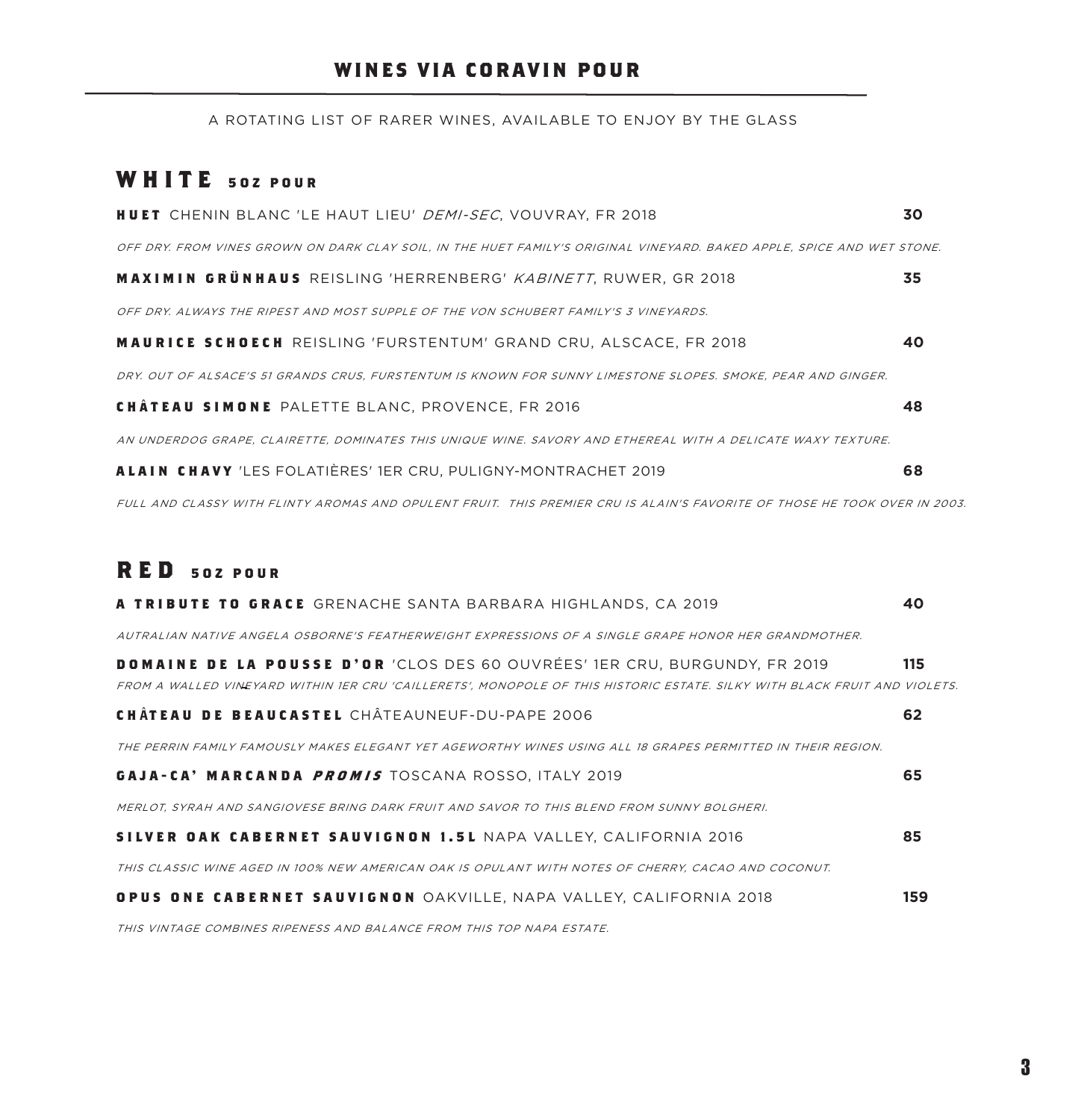### HALF BOTTLES

| CHAMPAGNE  | CHRISTIAN ETIENNE 'CUVÉE TRADITION' BRUT 375ml                                 | NV.  | 80  |
|------------|--------------------------------------------------------------------------------|------|-----|
|            | KRUG GRANDE CUVÉE 169TH EDITION 375ml                                          | NV.  | 245 |
|            |                                                                                |      |     |
| WHITE      | DOMAINE FAIVELEY, MERCUREY BLANC 'CLOS ROCHETTE', BURGUNDY, FR 375ml           | 2018 | 85  |
|            | YVES CUILLERON, CONDRIEU 'LES AYGUETS' DOUX 500ml                              | 2016 | 165 |
| ROSÉ       | CHÂTEAU DE PIBARNON, BANDOL, FR                                                | 2017 | 83  |
|            |                                                                                |      |     |
| <b>RED</b> | LA CROIX DE GAY, POMEROL 375ml                                                 | 2015 | 115 |
|            | GEORGE LIGNIER, 'CLOS DES ORMES' MOREY-SAINT-DENIS 1ER CRU, BURGUNDY, FR 375ml | 2015 | 150 |
|            | MONGEARD-MUGNERET, 'LES PLATEAU' NUITS-SAINT-GEORGES, BURGUNDY, FR 375ml       | 2018 | 125 |
|            | SAJE CHÂTEAUNEUF-DU-PAPE, RHÔNE, FRANCE 375ml                                  | 2019 | 85  |
|            | LA RIOJA ALTA, S.A. 'VIÑA ALBERDI', RIOJA RESERVA, SPAIN <b>375ml</b>          | 2015 | 68  |
|            | LA RIOJA ALTA, S.A. 'VIÑA ARDANZA', RIOJA RESERVA, SPAIN 375ml                 | 2012 | 105 |
|            | LE CHIUSE, BRUNELLO DI MONTALCINO 375ml                                        | 2014 | 97  |
|            | MARCHESI DI GRESY 'MARTINENGA', BARBARESCO, ITALY 375ml                        | 2016 | 135 |
|            | CONTINUUM CABERNET SAUVIGNON, NAPA, CA 375ml                                   | 2010 | 375 |
|            | CONTINUUM CABERNET SAUVIGNON, NAPA, CA 375ml                                   | 2017 | 315 |
|            | OPUS ONE PROPRIETARY BLEND, OAKVILLE, CA 375ml                                 | 2018 | 360 |
|            | QUINTESSA CABERNET SAUVIGNON, RUTHERFORD, CA 375ml                             | 2015 | 245 |
|            | RIDGE CABERNET SAUVIGNON ' MONTE BELLO', SANTA CRUZ MTNS, CA 375ml             | 2017 | 255 |
|            | STAGLIN CABERNET SAUVIGNON, RUTHERFORD, CA 375ml                               | 2013 | 350 |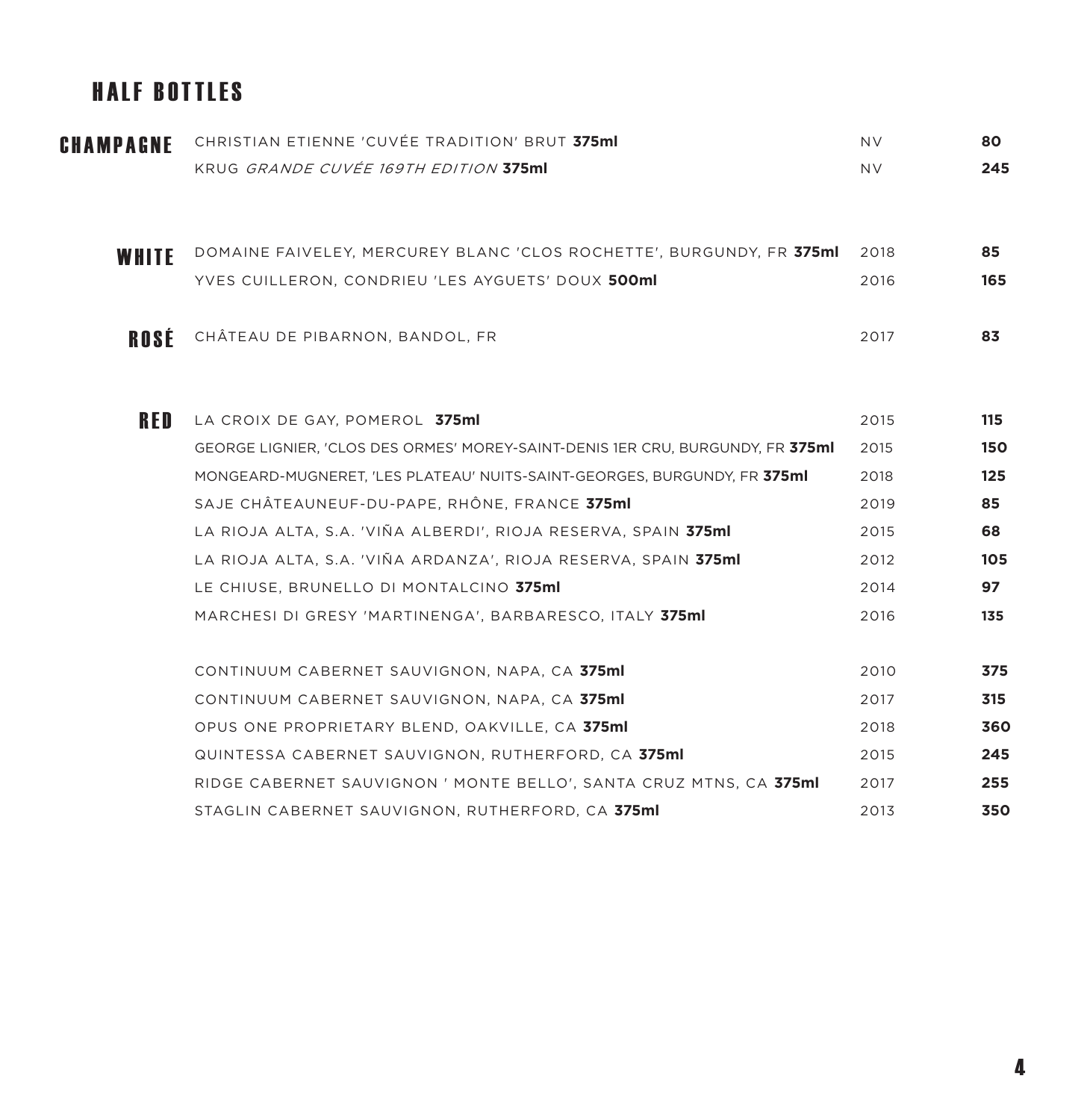# LARGE FORMAT

| CHAMPAGNE        | BILLECART ELISABETH SALMON BRUT ROSÉ, MARUIEL-SUR-AŸ                | 2008      | 925 |
|------------------|---------------------------------------------------------------------|-----------|-----|
|                  | HENRIOT BRUT SOUVERAIN, REIMS                                       | <b>NV</b> | 275 |
|                  | JACQUESSON <i>CUVÉE 744</i> EXTRA BRUT, DIZY <b>1.5L</b>            | NV.       | 500 |
|                  | JULES LASSALLE SPECIAL CLUB EXTRA BRUT, CHIGNY-LES-ROSES 1.5L       | 2012      | 455 |
| <b>SPARKLING</b> | SCHRAMSBERG BLANC DE BLANCS BRUT, CARNEROS, CALIFORNIA 1.5L         | 2017      | 225 |
| WHITE            | BITOUZET-PRIEUR 'LES PERRIÈRES' 1ER CRU, MEURSAULT, BURGUNDY 1.5L   | 2018      | 585 |
|                  | MANUEL CANTALAPIEDRA VERDEJO 'MAJUELO-LA OTEA' RUEDA, SP 1.5L       | 2018      | 380 |
|                  | LUCIEN CROCHET CUVÉE PRESTIGE SANCERRE, FR 1.5L                     | 2014      | 315 |
|                  | MUSAR BLANC, BEKAA VALLEY, LEBANON 1.5L                             | 2009      | 405 |
|                  | MAURICE SCHOECH 'KAEFFERKOPF GRAND CRU, ALSACE, FR 1.5L             | 2019      | 265 |
|                  | GILBERT PICQ, 'DESSUS LA CARRIÈRE' 1ER CRU, CHABLIS, FR <b>1.5L</b> | 2019      | 300 |
|                  | CHRISTIAN TSCHIDA HOKUS POKUS, BURGENLAND, AU 1.5L                  | 2018      | 270 |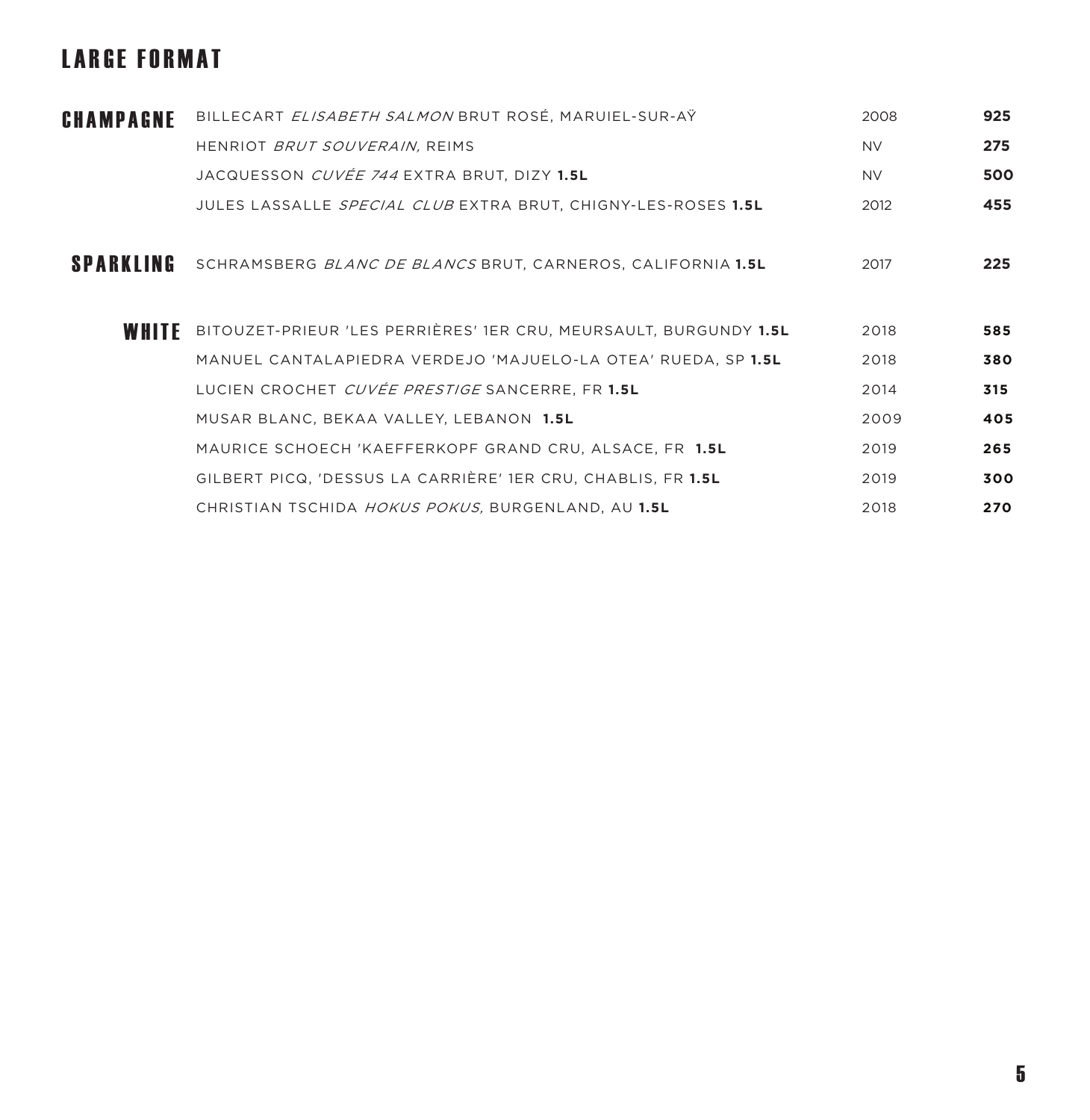# LARGE FORMAT

#### RED - UNITED STATES

| <b>PINOT NOIR</b>     | CRISTOM 'EILEEN VINEYARD', EOLA-AMITY HILLS, OR 1.5L               | 2017 | 495  |
|-----------------------|--------------------------------------------------------------------|------|------|
|                       | CRISTOM 'EILEEN VINEYARD', EOLA-AMITY HILLS, OR 1.5L               | 2018 | 500  |
|                       | CRISTOM 'JESSIE VINEYARD', EOLA-AMITY HILLS, OR <b>1.5L</b>        | 2016 | 550  |
|                       | CRISTOM 'JESSIE VINEYARD', EOLA-AMITY HILLS, OR 1.5L               | 2018 | 500  |
|                       |                                                                    |      |      |
| <b>CABERNET &amp;</b> | BURLY 'SIMKINS VINEYARD', COOMBSVILLE, NAPA VALLEY, CA 1.5L        | 2019 | 445  |
| <b>BORDEAUX</b>       | CAYMUS SPECIAL SELECTION CABERNET SAUVIGNON, NAPA VALLEY, CA 1.5L  | 2015 | 895  |
| <b>BLENDS</b>         | CAYMUS SPECIAL SELECTION CABERNET SAUVIGNON, NAPA VALLEY, CA 1.5L  | 2016 | 900  |
|                       | CAYMUS SPECIAL SELECTION CABERNET SAUVIGNON, NAPA VALLEY, CA 1.5L  | 2017 | 885  |
|                       | CAYUSE SYRAH WALLAH WALLAH SPECIAL SERIES #12 WALLA WALLA, WA 1.5L | 2018 | 715  |
|                       | CHATEAU MONTELENA CABERNET SAUVIGNON, MT VEEDER, CA 1.5L           | 2006 | 935  |
|                       | CONTINUUM, NAPA VALLEY, CA 1.5L                                    | 2010 | 1250 |
|                       | HUNDRED ACRE 'KAYLI MORGAN', NAPA VALLEY, 1.5L                     | 2006 | 2690 |
|                       | HUNDRED ACRE 'ARK' 1.5L, NAPA VALLEY, CA 1.5L                      | 2008 | 3496 |
|                       | JOSEPH PHELPS <i>INSIGNIA</i> NAPA VALLEY, CA <b>1.5L</b>          | 2016 | 1380 |
|                       | JOSEPH PHELPS INSIGNIA NAPA VALLEY, CA 1.5L                        | 2018 | 1260 |
|                       | MATTHIASSON RED WINE, NAPA VALLEY, CA 1.5L                         | 2011 | 485  |
|                       | MT EDEN CABERNET SAUVIGNON, SANTA CRUZ MOUNTAINS, CA 1.5L          | 2016 | 545  |
|                       | OPUS ONE CABERNET SAUVIGNON, OAKVILLE, CA 6L                       | 2012 | 7900 |
|                       | OPUS ONE CABERNET SAUVIGNON, OAKVILLE, CA 1.5L                     | 2016 | 1615 |
|                       | SHAFER HILLSIDE SELECT CABERNET SAUVIGNON, STAGGS LEAP, CA 1.5L    | 2016 | 1365 |
|                       | SHAFER HILLSIDE SELECT CABERNET SAUVIGNON, STAGGS LEAP, CA 3L      | 2017 | 3360 |
|                       | SILVER OAK CABERNET SAUVIGNON, NAPA VALLEY, CA 1.5L                | 2017 | 615  |
|                       | STAGLIN CABERNET SAUVIGNON, NAPA VALLEY, CA 1.5L                   | 2013 | 1495 |
| OTHERS                | TERRE ROUGE SYRAH LES CÔTES DE L'OUEST. CA 1.5L                    | 2018 | 175  |
|                       |                                                                    |      |      |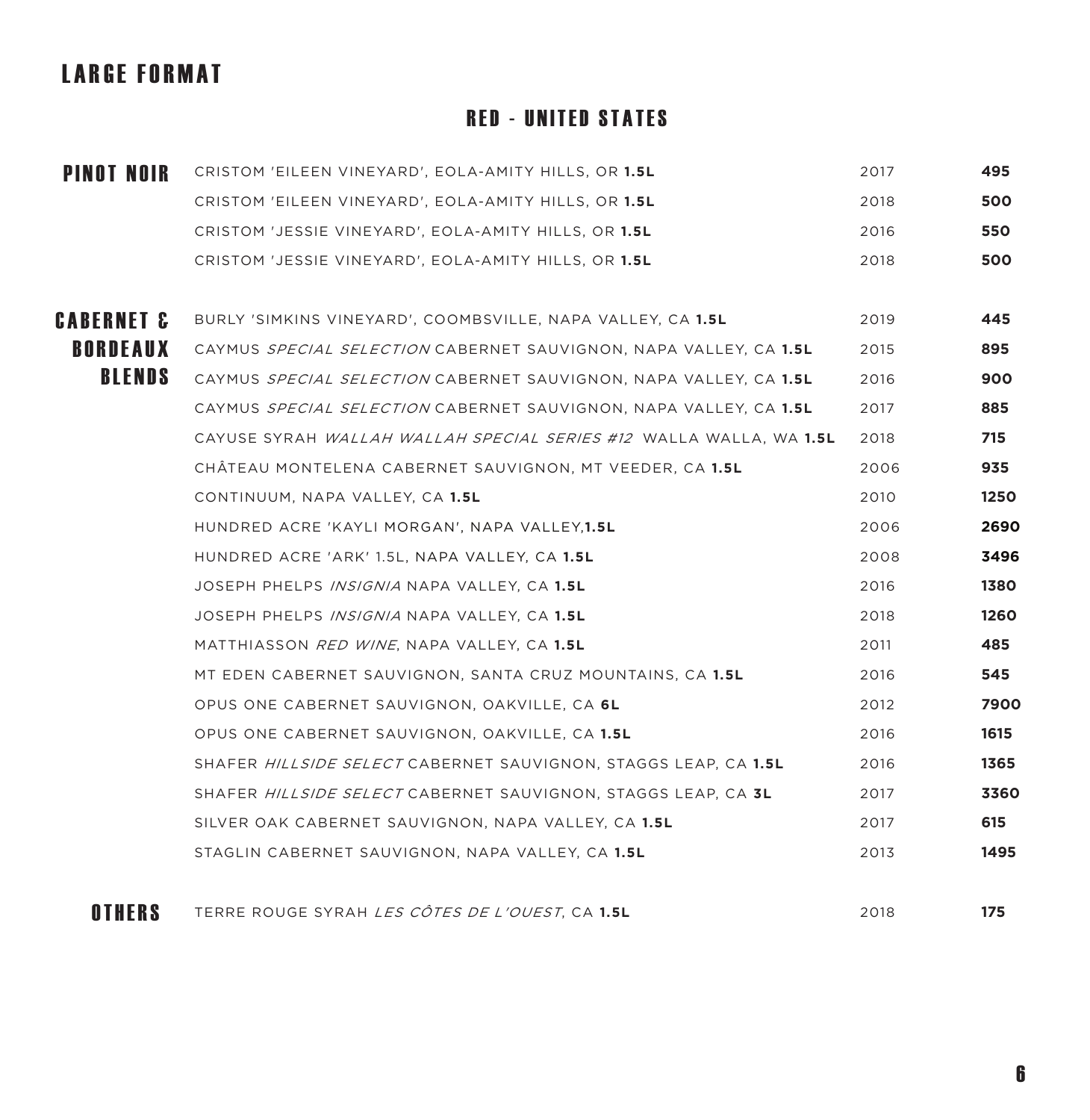#### LARGE FORMAT

#### **RED - FRANCE**

| LUCIEN CROCHET CUVÉE PRESTIGE SANCERRE<br>1.5L                             | 2009 | 355  |
|----------------------------------------------------------------------------|------|------|
| BITOUZET-PRIEUR 'TAILLEPIEDS' 1ER CRU. VOLNAY. BURGUNDY 1.5L               | 2016 | 495  |
| LOUIS JADOT, CHAMBERTIN-CLOS DE BÈZE GRAND CRU                             | 2016 | 2590 |
| PONSOT CUVÉE DES ALOUETTES MOREY-ST-DENIS 1ER CRU, BURGUNDY                | 2017 | 875  |
| PALMER, MARGAUX, BORDEAUX 1.5L                                             | 2010 | 2170 |
| CLOS FOURTET, ST EMILION 1ER GRAND CRU CLASSÉ-B, BORDEAUX 1.5L             | 2005 | 1660 |
| LA NERTHE <i>CUVÉE DES CADETTES</i> CHÂTEAUNEUF-DU-PAPE. RHÔNE <b>1.5L</b> | 2017 | 750  |
| TROPLONG-MONDOT. ST EMILION. BORDEAUX 1.5L                                 | 1989 | 3100 |
| JEAN-PIERRE VILLA <i>PREFACE</i> . ST JOSEPH. RHÔNE <b>1.5L</b>            | 2018 | 345  |

#### **RED - ITALY**

| DFD.<br>0 N A I N                                                      |      |      |
|------------------------------------------------------------------------|------|------|
| G.D. VAJRA ALBE, BAROLO 1.5L                                           | 2017 | 225  |
| SILVIO GRASSO 'ANNUNZIATA-VIGNA PLICOTTI', LA MORRA, BAROLO 1.5L       | 2016 | 395  |
| TENUTA DELL'ORNELLAIA. ORNELLAIA BOLGHERI 3L                           | 2013 | 2175 |
| MONSECCO OSSO GATTINARA 1.5L                                           | 2016 | 275  |
| DAL FORNO ROMANO, AMARONE DELLA VALPOLICELLA CLASSICO 1.5L             | 2008 | 2070 |
| CASTELLO DEI RAMPOLLA <i>VIGNA D'ALCEO</i> TUSCANY <b>1.5L</b>         | 2008 | 1380 |
| BARBACAN SOL VALTELLINA SUPERIORE 'VALGELLA' LOMBARDIA. IT <b>1.5L</b> | 2018 | 285  |
| AZELIA DI LUIGI SCAVINO BAROLO RISERVA 'MARGHERIA', PIEMONTE 1.5L      | 2004 | 745  |
| AZELIA DI LUIGI SCAVINO BAROLO RISERVA 'BRICCO FIASCO', PIEMONTE 1.5L  | 2004 | 760  |

#### RED -SPAIN

| ENVÍNATE LISTÁN NEGRO. YCODEN-DAUTE-ISORA. ISLAS CANARIAS <b>1.5L</b> | 2020 | 218 |
|-----------------------------------------------------------------------|------|-----|
| REMELLURI RESERVA. RIOJA <b>1.5L</b>                                  | 2014 | 250 |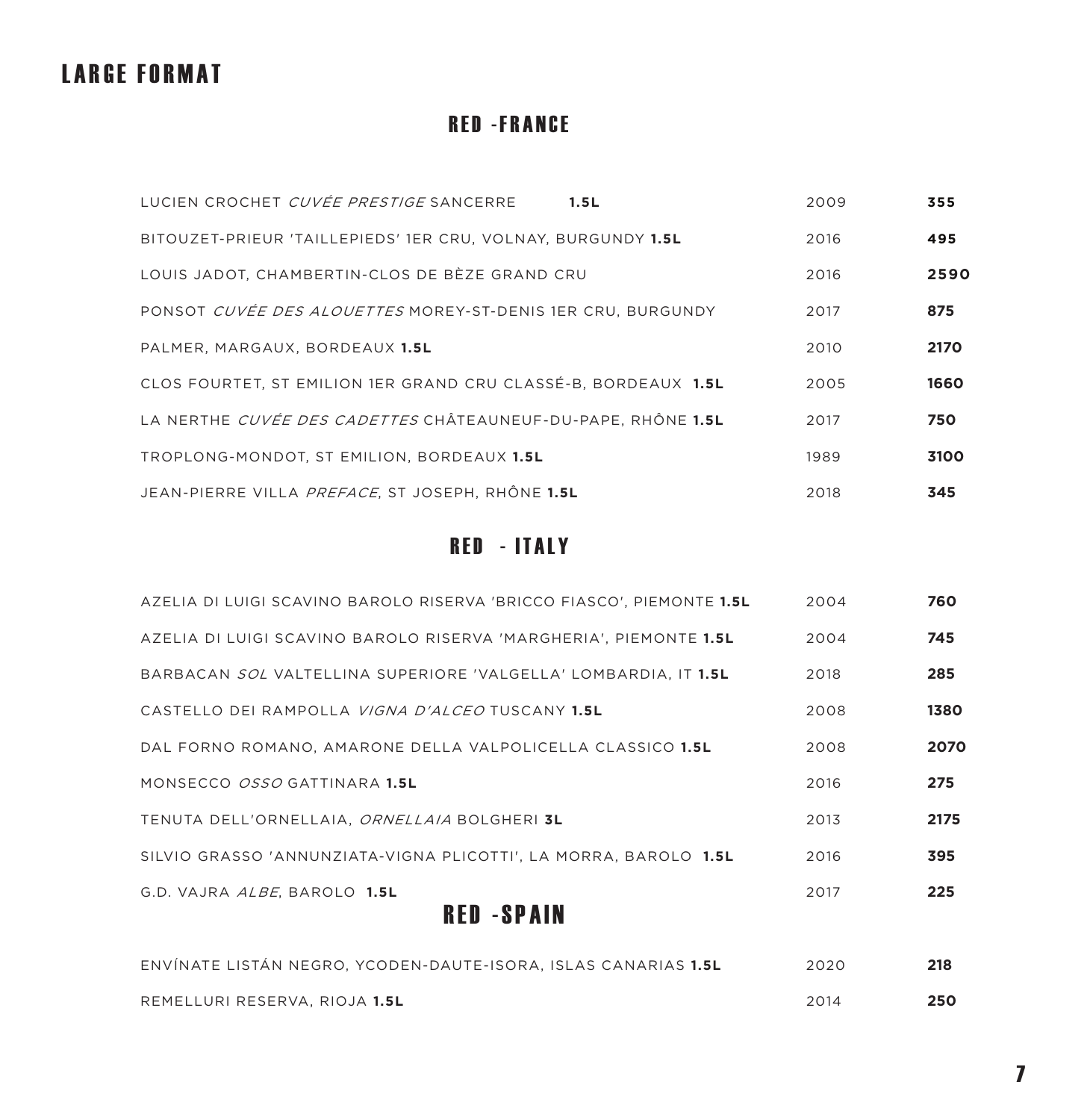#### CHAMPAGNE

#### **HOUSES**

| BILLECART-SALMON, CUVÉE NICOLAS FRANÇOIS, MAREUIL-SUR- ÄY        | 2007      | 327  |
|------------------------------------------------------------------|-----------|------|
| BOLLINGER RD BRUT, ÄY                                            | 2007      | 625  |
| GOSSET GRAND RESERVE BRUT, ÄY                                    | <b>NV</b> | 200  |
| GOSSET <i>CELEBRIS</i> EXTRA BRUT, ÄY                            | 2007      | 425  |
| HENRIOT <i>MILLÉSIME</i> BRUT, REIMS                             | 2008      | 250  |
| KRUG GRANDE CUVÉE 159TH EDITION - 'A TRIBUTE TO TIME'            | <b>NV</b> | 620  |
| KRUG GRANDE CUVÉE 164TH EDITION                                  | <b>NV</b> | 630  |
| KRUG GRANDE CUVÉE 169TH EDITION                                  | <b>NV</b> | 460  |
| <b>KRUG BRUT, REIMS</b>                                          | 2004      | 515  |
| KRUG COLLECTION BRUT, REIMS                                      | 1988      | 1695 |
| KRUG CLOS D'AMBONNAY BRUT, AMBONNAY                              | 2000      | 3910 |
| KRUG CLOS DU MESNIL BRUT LE MESNIL-SUR-OGER                      | 2004      | 1830 |
| JACQUESSON <i>CUVÉE 738 DISGORGEMENT TARDIF</i> EXTRA BRUT, DIZY | <b>NV</b> | 379  |
| JACQUESSON <i>CUVÉE 743</i> EXTRA BRUT. DIZY                     | <b>NV</b> | 245  |
| JACQUESSON <i>CORNE-BAUTRAY</i> BRUT, DIZY                       | 2009      | 575  |
| JACQUESSON <i>CHAMP CAIN</i> EXTRA BRUT. DIZY                    | 2009      | 575  |
| ROEDERER CRISTAL BRUT. REIMS                                     | 2014      | 700  |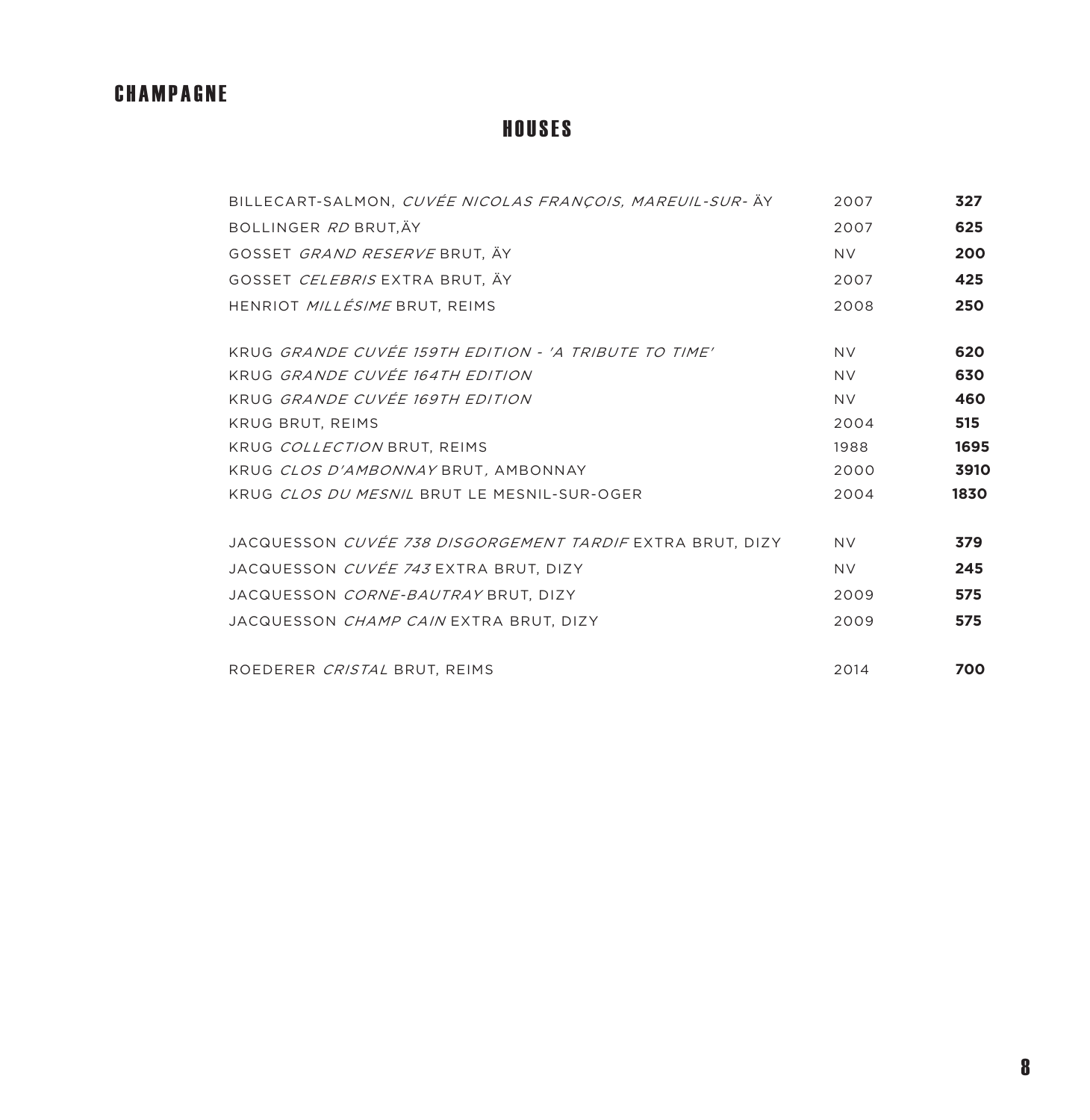#### CHAMPAGNE CONTINUED

| <b>GROWERS</b> | L. AUBRY & FILS BRUT, JOUEY-LÈS-REIMS                                            | NV.       | 115 |
|----------------|----------------------------------------------------------------------------------|-----------|-----|
|                | PAUL BARA RESERVE GRAND CRU, BOUZY                                               | NV.       | 200 |
|                | NOËL BAZIN, L'UNANIME BLANC DE BLANCS BRUT, VILLERS-MARMERY                      | NV.       | 135 |
|                | RAPHAEL BÉRÊCHE BLANC DE NOIRS EXTRA BRUT, AMBONNAY GRAND CRU                    | 2016      | 500 |
|                | CLANDESTIN GRANDS LIGNES SUD BRUT NATURE, BUXIÈRES-SUR-ARCE                      | NV.       | 218 |
|                | MARIE COURTIN EFFLORESCENCE BLANC DE NOIRS EXTRA BRUT, POLISOT                   | 2015      | 240 |
|                | DRAPPIER CARTE D'OR BRUT, URVILLE                                                | <b>NV</b> | 155 |
|                | EGLY-OURIET LES PREMICES                                                         | NV.       | 125 |
|                | EGLY-OURIET BLANC DE NOIRS GRAND CRU 'LES CRAYÈRES' VV, AMBONNAY GRAND CRU       | NV.       | 460 |
|                | RENÉ GEOFFROY EXPRESSION BRUT, VALLÉ DE LA MARNE                                 | NV.       | 189 |
|                | HURÉ FRÈRES <i>INVITATION</i> BRUT, MONTAGNE DE REIMS                            | NV.       | 145 |
|                | BENOIT LAHAYE CUVÉE VIOLAINE BRUT NATURE, BOUZY GRAND CRU                        | NV.       | 295 |
|                | LAHERTE FRÈRES <i>ULTRATRADITION</i> BRUT, CHAVOT, CÔTEAUX SUD D'EPERNAY         | NV.       | 135 |
|                | LECLERC BRIANT BLANC DE MEUNIERS DOSAGE ZERO, CHAMERY                            | NV.       | 345 |
|                | LECLERC BRIANT CUVÉE DIVINE SOLERA EXTRA BRUT, CUMIÈRES                          | NV.       | 405 |
|                | SAVART L'OVERTURE BRUT, ECUEIL, REIMS                                            | 2015      | 165 |
|                | J.M. SÉLÈQUE <i>CHARDONNAY</i> EXTRA BRUT, PIERRY 'LES TARTIERES'/'LES PORGEONS' | 2015      | 465 |
|                | J.M. SÉLÈQUE PINOT NOIR BRUT, PIERRY 'LES GAYERES'                               | 2016      | 465 |
|                | J.M. SÉLÈQUE <i>PINOT MEUNIER</i> BRUT PIERRY 'GOUTTES D'OR'                     | 2015      | 465 |
|                | J.M. SÉLÈQUE QUINTETTE EXTRA BRUT BLANC DE BLANCS, PIERRY                        | 2017      | 230 |
|                | JACQUES SELOSSE <i>INITIALE</i> BRUT, AVIZE GRAND CRU                            | NV.       | 825 |
|                | ROBERT MONCUIT 'LES GRANDS BLANCS' EXTRA BRUT, LE MESNIL-SUR-OGER                | NV.       | 130 |
|                | ROBERT MONCUIT 'LES CHETILLONS' EXTRA BRUT, LE MESNIL-SUR-OGER                   | 2015      | 370 |
|                | VOUETTE ET SORBÉ BLANC D'ARGILE BLANC DE BLANCS, BRUT BUXIÈRES-SUR-ARCE NV       |           | 358 |
|                | VOUETTE ET SORBÉ FIDELE EXTRA BRUT, BUXIÈRES-SUR-ARCE                            | NV.       | 250 |
| ROSÉ           | ANDRÉ CLOUET ROSÉ NO. 3, BOUZY                                                   | <b>NV</b> | 140 |
| CHAMPAGNE      | BILLECART-SALMON BRUT, MARUIEL-SUR-AY                                            | <b>NV</b> | 255 |
|                | CHARLES MIGNON CUVÉE COMTE LA MARNE BRUT GRAND CRU, EPERNAY                      | <b>NV</b> | 165 |
|                | DELAMOTTE ROSÉ BRUT, CÔTE DE BLANCS                                              | <b>NV</b> | 240 |
|                | DOM RUINART ROSÉ BRUT, REIMS                                                     | 2007      | 725 |
|                | GONET-MEDEVILLE ROSÉ BRUT, REIMS                                                 | <b>NV</b> | 195 |
|                | GOSSET GRAND ROSÉ BRUT, ÄY                                                       | <b>NV</b> | 220 |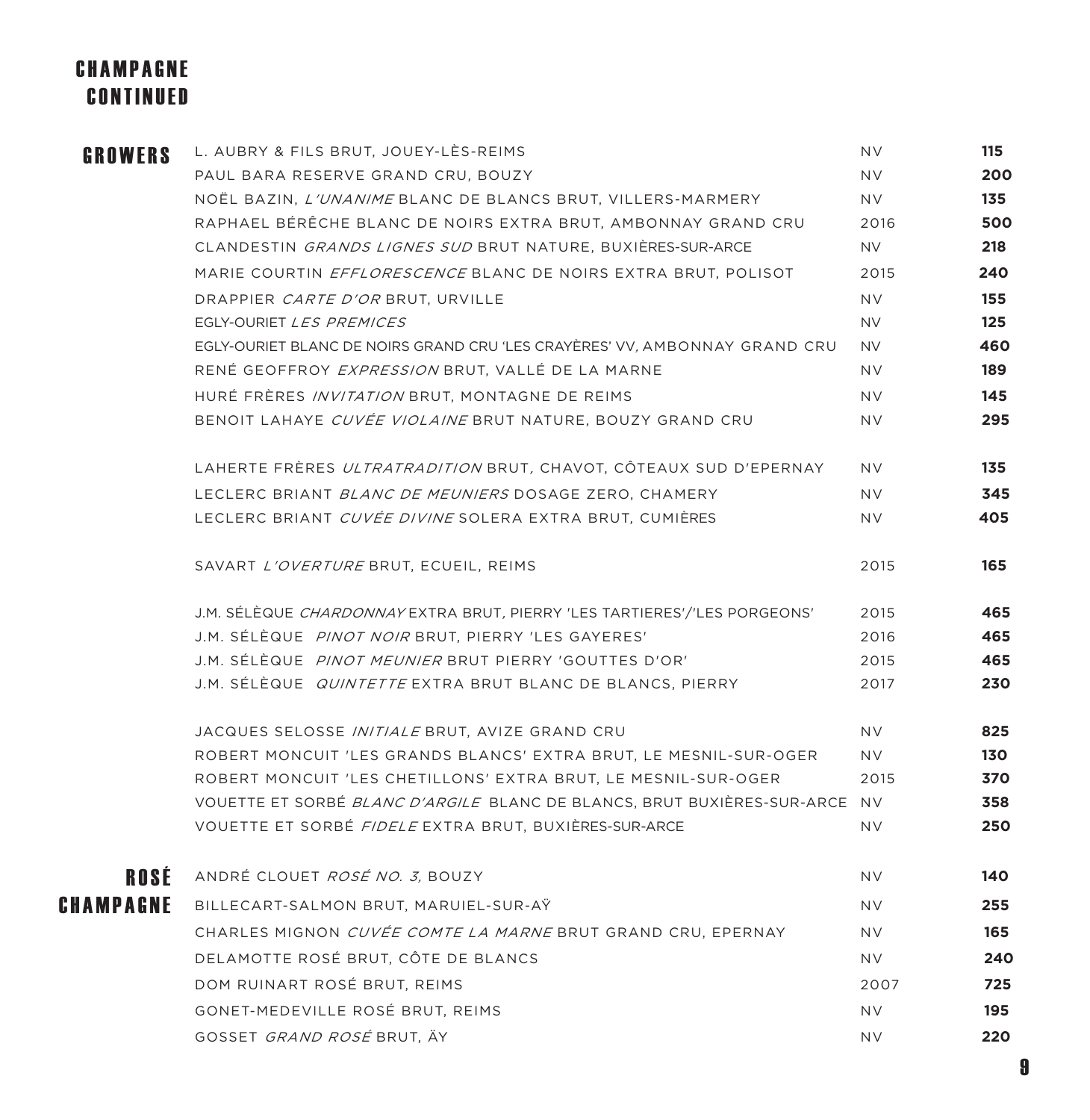| <b>SPARKLING</b> | XAVIER & STEPHANE AMIRAULT LES QUARTERONS CREMANT DE LOIRE                 | NV.       | 99              |
|------------------|----------------------------------------------------------------------------|-----------|-----------------|
|                  | LE VIGNE DI ALICE, <i>DORO</i> PROSECCO DI CONEGLIANO VALDOBIADDENE, ITALY | <b>NV</b> | 65              |
|                  | CAN SUMOI <i>ANCESTRAL SUMOLL</i> BRUT NATURE, BAIX PENEDÈS, SPAIN         | 2019      | 72              |
|                  | RECAREDO TERRERS BRUT NATURE, CORPINNAT, SPAIN                             | 2015      | 135             |
|                  | RECAREDO RESERVA PARTICULAR BRUT NATURE, CORPINNAT, SPAIN                  | 2008      | 255             |
|                  | RECAREDO RESERVA TURO D'EN MOTA' CORPINNAT, SPAIN                          | 2006      | 365             |
|                  | RECAREDO RESERVA 'TURO D'EN MOTA', CORPINNAT, SPAIN                        | 2007      | 365             |
|                  |                                                                            |           |                 |
| <b>SPARKLING</b> | <b>GRAN MORAINE BRUT, YAMHILL-CARLTON, OREGON</b>                          | NV.       | 139             |
| ROSÉ             | RAVENTÓS <i>I BLANC 'DE NIT'</i> CONCA DEL RIU ANOIA                       | NV.       | 92 <sub>2</sub> |
|                  | SCHRAMSBERG BRUT, CARNEROS, CALIFORNIA                                     | 2018      | 116             |
| <b>SWEET</b>     | GOSSET LE PETIT DOUCEUR EXTRA DRY, CHAMPAGNE, FR                           | NV.       | 185             |
|                  | VIETTI MOSCATO CASCINETTA, MOSCATO D'ASTI, ITALY                           | 2020      | 54              |
|                  | ELIO PERRONE BIGARO, PIEDMONT, ITALY                                       | 2020      | 76              |
| <b>STILL</b>     | FRANÇOIS COTAT, SANCERRE, FR                                               | 2020      | 145             |
| ROSÉ             | MATTHIASSON, CALIFORNIA                                                    | 2020      | 85              |
|                  | PEYRASSOL CUVÉE DES COMMANDEURS, CÔTES DE PROVENCE, FR                     | 2020      | 100             |
|                  | CHÂTEAU SIMONE, PALETTE, PROVENCE, FR                                      | 2018      | 165             |
|                  | SHELTER ROSÉ DE PINOT NOIR BADEN, GER                                      | 2020      | 92              |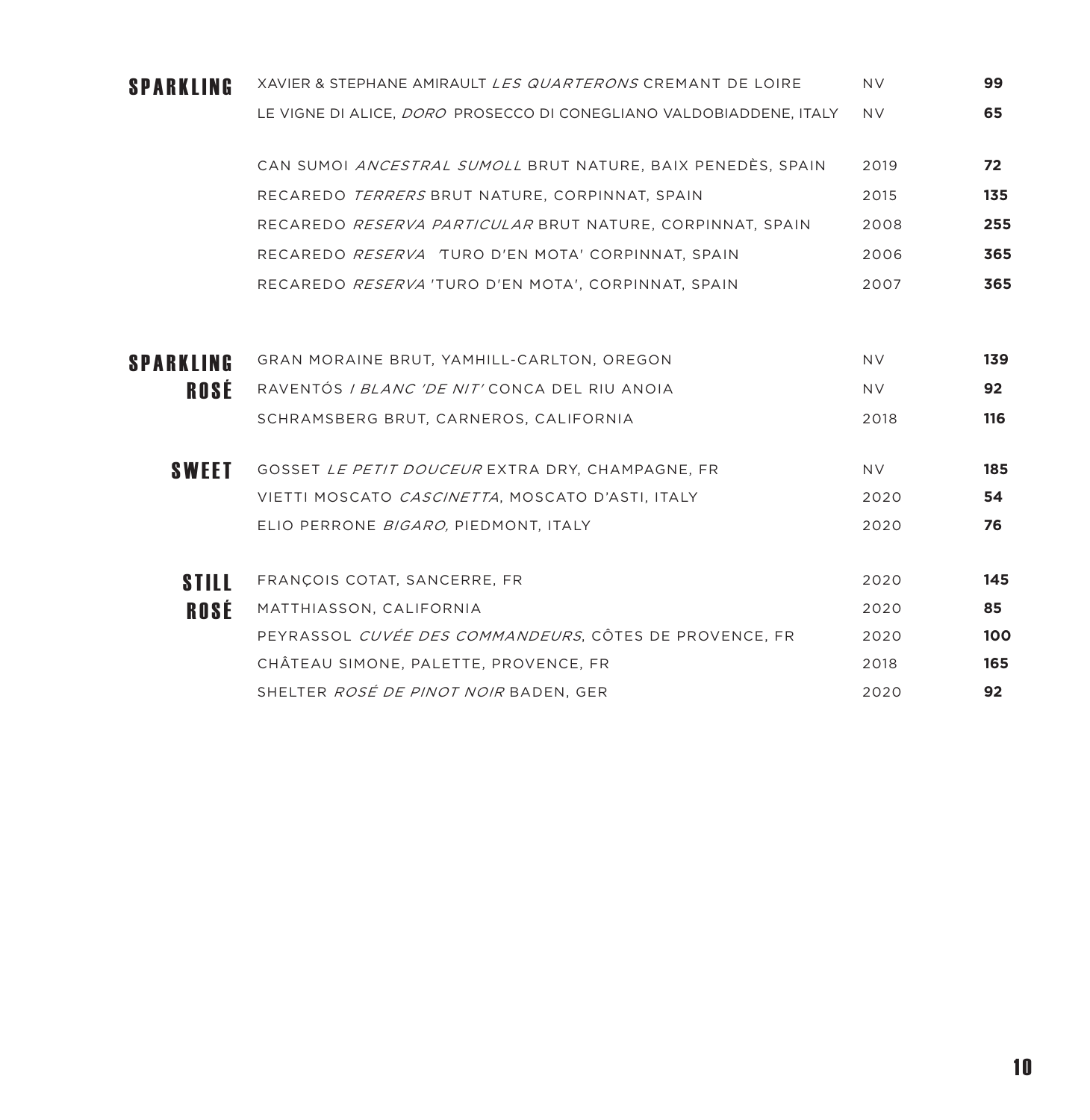#### AUSTRIA- WHITE

| <b>RIESLING</b> | F.X. PICHLER DÜRSTEINER SMARAGD, WACHAU           | 2018 | 115 |
|-----------------|---------------------------------------------------|------|-----|
|                 | PICHLER-KRUTZNER PFAFFENBERG ALTE REBEN, KREMSTAL | 2019 | 195 |
|                 |                                                   |      |     |
| GRÜNER          | FRANZ HIRTZBERGER 'ROTES TOR' FEDERSPIEL, WACHAU  | 2019 | 115 |
| VELTLINER       | FRANZ HIRTZBERGER 'KIRCHWEG' SMARAGD, WACHAU      | 2018 | 165 |
|                 | F.X. PICHLER 'KLOSTERSATZ' FEDERSPIEL WACHAU      | 2018 | 105 |
|                 | F.X. PICHLER 'LOIBENBERG' SMARAGD, WACHAU         | 2018 | 190 |

### GERMANY- WHITE

| <b>RIESLING</b> | JOCHEN BEURER, SCHILFENSANDSTEIN WÜRTTEMBURG                             | 2020 | 120 |
|-----------------|--------------------------------------------------------------------------|------|-----|
|                 | MAXIMIN GRÜNHAUS 'HERRENBERG' KABINETT RUWER                             | 2017 | 135 |
|                 | PETER LAUER BARREL X AYLER KUP, SAAR                                     | 2021 | 89  |
|                 | PETER LAUER FASS 4, AYLER KUPP, SAAR                                     | 2020 | 97  |
|                 | PETER LAUER FASS 9. KERN. SAAR. GERMANY                                  | 2020 | 145 |
|                 | PETER LAUER FASS 12. UNTERSTENBERG. SAAR                                 | 2020 | 138 |
|                 | PETER LAUER FASS 15, STIRN, SAAR                                         | 2020 | 140 |
|                 | HERMAN LUDES 'THORNICHER RITSCH - GACKES UNTEN' KABINETT FEINHERB, MOSEL | 2020 | 89  |
|                 | HERMAN LUDES 'THORNICHER RITSCH - MONSTER' KABINETT FEINHERB, MOSEL      | 2020 | 120 |
|                 | EGON MÜLLER 'SCHARZHOF', SAAR                                            | 2020 | 245 |
|                 | EGON MÜLLER 'SCHARZHOFBERGER' KABINETT, SAAR                             | 2020 | 550 |
|                 | EGON MÜLLER 'SCHARZHOFBERGER' SPÄTLESE SAAR                              | 2020 | 695 |
|                 | J.J. PRÜM 'GRAACHER HIMMELREICH' KABINETT, MOSEL                         | 2018 | 105 |
|                 | J.J. PRÜM 'GRAACHER HIMMELREICH' SPÄTLESE, MOSEL                         | 2020 | 155 |
|                 | J.J. PRÜM 'WEHLENER SONNENUHR' SPÄTLESE, MOSEL                           | 2020 | 180 |
|                 | ÜLRICH STEIN, BLAUSCHIEFER TROCKEN, MOSEL                                | 2020 | 80  |
|                 | VOLLENWEIDER, 'WOLFER GOLDGRUBE' KABINETT, MOSEL                         | 2020 | 105 |

OTHER GRAPES USCHEN BEURER SILVANER *ALTE REBEN*, WÜRTTEMBURG **1988 EINER GRAPES 1988**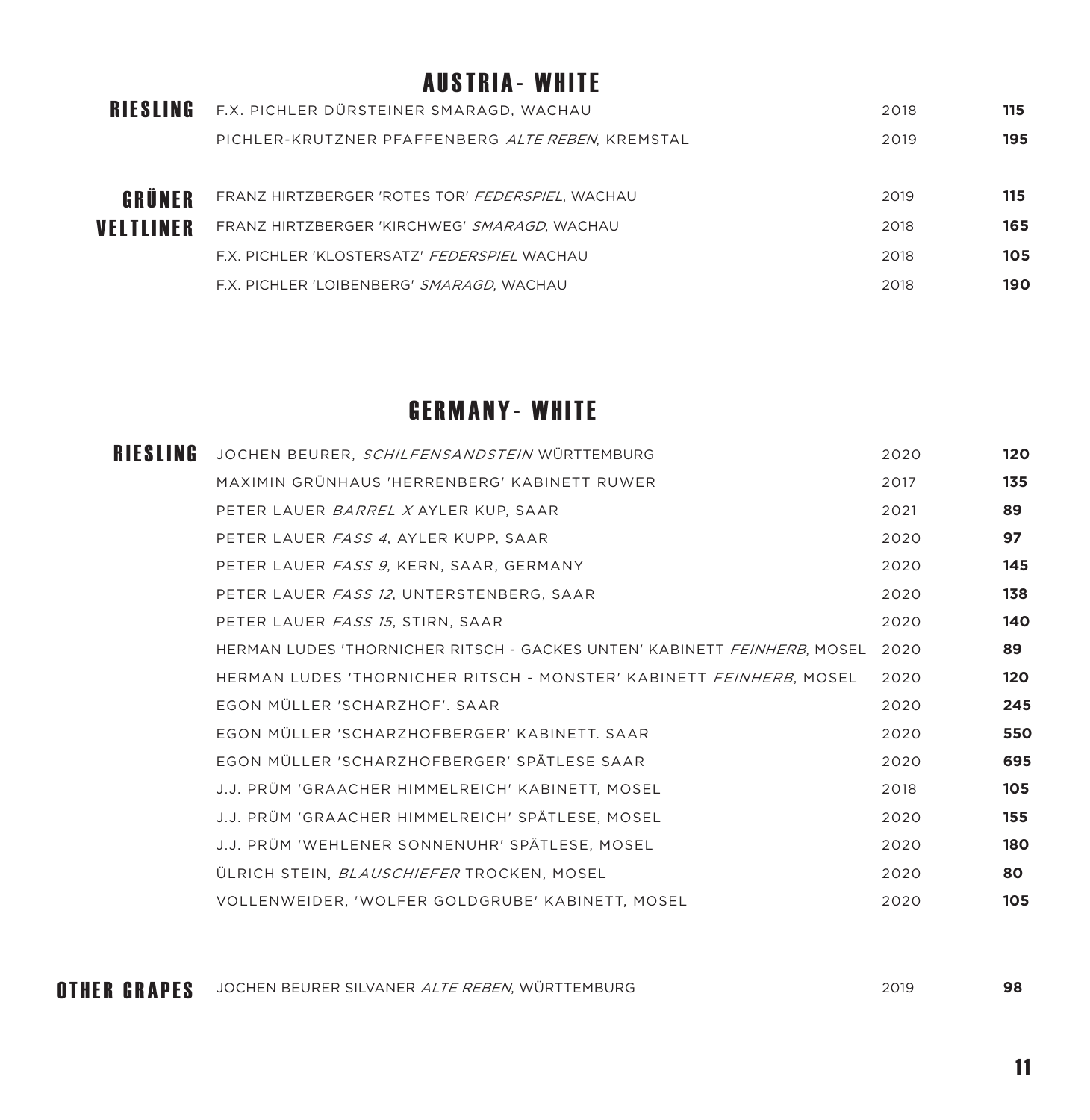| <b>ITALY</b> | BISSON VERMENTINO VIGNAERTA GOLFO DEL TIGULLIO-PORTOFINO. LIGURIA             | 2020 | 90  |
|--------------|-------------------------------------------------------------------------------|------|-----|
|              | CIRO PICARIELLO FIANO D'AVELLINO, CAMPANIA                                    | 2019 | 108 |
|              | GAJA ROSSJ-BASS, LANGHE, PIEMONTE                                             | 2017 | 300 |
|              | ORNELLAIA BIANCO, TOSCANA                                                     | 2016 | 540 |
|              | ERMES PAVESE, BLANC DE MORGEX ET DE LA SALLE, VALLE DELL'AOSTA                | 2020 | 99  |
|              | ERMES PAVESE, UNO PER CENTO, BLANC DE MORGEX ET DE LA SALLE, VALLE DELL'AOSTA | 2017 | 595 |
|              | GIUSEPPE QUINTARELLI CA DEL MERLO BIANCO, VENETO                              | 2020 | 155 |
|              | QUINTODECIMO GRECO DI TUFO <i>JAUNE D'ARLES</i> , CAMPANIA                    | 2019 | 145 |
|              | SERRAGHIA DI GABRIO BINI ZIBBIBO, PANTELLERIA (SKIN CONTACT)                  | 2020 | 225 |

| <b>SPAIN</b> | LÓPEZ DE HEREDIA 'VIÑA GRAVONIA' CRIANZA, RIOJA                         | 2014 | 135 |
|--------------|-------------------------------------------------------------------------|------|-----|
|              | LUIS RODRÍGUEZ TREIXADURA <i>ESCOLMA</i> , RIBEIRO                      | 2017 | 185 |
|              | LUIS RODRÍGUEZ ALBARIÑO <i>A TEIXA.</i> RIBEIRO                         | 2018 | 125 |
|              | MUSTIGUILLO MERSEGUERA 'CALVESTRA', VINO DE PAGO EL TERRERAZO, VALENCIA | 2018 | 95  |

# FRANCE-WHITE

| <b>ALSACE</b> | MAURICE SCHOECH, PINOT GRIS 'SCHLOSSBERG' GRAND CRU                 | 2015 | 99  |
|---------------|---------------------------------------------------------------------|------|-----|
|               | MAURICE SCHOECH, RIESLING 'FURSTENTUM' GRAND CRU                    | 2018 | 149 |
|               | TRIMBACH RIESLING <i>CUVÉE FREDERIC EMILE</i>                       | 2011 | 275 |
|               |                                                                     |      |     |
| <b>SAVOIE</b> | LUIS MAGNIN ROUSSETTE VERTIGO CHIGNIN-BERGERON                      | 2010 | 125 |
|               | LES VIGNES DE PARADIS 'UN P'TIT COIN DE PARADIS' VIN DES ALLOBROGES | 2018 | 105 |
|               |                                                                     |      |     |
| JURA          | BÉNÉDICTE & STÉPHANE TISSOT SAVAGNIN, ARBOIS                        | 2018 | 215 |
|               | BÉNÉDICTE & STÉPHANE TISSOT ROSE MASSALE, ARBOIS                    | 2020 | 285 |
|               | DOMAINE RATTE SAVAGNIN OUILLÉ NATURÉ, ARBOIS                        | 2018 | 112 |
|               | DOMAINE RATTE CHARDONNAY 'GRAND CUROULET'. ARBOIS                   | 2018 | 135 |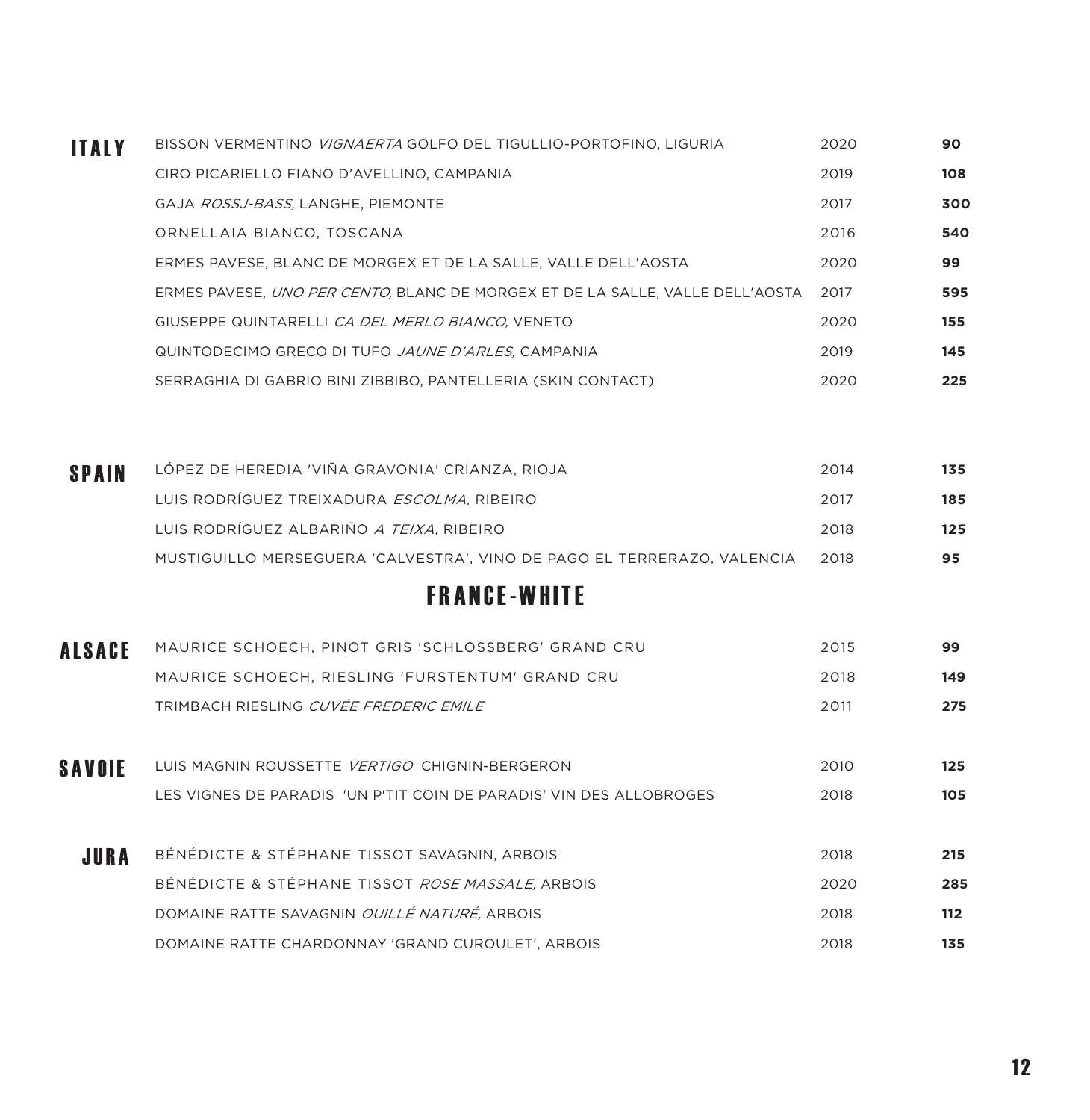# LOIRE-WHITE

| <b>MUSCADET</b> | LES TROIS TOITS 'PHILEAS' SUR LIE                                     | 2018         | 65         |
|-----------------|-----------------------------------------------------------------------|--------------|------------|
| <b>VOUVRAY</b>  | MATTHIEU COSME 'LES PROMENARDS' SEC                                   | 2018         | 115        |
|                 | DOMAINE HUET 'LE HAUT LIEU' DEMI-SEC                                  | 2020         | 138        |
| SAVENNIÈRES     | CHÂTEAU DE PLAISANCE                                                  | 2020         | 155        |
| <b>SANCERRE</b> | LUCIEN CROCHET LA CROIX DU ROY<br>DOMAINE DU NOZAY 'LA PLANTE FROIDE' | 2019<br>2019 | 125<br>115 |
|                 | DOMAINE DU NOZAY 'CLOS DE NOZAY'                                      | 2018         | 175        |
|                 | DOMAINE VACHERON 'PARADIS'                                            | 2017         | 185        |
|                 | DOMAINE VACHERON 'LE PAVÉ'                                            | 2018         | 460        |
|                 | PASCAL COTAT, 'LES MONTS DAMNÉES'                                     | 2020         | 210        |
|                 | FRANÇOIS COTAT, 'LES MONTS DAMNÉES'                                   | 2020         | 215        |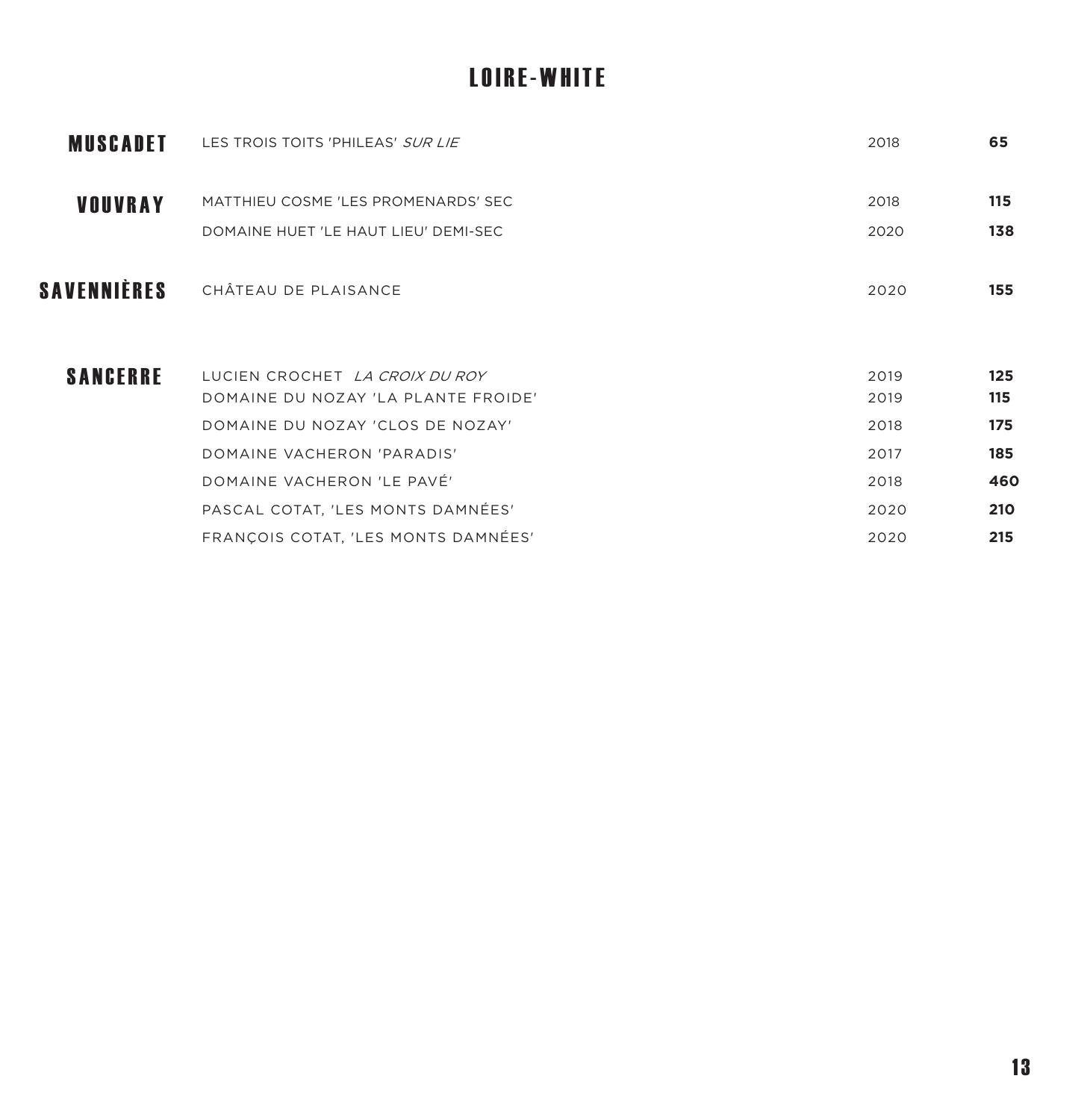# BURGUNDY-WHITE

|                      | <b>CHABLIS</b> DANIEL-ETIENNE DEFAIX 'CÔTE DE LECHET' 1ER CRU         | 2006 | 165   |
|----------------------|-----------------------------------------------------------------------|------|-------|
|                      | JEAN & SEBASTIAN DAUVISSAT 'SECHETS' 1ER CRU                          | 2018 | 155   |
|                      | MARCEL SERVIN 'VAILLONS' 1ER CRU                                      | 2019 | 150   |
|                      | GILBERT PICQ 'VOSGROS' 1ER CRU                                        | 2019 | 185   |
|                      | ROMAIN LAVANTUREUX 'VAU DE VEY' 1ER CRU                               | 2018 | 145   |
|                      | JEAN-FRANÇOIS RAVENEAU 'VAILLONS' 1ER CRU                             | 2019 | 540   |
|                      | DOMAINE VOCORET                                                       | 2018 | 98    |
|                      | <b>CHABLIS</b> WILLIAM FÈVRE 'BOUGROS' GRAND CRU 'CÔTE DE BOUGUEROTS' | 2015 | 280   |
|                      | <b>GRAND CRU</b> DOMAINE LAROCHE 'BLANCHOTS' GRAND CRU                | 2017 | 295   |
|                      | DOMAINE LAROCHE 'BLANCHOTS' GRAND CRU RESERVE DE L'OBEDIENCE          | 2017 | 375   |
|                      | <b>BOURGOGNE</b> COMTE ARMAND, BOURGOGNE ALIGOTÉ                      | 2019 | 150   |
|                      | HENRI PRUDHON, BOURG BOURGOGNE ALIGOTÉ                                | 2018 | 70    |
|                      | JULIEN ALTABER, BOURGOGNE BLANC                                       | 2017 | 140   |
|                      | COCHE-DURY, BOURGOGNE BLANC                                           | 2018 | 695   |
|                      | DOMAINE LEFLAIVE, BOURGOGNE BLANC                                     | 2018 | 245   |
|                      | JACQUES PRIEUR, BOURGOGNE BLANC                                       | 2018 | $172$ |
|                      | ROULOT, BOURGOGNE BLANC                                               | 2019 | 300   |
|                      | NUITS-SAINT- JACQUES-FREDERIC MUGNIER 'CLOS DE LA MARECHALE'          | 2019 | 500   |
|                      | <b>GEORGES</b> HENRI GOUGES 'LA PERRIERE' 1ER CRU (GOUGES BLANC)      | 2013 | 345   |
|                      | HENRI GOUGES 'LA PERRIERE' 1ER CRU (GOUGES BLANC)                     | 2017 | 358   |
|                      | HENRI GOUGES 'LA PERRIERE' 1ER CRU (GOUGES BLANC)                     | 2019 | 390   |
| MEURSAULT COCHE-DURY |                                                                       | 2018 | 1620  |
|                      | BOUCHARD PÉRE & FILS 'LES CLOUS'                                      | 2016 | 200   |
|                      | COMTESSE DE CHERISEY 'LA GENELOTTE' 1ER CRU, MEURSAULT-BLAGNY         | 2019 | 355   |
|                      | ALAIN PATRIARCHE 'LA PIÉCE SOUS LE BOIS' IER CRU, MERSAULT-BLAGNY     | 1995 | 195   |
|                      | YVES BOYER-MARTENOT 'LES CHAUMES'                                     | 2018 | 215   |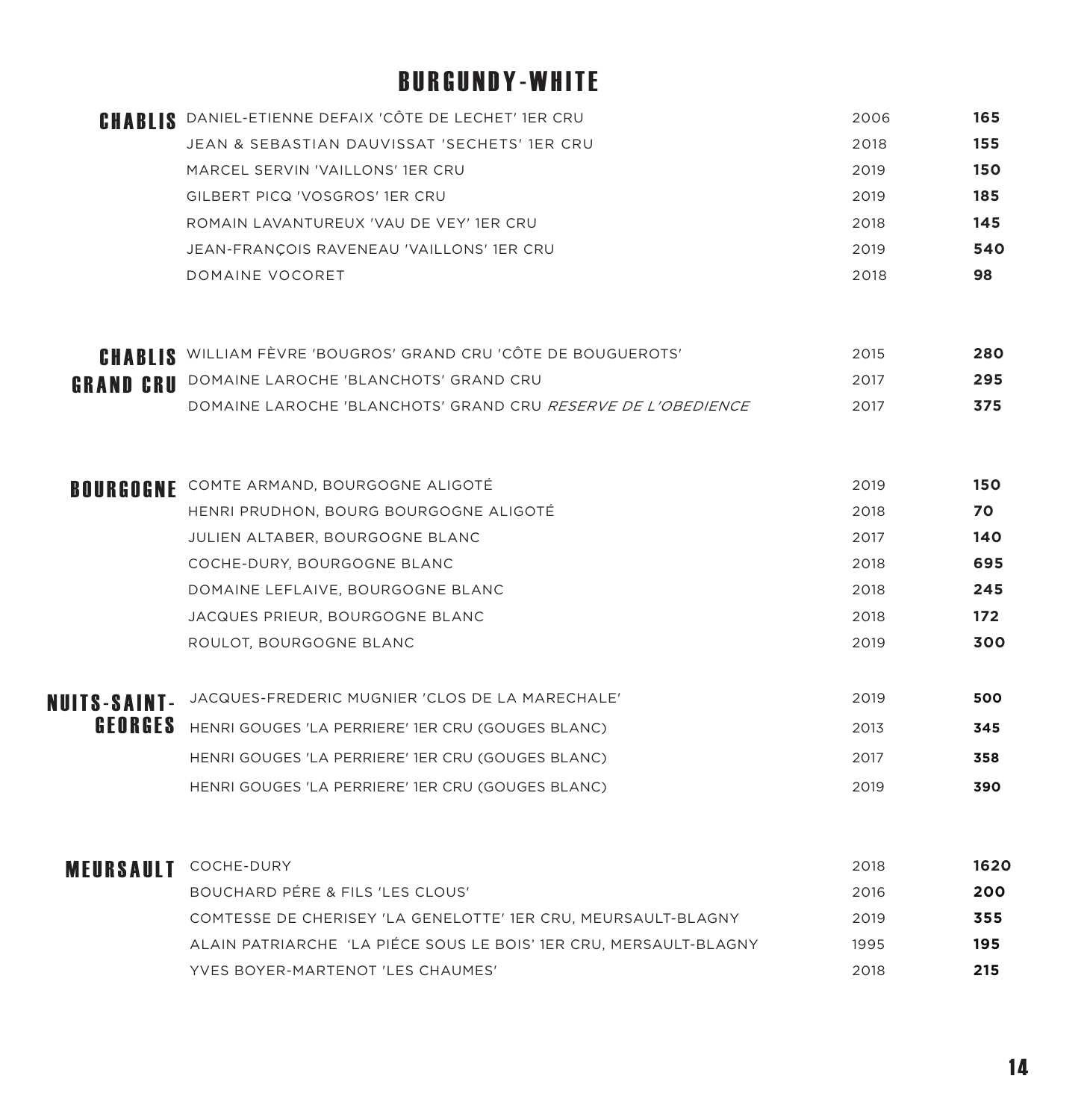# BURGUNDY- WHITE

| <b>PULIGNY-</b>    | ALAIN CHAVY 'LES FOLATIÈRES' 1ER CRU                     | 2019 | 335  |
|--------------------|----------------------------------------------------------|------|------|
| <b>MONTRACHET</b>  | DOMAINE DE LA POUSSE D'OR 'CAILLERETS' 1ER CRU           | 2019 | 495  |
|                    | DOMAINE LEFLAIVE 'LES PUCELLES' 1ER CRU                  | 2018 | 835  |
| <b>CHASSAGNE-</b>  | JEAN-NOEL GAGNARD 'CHAMP DERRIERE'                       | 2018 | 212  |
| <b>MONTRACHET</b>  | BOUARD-BONNEFOY 'MORGEOT-LE PETIT CLOS' 1ER CRU          | 2019 | 276  |
|                    | JEAN-MARC MOREY 'LES CHAMPS GAINS' 1ER CRU               | 2012 | 245  |
| <b>CÔTE D'OR</b>   | BONNEAU DU MARTRAY CORTON-CHARLEMAGNE                    | 2019 | 825  |
| <b>GRAND CRU</b>   | DOMAINE LEFLAIVE 'BIENVENUE-BÂTARD MONTRACHET' GRAND CRU | 2018 | 1500 |
|                    | MAISON ROCHE DE BELLENE 'BÂTARD-MONTRACHET' GRAND CRU    | 2010 | 745  |
|                    | DOMAINE DE LA ROMANÉE-CONTI 'LE MONTRACHET' GRAND CRU    | 2017 | 7880 |
|                    | DOMAINE DE LA ROMANÉE-CONTI 'LE MONTRACHET' GRAND CRU    | 2018 | 8200 |
| <b>SAINT-AUBIN</b> | VINCENT & SOPHIE MOREY 'CHARMOIS' 1ER CRU, ST AUBIN      | 2011 | 135  |
| CHALONNAISE        | DURUEIL-JANTHIAL, RULLY                                  | 2016 | 145  |
|                    | FRANÇOIS LUMMP 'PETIT MAROLE' GIVRY 1ER CRU              | 2019 | 99   |
| <b>MACONNAIS</b>   | DOMAINE LEFLAIVE 'LE MONTÉ', MÂCON-VERZÉ                 | 2018 | 185  |
|                    | DOMAINE LEFLAIVE 'LES CHÊNES', MÂCON-VERZÉ               | 2019 | 215  |
|                    | JUSTIN GIRARDIN, VIRÉ-CLESSÉ                             | 2019 | 95   |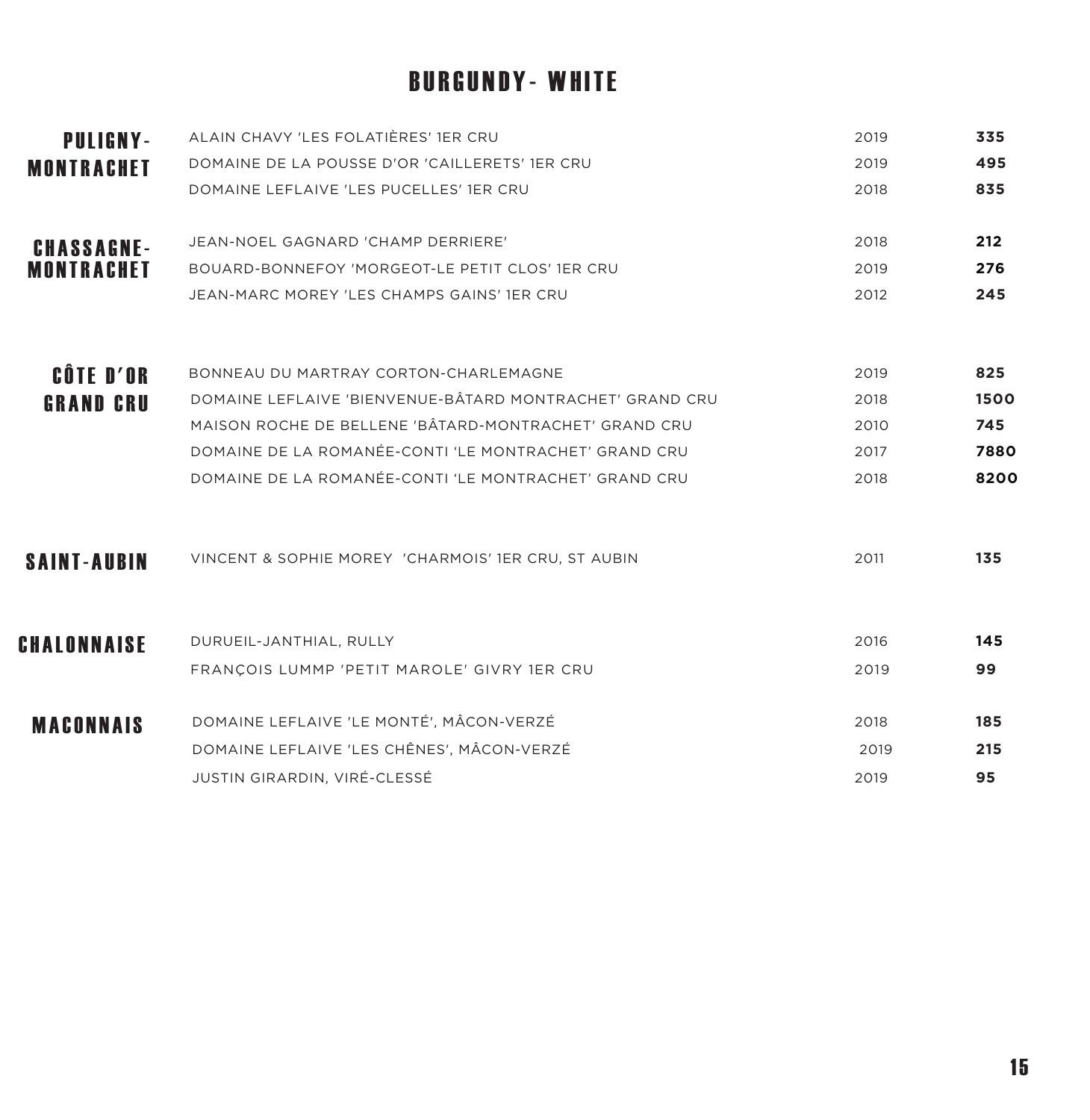# FRANCE - WHITE

| RHÔNE           | J.L. CHAVE, HERMITAGE                       | 2018 | 895 |
|-----------------|---------------------------------------------|------|-----|
|                 | J.L. CHAVE, HERMITAGE                       | 2019 | 935 |
|                 | LIONEL FAURY, CONDRIEU                      | 2019 | 189 |
|                 | E. GUIGAL <i>LA DORIANNE</i> , CONDRIEU     | 2017 | 287 |
|                 | DOMAINE DU PÉGAU BLANC, CHÂTEAUNEUF-DU-PAPE | 2017 | 160 |
| <b>BORDEAUX</b> | SMITH HAUT-LAFITE BLANC, BORDEAUX, FRANCE   | 2017 | 350 |
| PROVENCE        | CHÂTEAU SIMONE, PALETTE                     | 2016 | 165 |

#### AUSTRALIA - WHITE

| <b>POWEL</b><br>. & SON RIESLING.<br>$\cap$ EDEN VALLE.<br>$\overline{1}$ $\overline{1}$<br>$\overline{a}$ . The contract of the contract of the contract of the contract of the contract of the contract of the contract of the contract of the contract of the contract of the contract of the contract of the contract of th | 2010<br>くいに |  |
|---------------------------------------------------------------------------------------------------------------------------------------------------------------------------------------------------------------------------------------------------------------------------------------------------------------------------------|-------------|--|
|                                                                                                                                                                                                                                                                                                                                 |             |  |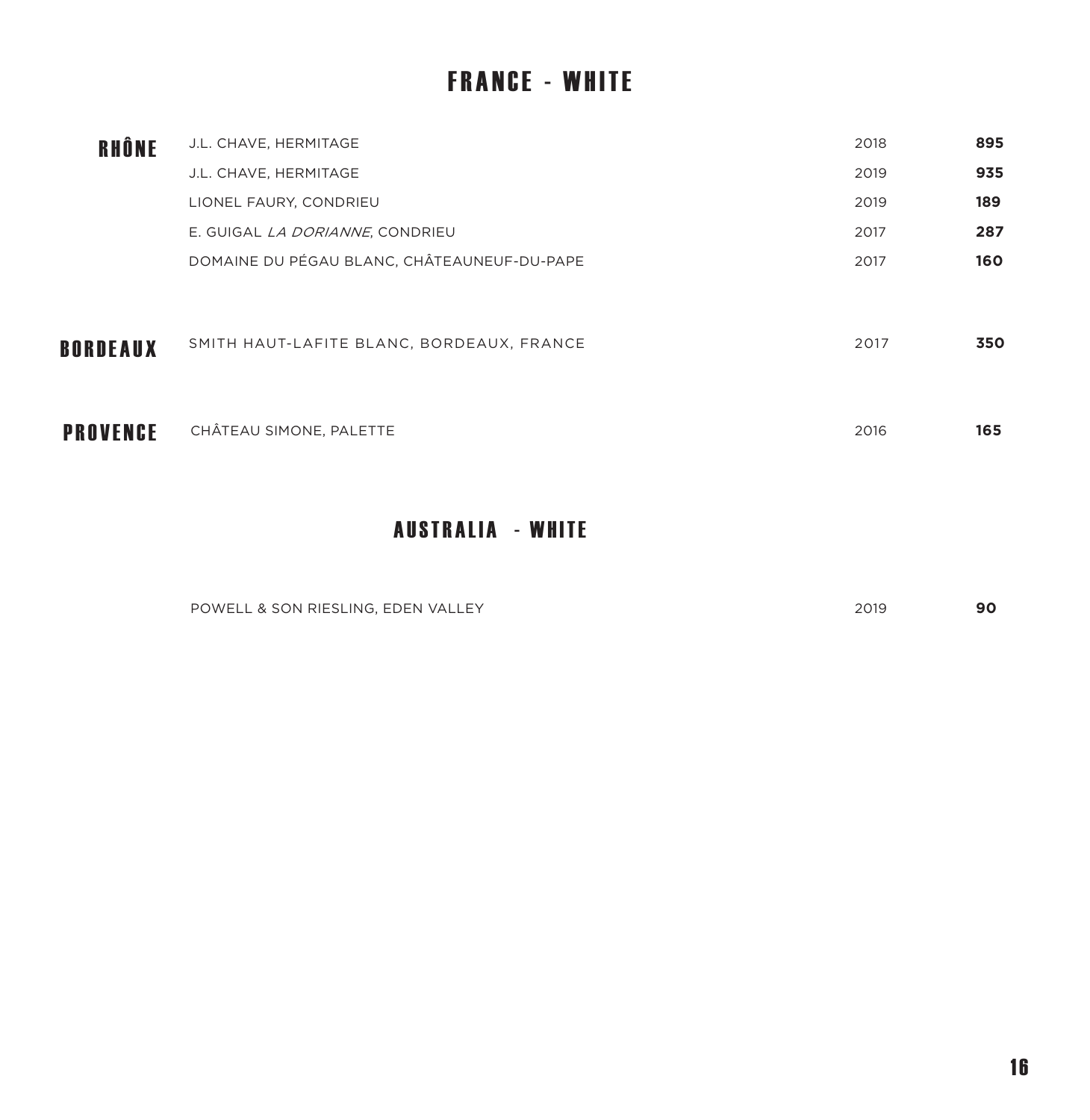# UNITED STATES - WHITE

| ASHES & DIAMONDS BLANC NO. 4, NAPA VALLEY, CALIFORNIA                     | 2020 | 125 |
|---------------------------------------------------------------------------|------|-----|
| GRIEVE, NAPA VALLEY, CALIFORNIA                                           | 2020 | 95  |
| KENZO ASATSUYU, NAPA VALLEY, CALIFORNIA                                   | 2019 | 240 |
| PETER MICHAEL <i>L'APRES MIDI</i> . KNIGHTS VALLEY. SONOMA. CALIFORNIA    | 2018 | 145 |
|                                                                           |      |     |
|                                                                           |      |     |
| TERRE ROUGE <i>ENIGMA</i> WHITE RHÔNE BLEND, SIERRA FOOTHILLS, CALIFORNIA | 2010 | 95  |
| TERRE ROUGE ROUSSANNE, SIERRA FOOTHILLS, CALIFORNIA                       | 2010 | 85  |
|                                                                           |      |     |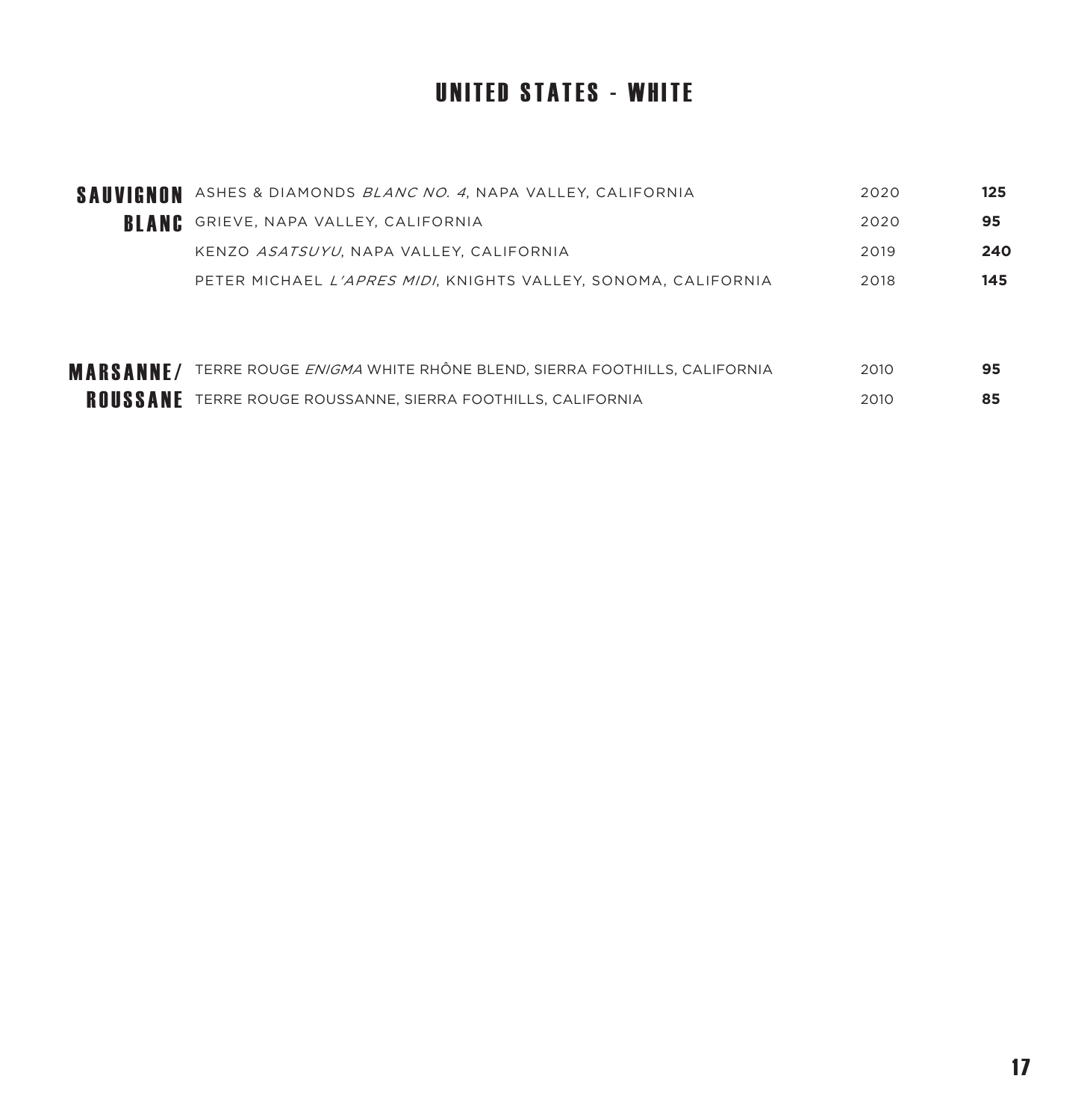# UNITED STATES - WHITE

#### CALIFORNIA -CHARDONNAY

| SONOMA | CERITAS 'CAREX', SONOMA COAST                                              | 2019 | 205 |
|--------|----------------------------------------------------------------------------|------|-----|
|        | ARTESA, CARNEROS                                                           | 2019 | 85  |
|        | FREEMAN RYO-FU, RUSSIAN RIVER VALLEY                                       | 2017 | 149 |
|        | KISTLER <i>LES NOISETIERS</i> , SONOMA COAST                               | 2020 | 175 |
|        | KOSTA BROWNE ONE SIXTEEN, SONOMA COAST                                     | 2020 | 315 |
|        | PAUL HOBBS, RUSSIAN RIVER VALLEY                                           | 2018 | 165 |
|        | PAUL HOBBS 'ROSS STATION', GREEN VALLEY, RUSSIAN RIVER VALLEY              | 2016 | 290 |
|        | PAUL HOBBS 'ELLEN LANE ESTATE', RUSSIAN RIVER VALLEY                       | 2018 | 265 |
| NAPA   | MATTHIASSON 'LINDA VISTA VINEYARD'                                         | 2020 | 94  |
|        | NEWTON UNFILTERED                                                          | 2018 | 150 |
|        |                                                                            |      |     |
|        | CENTRAL COAST ARNOT-ROBERTS 'SANDFORD & BENEDICT', STA. RITA HILLS         | 2020 | 195 |
|        | ARNOT-ROBERTS 'TROUT GULCH', SANTA CRUZ MOUNTAINS                          | 2020 | 165 |
|        | BREWER-CLIFTON, STA. RITA HILLS                                            | 2017 | 180 |
|        | CERITAS 'PETER MARTIN RAY', SANTA CRUZ MOUNTAINS                           | 2020 | 240 |
|        | CERITAS 'TROUT GULCH', SANTA CRUZ MOUNTAINS                                | 2020 | 205 |
|        | SPOKEN WEST                                                                | 2018 | 65  |
|        | SANDHI, STA. RITA HILLS                                                    | 2019 | 90  |
|        | SANDHI 'SANDFORD & BENEDICT', STA. RITA HILLS                              | 2018 | 185 |
|        | TYLER 'LA RINCONADA', SANTA MARIA VALLEY                                   | 2016 | 160 |
|        | OREGON- CAMERON 'ABBEY RIDGE', DUNDEE HILLS                                | 2019 | 305 |
|        | CHARDONNAY DIVISION WINE CO. 'EOLA SPRINGS VINEYARD' DEUX EOLA-AMITY HILLS | 2019 | 140 |
|        | EVENING LAND 'SUMMUM', EOLA-AMITY HILLS                                    | 2013 | 170 |
|        | EYRIE, DUNDEE HILLS                                                        | 2019 | 99  |
|        | LINGUA FRANCA, WILLAMETTE VALLEY                                           | 2019 | 149 |
|        |                                                                            |      |     |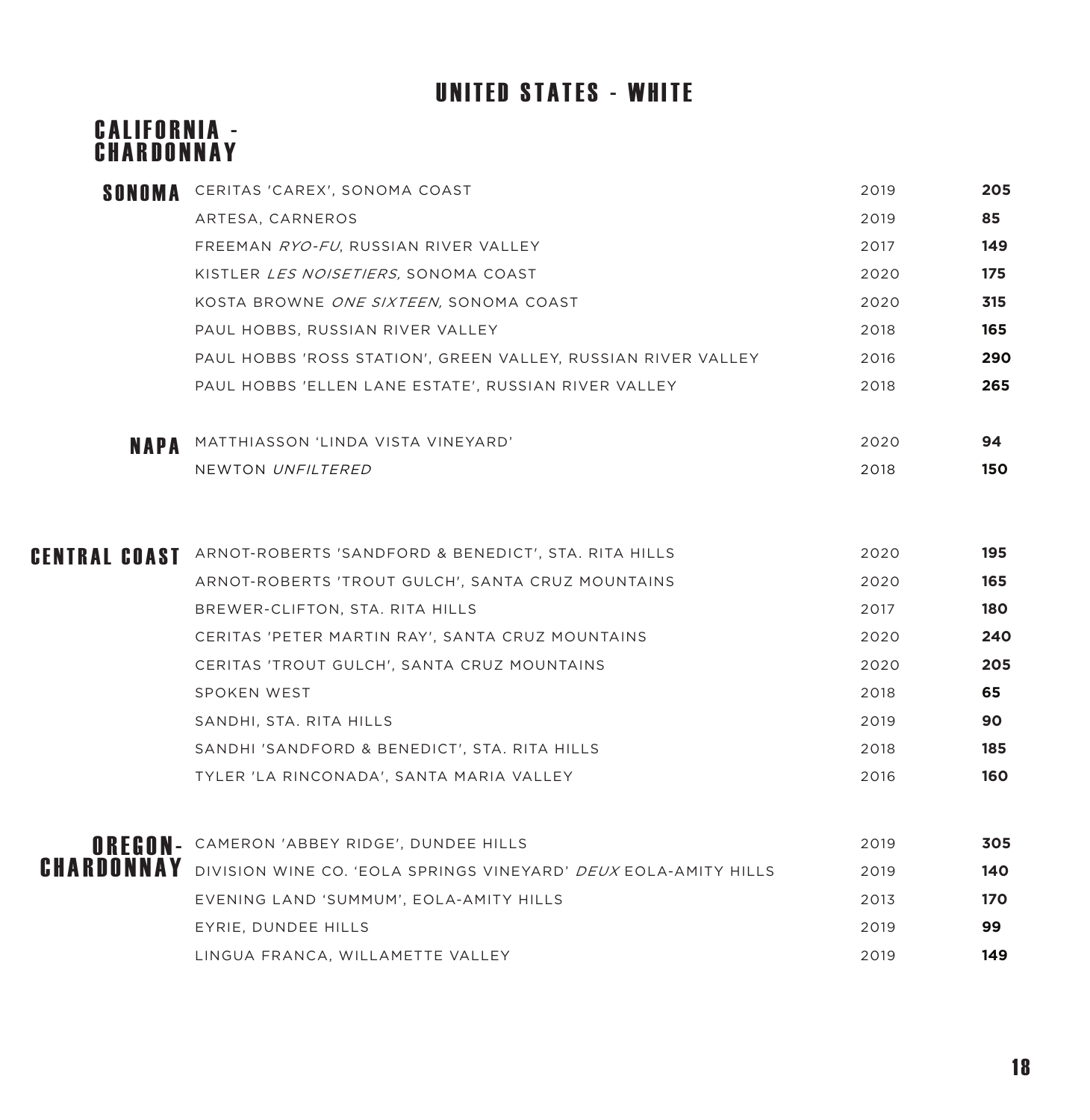### AUSTRIA/GERMANY -RED

| NIEUSIEDLERSEE GUT OGGAU ATANASIUS (BLAUFRANKISCH), NIEUISIEDLERSEE, AUS | 2020 | 125 |
|--------------------------------------------------------------------------|------|-----|
| GUT OGGAU JOSEPHINE (ZWEIGELT/BLAUFRANKISCH) NIEUISIEDLERSEE, AUS        | 2019 | 185 |
| STEFAN VETTER PINOT NOIR TROCKEN <i>STEINTERRASSEN.</i> FRANKEN. GER     | 2019 | 99  |

#### FRANCE-RED

| CHAMPAGNE | EGLY-OURIET CUVÉE DES GRANDES CÔTES, AMBONNAY                                | 2018 | 525 |
|-----------|------------------------------------------------------------------------------|------|-----|
|           |                                                                              |      |     |
| LOIRE     | XAVIER & AGNES AMIRAULT 'VAU RENOU', SAINT NICOLAS DE BOURGEUIL              | 2016 | 165 |
|           | XAVIER & AGNES AMIRAULT 'LES GRAVILICES', SAINT NICOLAS DE BOURGEUIL         | 2017 | 119 |
|           | CATHERINE & PIERRE BRETÓN TRINCHI, BOURGEUIL                                 | 2021 | 88  |
|           | CATHERINE & PIERRE BRETÓN 'LES PERRIÈRES', SAINT NICOLAS DE BOURGEUIL        | 2002 | 215 |
|           | AGNES & RENÉ MOSSE, VIN DE FRANCE (ANJOU)                                    | 2016 | 108 |
|           | CLAU DE NELL, ANJOU                                                          | 2017 | 138 |
|           | LES VINS DE LA MADONE 'LES ROUGEOTS DU CLOS' GAMAY SUR GRANIT, CÔTE DU FOREZ | 2020 | 95  |
|           |                                                                              |      |     |
| JURA      | CELLIER SAINT-BENOÎT PLOUSSARD 'LA RONDE', ARBOIS-PUPILLIN                   | 2020 | 225 |
|           | RATTE PINOT NOIR 'CLOS MAIRE', ARBOIS                                        | 2020 | 118 |
|           | BÉNÉDICTE & STÉPHANE TISSOT PINOT NOIR-PLOUSSARD-GAMAY, ARBOIS               | 2020 | 135 |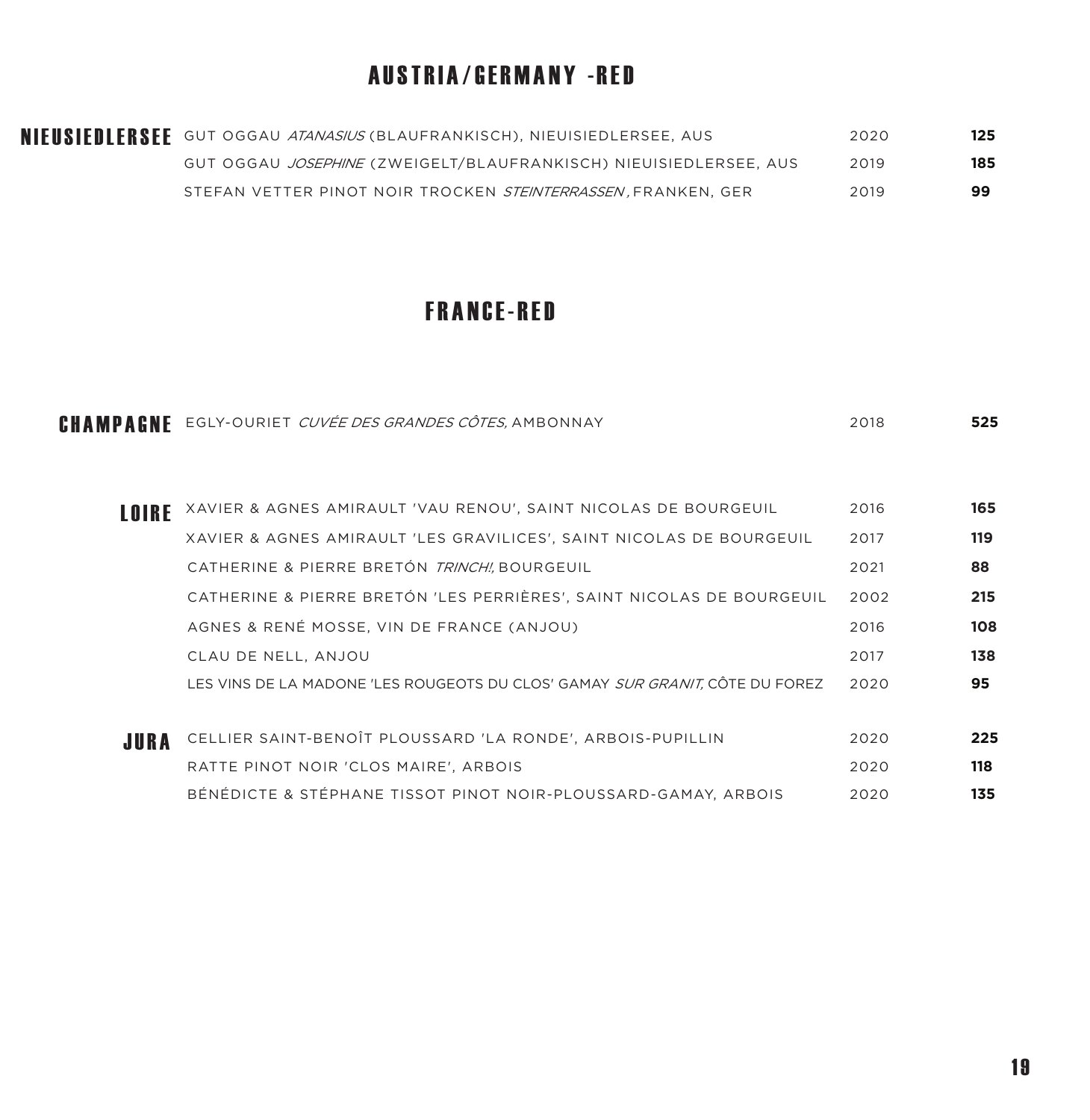# BURGUNDY-RED

|                    | <b>BOURGOGNE</b> ANNE PARENT, BOURGONE CÔTE D'OR               | 2019 | 140  |
|--------------------|----------------------------------------------------------------|------|------|
|                    | ROUGE ETC ARLAUD 'RONCEVIE'                                    | 2016 | 125  |
|                    | FRANÇOIS CONFURON-GINDRE, CÔTEAUX BOURGUINONS                  | 2016 | 70   |
|                    | THIBAULT LIGER-BELAIR 'LA ROCHE', HAUTES-CÔTES DE NUITS        | 2017 | 145  |
|                    | <b>GEVREY-</b> DUGAT-PY 'LA PETITE CHAPELLE' 1ER CRU           | 2011 | 745  |
| <b>CHAMBERTIN</b>  | <b>DUJAC</b>                                                   | 2019 | 325  |
|                    | HARMAND-GEOFFROY 'CLOS PRIEUR'                                 | 2017 | 287  |
|                    | REMOISSENET 'CLOS-ST-JACQUES' 1ER CRU                          | 1969 | 1785 |
|                    | ARMAND ROUSSEAU 'CHARMES-CHAMBERTIN' GRAND CRU                 | 2018 | 1150 |
|                    | ARMAND ROUSSEAU 'CLOS DE LA ROCHE' GRAND CRU                   | 2018 | 1400 |
|                    | FREDERIC MAGNIEN 'CHARMES-CHAMBERTIN AUX MAZOYERES' GRAND CRU  | 2016 | 475  |
|                    | PONSOT 'CHAPELLE-CHAMBERTIN GRAND CRU                          | 2001 | 1345 |
|                    | PONSOT 'CHAPELLE-CHAMBERTIN GRAND CRU                          | 2014 | 965  |
|                    | REMOISSENET 'CLOS DE BEZE' GRAND CRU                           | 1979 | 2175 |
|                    | <b>MOREY-</b> DOMAINE ARLAUD 'LES MILLANDES' 1ER CRU           | 2016 | 425  |
| <b>SAINT DENIS</b> | <b>DUJAC</b>                                                   | 2019 | 335  |
|                    | GEORGE LIGNIER 'CLOS DE LA ROCHE' GRAND CRU                    | 2015 | 475  |
|                    | GEORGE LIGNIER 'CLOS SAINT DENIS' GRAND CRU                    | 2011 | 355  |
| <b>CHAMBOLLE-</b>  | DOMAINE ARLAUD                                                 | 2017 | 289  |
| <b>MUSIGNY</b>     | THIBAULT LIGER-BELAIR IER CRU                                  | 2016 | 380  |
|                    | JACQUES-FREDERIC MUGNIER 'LES AMOUROUSES' 1ER CRU              | 2019 | 4300 |
|                    | JACQUES-FREDERIC MUGNIER 'LE MUSIGNY' GRAND CRU                | 2014 | 6800 |
|                    | REMOISSENET 'CHARMES' 1ER CRU                                  | 1969 | 2070 |
|                    | GEORGES ROUMIER 'CLOS DE LA BUSSIERE' 1ER CRU                  | 2019 | 525  |
|                    | VOSNE- JEAN GRIVOT                                             | 2019 | 295  |
|                    | JEAN GRIVOT 'LES BEAUX MONTS' 1ER CRU                          | 2019 | 775  |
| ROMANÉE            | LOUIS LATOUR 'ROMANÉE ST-VIVANT-LES QAUTRE JOURNAUX' GRAND CRU | 1996 | 1347 |
|                    | LOUIS LATOUR 'ROMANÉE ST-VIVANT-LES QAUTRE JOURNAUX' GRAND CRU | 2005 | 1255 |
|                    |                                                                |      |      |
|                    | LOUIS LATOUR 'ROMANÉE ST-VIVANT-LES QAUTRE JOURNAUX' GRAND CRU | 2010 | 1185 |
|                    | LOUIS LATOUR 'ROMANÉE ST-VIVANT-LES QAUTRE JOURNAUX' GRAND CRU | 2015 | 1290 |
|                    | MUGNERET-GIBOURG 'LA COLOMBIÈRE                                | 2019 | 555  |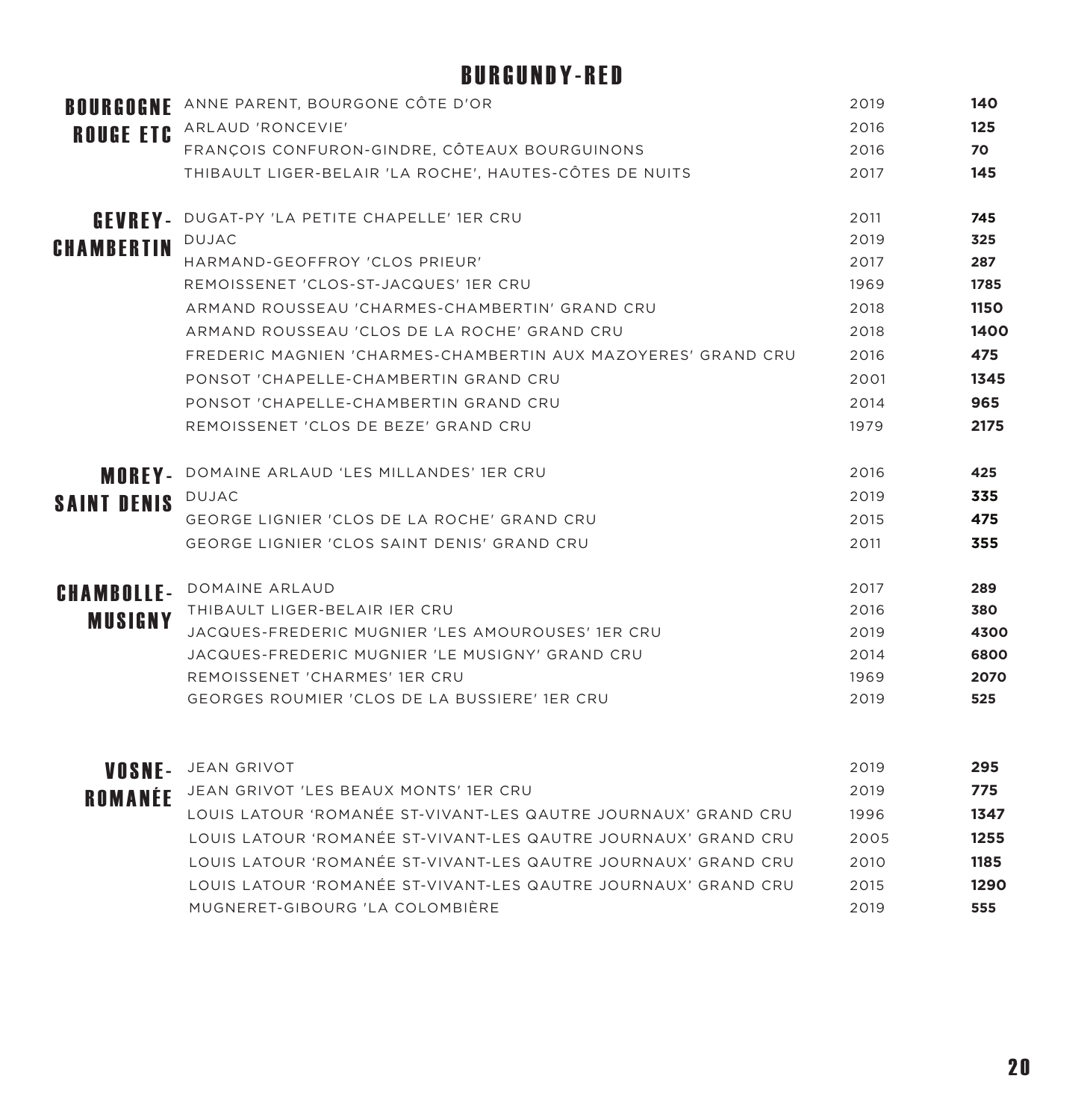# BURGUNDY

| VOSNE-                       | DOMAINE DE LA ROMANÉE-CONTI 'ECHEZEAUX' GRAND CRU                  | 2017 | 2300 |
|------------------------------|--------------------------------------------------------------------|------|------|
| ROMANÉE                      | DOMAINE DE LA ROMANÉE-CONTI 'ECHEZEAUX' GRAND CRU                  | 2018 | 2520 |
|                              | DOMAINE DE LA ROMANÉE-CONTI 'GRANDS ECHEZEAUX' GRAND CRU           | 2017 | 2587 |
|                              | DOMAINE DE LA ROMANÉE-CONTI 'GRANDS ECHEZEAUX' GRAND CRU           | 2018 | 2520 |
|                              | DOMAINE DE LA ROMANÉE-CONTI 'ROMANÉE ST-VIVANT' GRAND CRU          | 2014 | 2690 |
|                              | DOMAINE DE LA ROMANÉE-CONTI 'ROMANÉE ST-VIVANT' GRAND CRU          | 2016 | 3312 |
|                              | DOMAINE DE LA ROMANÉE-CONTI 'RICHEBOURG' GRAND CRU                 | 2016 | 3312 |
|                              | DOMAINE DE LA ROMANÉE-CONTI 'RICHEBOURG' GRAND CRU                 | 2018 | 3650 |
| NUITS-                       | HENRI GOUGES 'CLOS DES PORRETS-SAINT GEORGES' 1ER CRU              | 2013 | 285  |
| SAINT-GEORGES                | THIBAULT LIGER-BELAIR JER CRU 'LES SAINT-GEORGES'                  | 2017 | 380  |
|                              | MUGNERET-GIBOURG 'LES CHAIGNOTS' 1ER CRU                           | 2019 | 465  |
|                              | JACQUES-FREDERIC MUGNIER 'CLOS DE LA MARECHALE 1ER CRU             | 2019 | 560  |
|                              | ROCHE DE BELLENE 'AUX BOUDOTS'                                     | 2010 | 310  |
| CORTON                       | DOMAINE LOUIS LATOUR 'CLOS DE LA VIGNE AU SAINT' 1ER CRU           | 2010 | 390  |
|                              | DOMAINE DE LA ROMANÉE-CONTI GRAND CRU                              | 2017 | 1980 |
|                              | DOMAINE DE LA ROMANÉE-CONTI GRAND CRU                              | 2018 | 2100 |
| <b>CHOREY-LÈS</b><br>-BEAUNE | EDMOND CORNU 'LES BONNES ORES'                                     | 2017 | 125  |
| LADOIX                       | EDMOND CORNU VIELLES VIGNES                                        | 2017 | 135  |
|                              | <b>BEAUNE</b> BOUCHARD PÈRE & FILS BEAUNE DU CHÂTEAU 1ER CRU       | 2017 | 135  |
|                              | BOUCHARD PÈRE & FILS 'LES VIGNES DE L'ENFANT JESUS' 1ER CRU GRÈVES | 2018 | 325  |
|                              | LOUIS LATOUR 'VIGNES FRANCHES' IER CRU                             | 2000 | 155  |
|                              | LOUIS LATOUR 'VIGNES FRANCHES' 1ER CRU                             | 2008 | 175  |
| <b>POMMARD</b>               | COMPTE ARMAND, 'CLOS DES EPENEAUX' 1ER CRU                         | 2019 | 625  |
|                              | JEAN-MICHEL GAUNOUX 'PERRIERES' 1ER CRU                            | 2012 | 195  |
|                              | <b>JUSTIN GIRARDIN 'LES EPENOTS' 1ER CRU</b>                       | 2018 | 290  |
|                              | JOSEPH VOILLOT 'LES RUGIENS' 1ER CRU                               | 2011 | 299  |
|                              |                                                                    |      |      |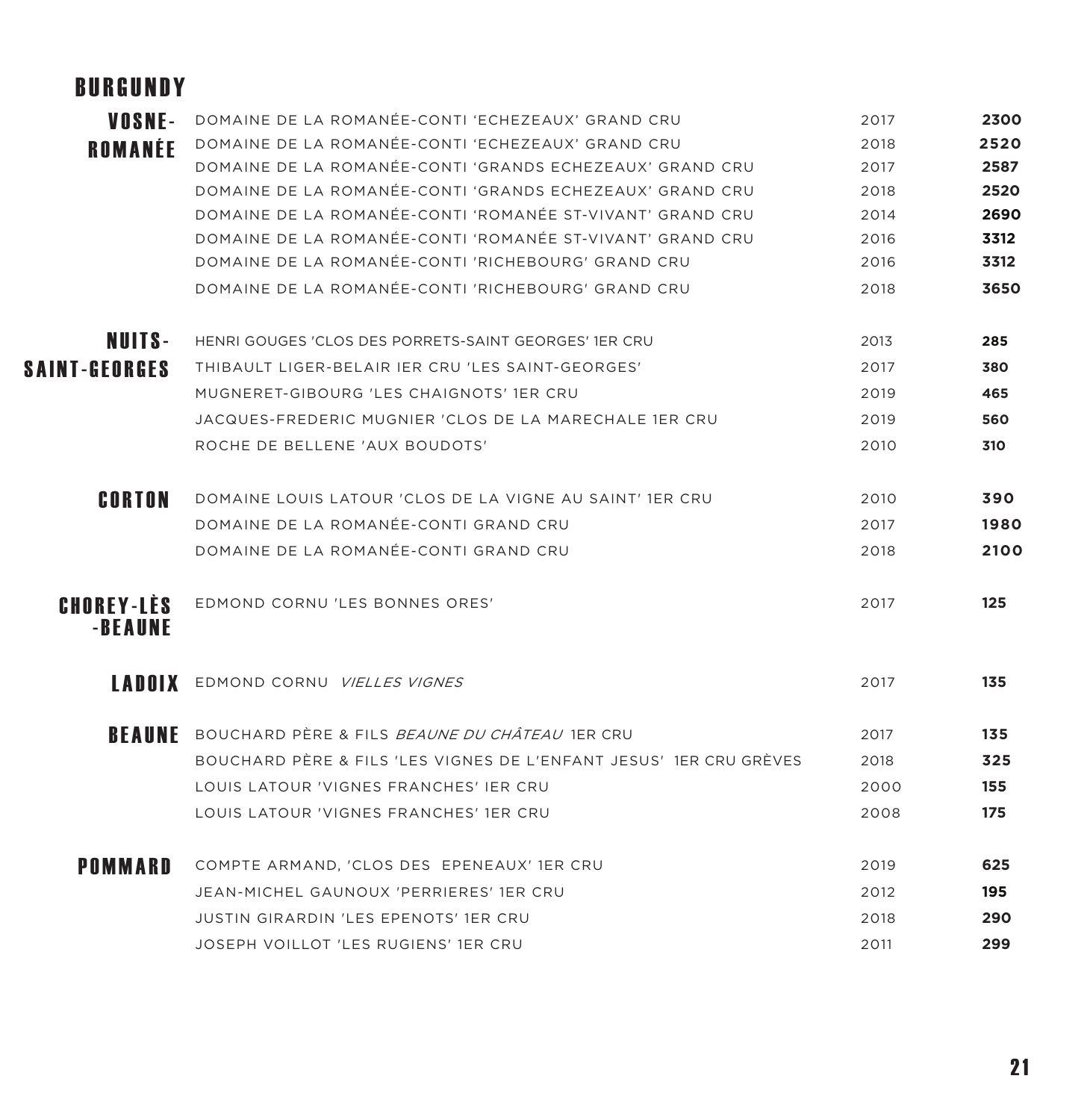### BURGUNDY

|                 | <b>VOLNAY</b> JEAN-MARC BOILLOT 'LES PITURES' 1ER CRU, VOLNAY            | 2017 | 285  |
|-----------------|--------------------------------------------------------------------------|------|------|
|                 | JEAN-MARC BOILLOT 'CARELLE SOUS LA CHAPELLE' 1ER CRU                     | 2017 | 255  |
|                 | COCHE-DURY                                                               | 2018 | 1400 |
|                 | DOMAINE DE LA POUSSE D'OR 'CLOS DE LA BOUSSE D'OR' 1ER CRU               | 2019 | 460  |
|                 | DOMAINE DE LA POUSSE D'OR 'CLOS DES 60 OUVRÉES' IER CRU                  | 2019 | 460  |
|                 | REMOISSENET 'LES CHEVRETS' 1ER CRU                                       | 1966 | 920  |
|                 | REMOISSENET 'SANTENOTS' 1ER CRU                                          | 1972 | 897  |
|                 | JOSEPH VOILLOT VIEILLES VIGNES                                           | 2018 | 205  |
|                 | JOSEPH VOILLOT 'CARELLE SOUS LA CHAPELLE' 1ER CRU                        | 2011 | 288  |
|                 | JOSEPH VOILLOT 'LES FREMIETS' 1ER CRU                                    | 2018 | 345  |
|                 |                                                                          |      |      |
|                 | <b>MONTHELIE</b> JULIEN ALTABER, 1ER CRU 'SUR LA VELLE'                  | 2017 | 185  |
|                 | COCHE-DURY                                                               | 2018 | 880  |
|                 | <b>CHASSACNE-</b> JEAN-MARC PILLOT 'CLOS SAINT JEAN' 1ER CRU             | 2017 | 215  |
| MONTRACHET      | JEAN-MARC PILLOT 'LES MACHERELLES' 1ER CRU                               | 2017 | 185  |
|                 | <b>AUXEY-</b> COMPTE ARMAND                                              | 2019 | 250  |
| <b>DURESSES</b> | ROULOT, 1ER CRU                                                          | 2019 | 450  |
|                 |                                                                          |      |      |
| <b>SANTENAY</b> | VINCENT GIRARDIN 'TERRE D'ENFANCE'                                       | 2015 | 138  |
|                 | <b>CHALONNAIS</b> FRANÇOIS LUMPP 'LE PIED DU CLOUS' IER CRU, GIVRY       | 2019 | 180  |
|                 | <b>BEAUJOLAIS</b> DANIEL BOULAND 'DELYS' VIGNES PLANTÉES EN 1926, MORGON | 2019 | 135  |
|                 | ALEX FOILLARD, CÔTE DE BROUILLY                                          | 2019 | 135  |
|                 | JEAN FOILLARD 'CÔTE DE PY', MORGON                                       | 2019 | 160  |
|                 | PASCAL GRANGER 'AUX PIERRES', CHENAS                                     | 2018 | 86   |
|                 | JEAN-CLAUDE LAPALU TENTATION                                             | 2020 | 95   |
|                 | CHARLY THÉVENET EN VOITURE, SIMONE! RÉGNIÉ                               | 2020 | 100  |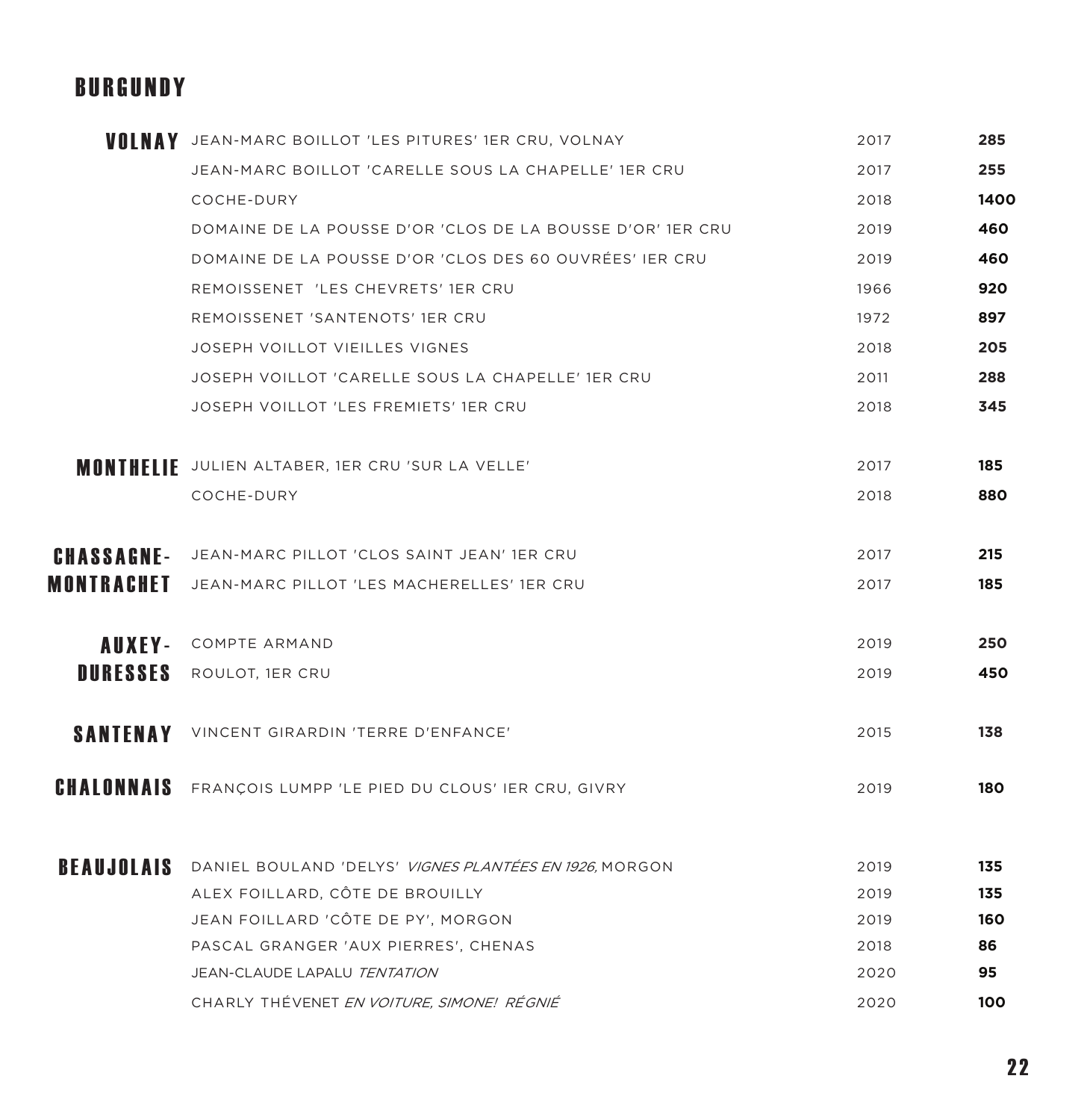| <b>NORTHERN</b> | CLUSEL-ROCH SERINE, VIN DE FRANCE                  | 2018 | 144  |
|-----------------|----------------------------------------------------|------|------|
|                 | FRANCK BALTHAZAR CUVÉE CASIMIR BALTHAZAR, CORNAS   | 2017 | 180  |
| RHÔNE           | JEAN-LOUIS CHAVE, CÔTES-DU-RHÔNE MON COUER         | 2020 | 75   |
|                 | JEAN-LOUIS CHAVE, SAINT-JOSEPH                     | 2019 | 285  |
|                 | JEAN-LOUIS CHAVE, HERMITAGE                        | 1990 | 1500 |
|                 | JEAN-LOUIS CHAVE, HERMITAGE                        | 2019 | 995  |
|                 | M. CHAPOUTIER 'LE PAVILLON', HERMITAGE             | 1990 | 2070 |
|                 | E. GUIGAL 'LA MOULINE', CÔTE-RÔTIE                 | 2015 | 850  |
|                 | E. GUIGAL 'LA TURQUE', CÔTE-RÔTIE                  | 2015 | 875  |
|                 | E. GUIGAL BRUNE ET BLONDE, CÔTE-RÔTIE              | 2017 | 250  |
|                 | E. GUIGAL CHÂTEAU D'AMPUIS, CÔTE-RÔTIE             | 2015 | 360  |
|                 | STEPHANE OGIER 'BERTHOLON', CÔTE-RÔTIE             | 2015 | 405  |
|                 | STEPHANE OGIER 'COGNET', CÔTE-RÔTIE                | 2015 | 405  |
|                 | STEPHANE OGIER 'CÔTE BODIN', CÔTE-RÔTIE            | 2015 | 405  |
|                 | STEPHANE OGIER 'FONGEANT', CÔTE-RÔTIE              | 2015 | 405  |
|                 | STEPHANE OGIER 'LE CHAMPON', CÔTE-RÔTIE            | 2015 | 405  |
|                 | STEPHANE OGIER 'MONTMAIN', CÔTE-RÔTIE              | 2015 | 405  |
|                 | STEPHANE OGIER 'LA VIALLIÈRE', CÔTE-RÔTIE          | 2015 | 405  |
|                 | HERVÉ SOUHAUT 'CLOS DES CESSIEUX', SAINT-JOSEPH    | 2020 | 285  |
|                 | HERVÉ SOUHAUT SYRAH, ARDÈCHE                       | 2020 | 165  |
|                 | HERVÉ SOUHAUT GAMAY <i>LA SOUTERONNE</i> , ARDÈCHE | 2020 | 165  |
|                 | JEAN-CLAUDE MARSANNE, ST JOSEPH                    | 2019 | 155  |
|                 | LA FERME DE SEPT LUNES PREMIER QUARTIER, ST JOSEPH | 2018 | 136  |
|                 | DOMAINE LIONNET 'TERRE BRULÉE', CORNAS             | 2017 | 175  |
|                 | LIONEL FAURY, CÔTE-RÔTIE                           | 2019 | 196  |
|                 | THIERRY ALLEMAND 'REYNARD', CORNAS                 | 2018 | 895  |
|                 | MARTIN TEXIER 'BRÉZÈME', CÔTES-DU-RHÔNE            | 2017 | 90   |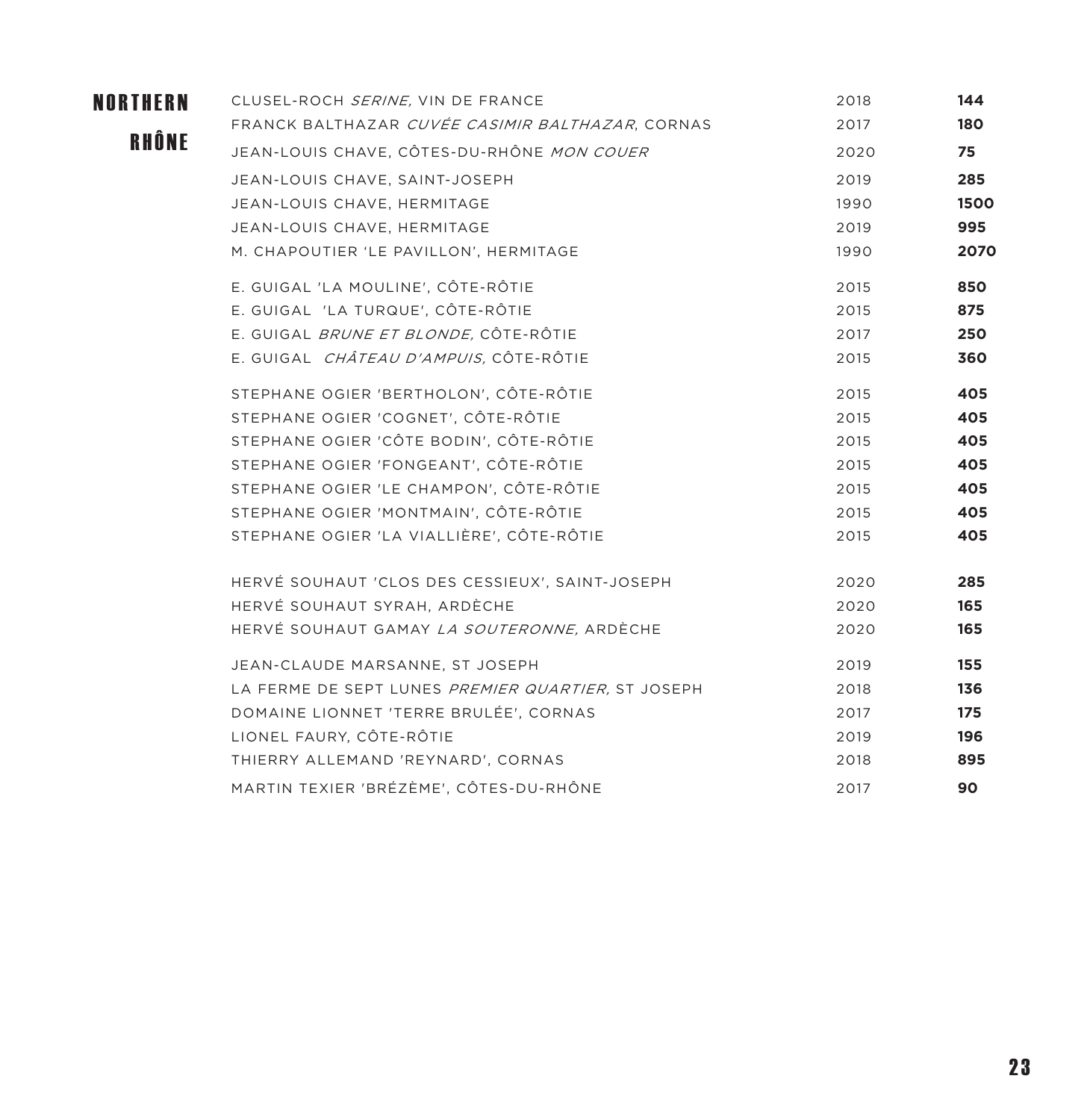| <b>SOUTHERN</b> | BEAUCASTEL, CHÂTEAUNEUF-DU-PAPE                                   | 2004 | 345 |
|-----------------|-------------------------------------------------------------------|------|-----|
| RHÔNE           | BEAUCASTEL, CHÂTEAUNEUF-DU-PAPE                                   | 2006 | 315 |
|                 | BEAUCASTEL, CHÂTEAUNEUF-DU-PAPE                                   | 2007 | 395 |
|                 | BEAUCASTEL, CHÂTEAUNEUF-DU-PAPE                                   | 2009 | 395 |
|                 | BEAUCASTEL HOMMAGE A JACQUES PERRIN, CHÂTEAUNEUF-DU-PAPE          | 2017 | 935 |
|                 | CHÂTEAU DU MONT-OLIVET CUVÉE UNIQUE. CHÂTEAUNEUF-DU-PAPE          | 2019 | 195 |
|                 | LE CLOS DU CAILLOU <i>LES SAFRES</i> , CHÂTEAUNEUF-DU-PAPE        | 2017 | 250 |
|                 | CHÊNE BLEU ABÉLARD, VAUCLUSE                                      | 2011 | 210 |
|                 | CHÊNE BLEU HÉLOÏSE, VAUCLUSE                                      | 2012 | 240 |
|                 | CHÂTEAU MONT-REDON, CÔTES-DU-RHÔNE                                | 2020 | 85  |
|                 | RAYMOND USSEGLIO CUVÉE IMPERIALE, CHÂTEAUNEUF-DU-PAPE             | 2017 | 235 |
|                 | PHILIPPE VIRET 'LES COLONNADES', CÔTES-DU-RHÔNE VILLAGES          | 2000 | 300 |
|                 | PHILIPPE VIRET 'LES COLONNADES', CÔTES-DU-RHÔNE VILLAGES          | 2016 | 125 |
|                 | PHILIPPE VIRET 'LES COLONNADES-MAREOTIS', CÔTES-DU-RHÔNE VILLAGES | 2006 | 225 |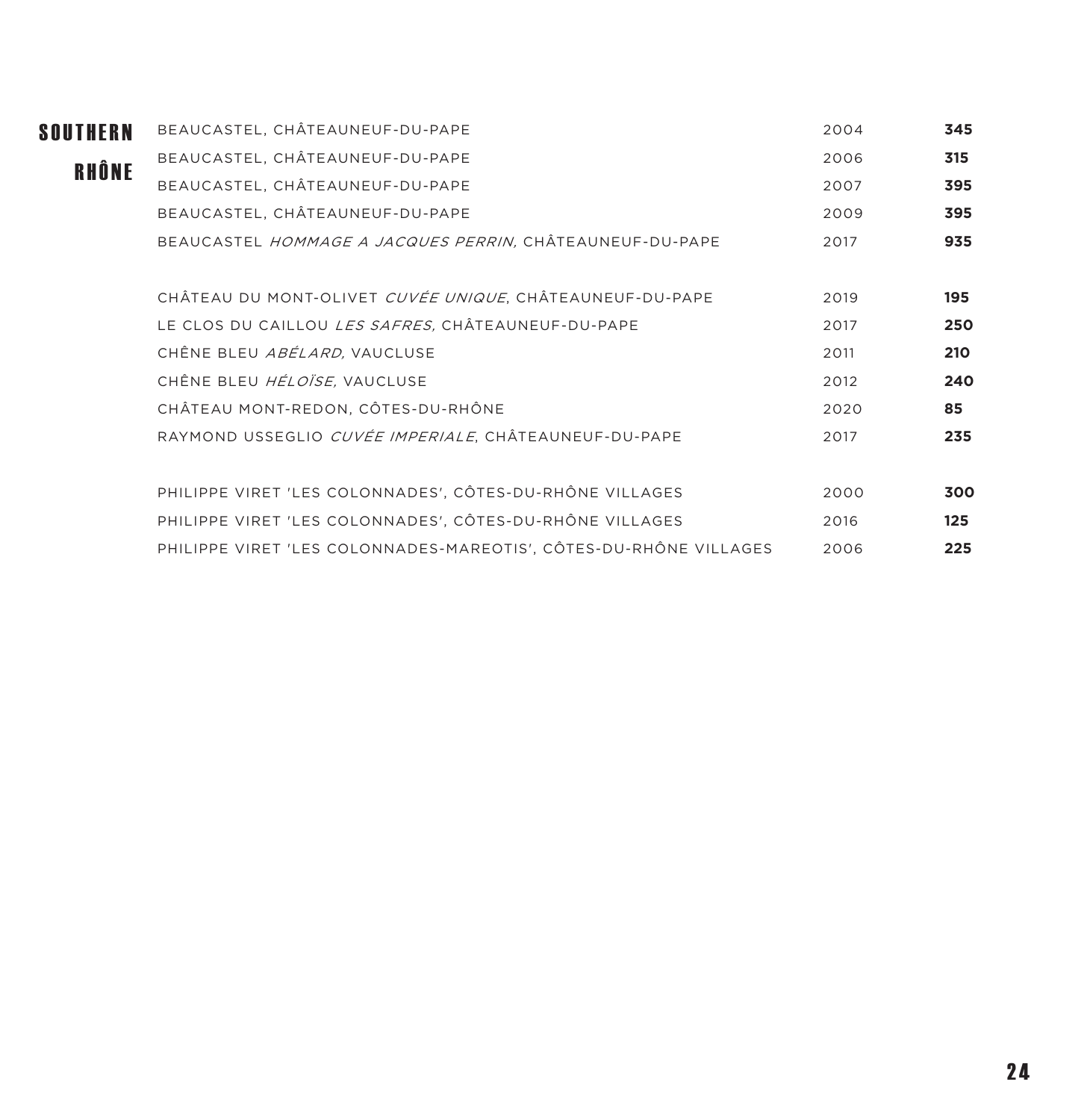| <b>BORDEAUX</b><br><b>LEFT BANK</b> |                                           |      |      |
|-------------------------------------|-------------------------------------------|------|------|
| <b>SAINT-ESTÈPHE</b>                | COS D'ESTOURNEL SECOND GROWTH             | 2010 | 985  |
|                                     | LILIAN LADOUYS CRU BOURGEOIS EXCEPTIONNEL | 2014 | 135  |
|                                     | MONTROSE SECOND GROWTH                    | 2011 | 506  |
| <b>PAUILLAC</b>                     | LAFITE ROTHSCHILD FIRST GROWTH            | 2010 | 2690 |
|                                     | LATOUR FIRST GROWTH                       | 2000 | 2895 |
|                                     | PONTET-CANET FIFTH GROWTH                 | 2000 | 630  |
|                                     | PONTET-CANET FIFTH GROWTH                 | 2011 | 525  |
|                                     | PONTET-CANET FIFTH GROWTH                 | 2013 | 470  |
| <b>SAINT-JULIEN</b>                 | BEYCHEVELLE FOURTH GROWTH                 | 2010 | 575  |
|                                     | DUCRU BEAUCAILLOU SECOND GROWTH           | 2001 | 700  |
|                                     | DUCRU BEAUCAILLOU SECOND GROWTH           | 1985 | 890  |
|                                     | GRUAUD LAROSE SECOND GROWTH               | 2016 | 385  |
|                                     | LÉOVILLE BARTON SECOND GROWTH             | 2004 | 465  |
|                                     | LÉOVILLE LAS-CASES <i>SECOND GROWTH</i>   | 1998 | 775  |
|                                     | LÉOVILLE POYFERRÉ <i>SECOND GROWTH</i>    | 2000 | 615  |
|                                     | LÉOVILLE POYFERRÉ SECOND GROWTH           | 2014 | 368  |
| <b>MARGAUX</b>                      | BRANE-CANTENAC SECOND GROWTH              | 2014 | 285  |
|                                     | CHÂTEAU MARGAUX                           | 1998 | 2800 |
|                                     | PALMER THIRD GROWTH                       | 2016 | 1495 |
|                                     | RAUZAN-GASSIES SECOND GROWTH              | 2005 | 385  |
|                                     | RAUZAN-GASSIES SECOND GROWTH              | 2010 | 375  |
|                                     | RAUZAN-SEGLA SECOND GROWTH                | 2015 | 445  |
| PESSAC-LEOGNAN                      | HAUT BRION FIRST GROWTH                   | 2011 | 2270 |
|                                     | LA MISSION HAUT-BRION                     | 2014 | 700  |
|                                     | LES CARMES DE HAUT-BRION                  | 2009 | 515  |
| MÉDOC                               | CHÂTEAU MALMAISON, MOULIS-EN-MÉDOC        | 2015 | 128  |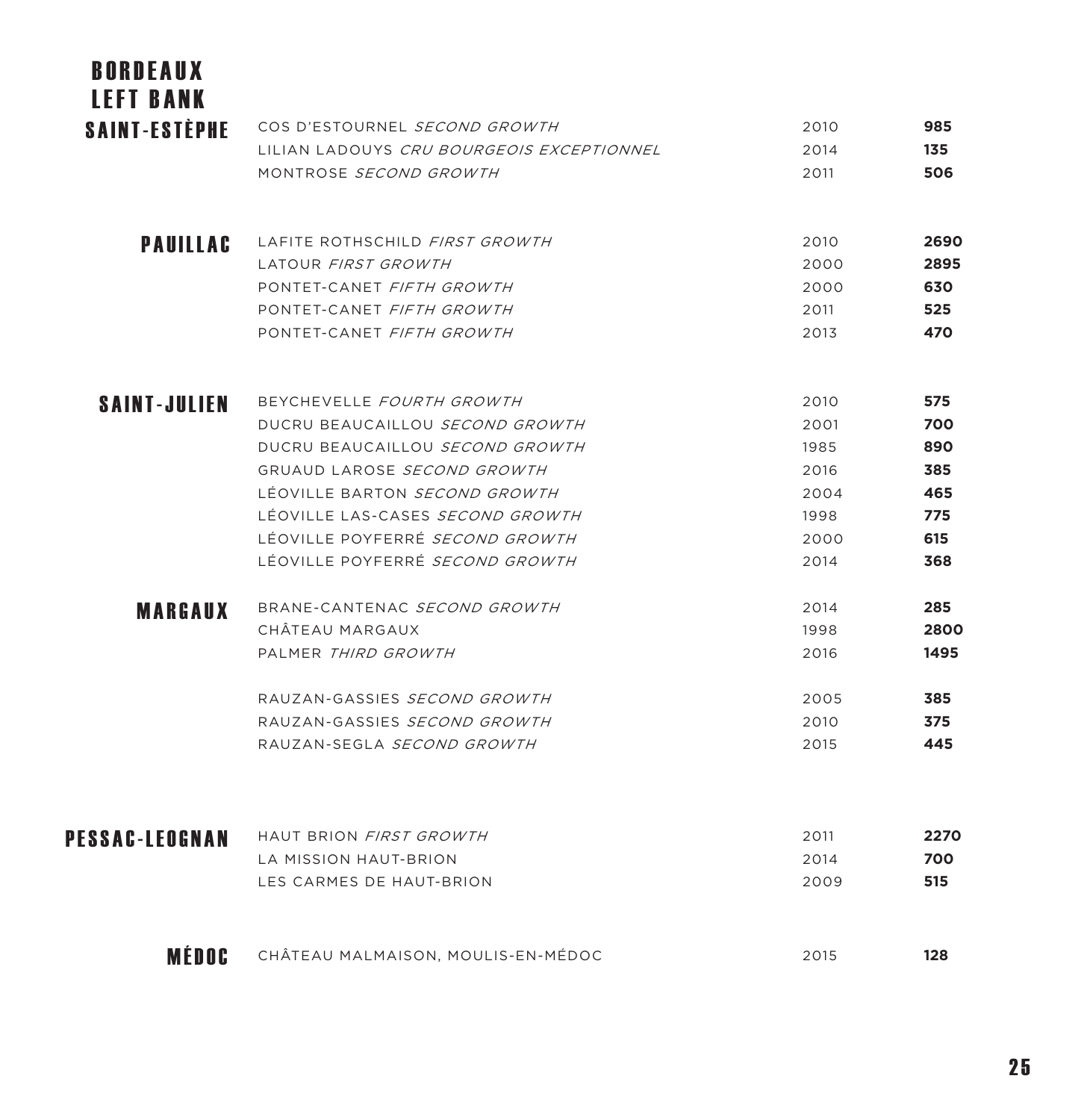# BORDEAUX RIGHT BANK

| LA CONSEILLANTE  | 2010 | 855 |
|------------------|------|-----|
| GAZIN            | 2016 | 375 |
| <b>TAILLEFER</b> | 2018 | 145 |
| LAFLEUR-PETRUS   | 2006 | 760 |
| LAFLEUR-PETRUS   | 2007 | 715 |
| LAFLEUR-PETRUS   | 2008 | 725 |
|                  |      |     |

| SAINT-EMILION | CHEVAL BLANC <i>IER GRAND CRU CLASSÉ-A</i>  | 2016 | 2595 |
|---------------|---------------------------------------------|------|------|
|               | FIGEAC <i>IER GRAND CRU CLASSÉ-B</i>        | 2009 | 755  |
|               | TERTRE-ROTEBOEUF IER GRAND CRU CLASSÉ       | 2015 | 625  |
|               | TROPLONG MONDOT IER GRAND CRU CLASSÉ        | 1988 | 675  |
|               | TROPLONG MONDOT <i>IER GRAND CRU CLASSÉ</i> | 2005 | 1275 |
|               | TROPLONG MONDOT IER GRAND CRU CLASSÉ        | 2010 | 800  |
|               | TROPLONG MONDOT <i>IER GRAND CRU CLASSÉ</i> | 2016 | 490  |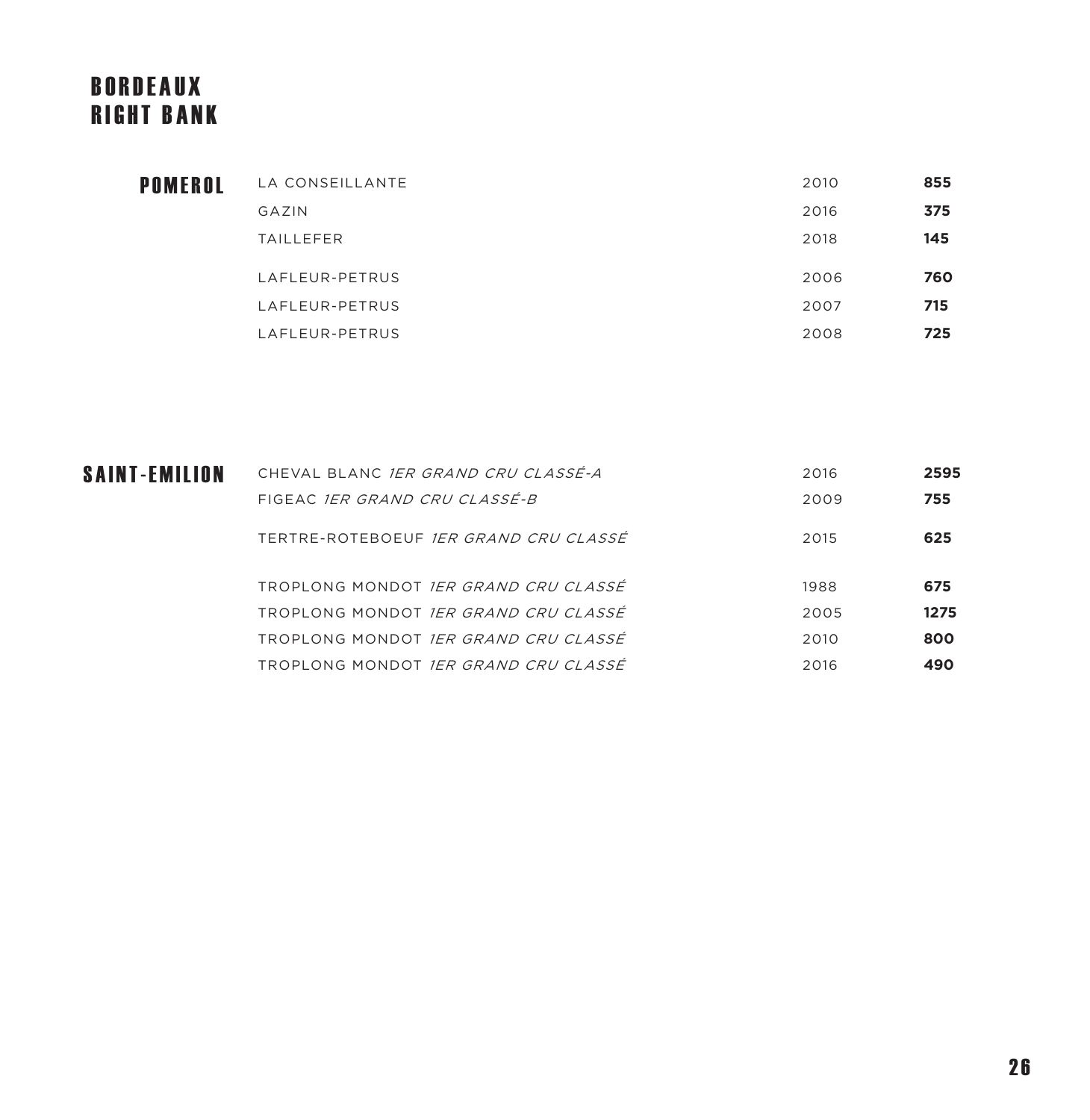| SOUTHERN      | GROS NORE, BANDOL                                       | 2016 | 175 |
|---------------|---------------------------------------------------------|------|-----|
| <b>FRANCE</b> | COMMANDERIE DE PEYRASSOL LA CROIX, MEDITERANÉE          | 2017 | 78  |
|               | MAS JULLIEN, 'LOUS ROUGEOS', TERRACES DU LARZAC         | 2016 | 145 |
|               | MAS JULLIEN, 'AUTOUR DU JONQUIERES', TERRACES DU LARZAC | 2015 | 145 |
|               | CHÂTEAU SIMONE, PALETTE                                 | 2017 | 165 |
|               | CHÂTEAU DE PIBARNON, BANDOL                             | 2017 | 185 |
|               | DOMAINE TEMPIER, BANDOL                                 | 2019 | 230 |
|               | DOMAINE DE TREVALLON, ALPILLES                          | 2016 | 205 |

| LEBANON | CHÂTEAU MUSAR CABERNET SAUVIGNON BLEND, BEKKA VALLEY | 1978 | 995 |
|---------|------------------------------------------------------|------|-----|
|         | CHÂTEAU MUSAR CABERNET SAUVIGNON BLEND, BEKKA VALLEY | 1997 | 275 |
|         | CHÂTEAU MUSAR CABERNET SAUVIGNON BLEND, BEKKA VALLEY | 1998 | 240 |
|         | CHÂTEAU MUSAR CABERNET SAUVIGNON BLEND, BEKKA VALLEY | 2012 | 225 |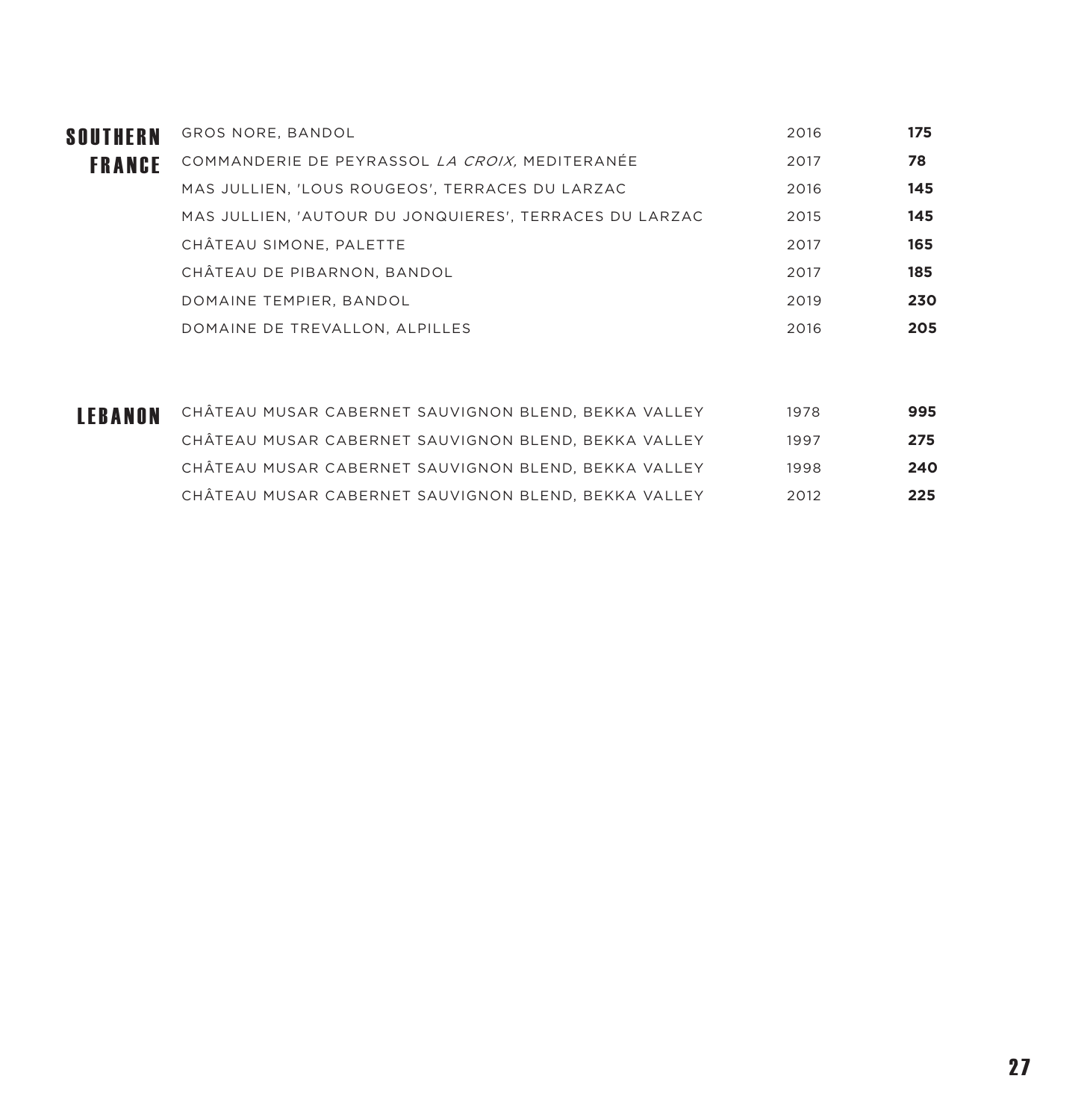#### **SPAIN - RED**

| NORTHWEST        | LUIS RODRÍGUEZ <i>ESCOLMA</i> 'A TORNA DOS PASAS', RIBEIRO            | 2017 | 189  |
|------------------|-----------------------------------------------------------------------|------|------|
|                  | MANUEL CANTALAPIEDRA 'ALTO LAS CUESTAS', RUEDA                        | 2016 | 138  |
| NORTHEAST/       | ALVARO PALACIOS LES TERASSES, PRIORAT                                 | 2018 | 140  |
| <b>PENEDES</b>   | SILEO, 'ESPORRERES' MONTSANT                                          | 2018 | 235  |
| <b>RIOJA</b>     | BODEGA AKUTAIN CRIANZA, RIOJA                                         | 2015 | 65   |
|                  |                                                                       |      |      |
|                  | LA RIOJA ALTA, S.A. VIÑA ALBERDI', RIOJA                              | 2016 | 85   |
|                  | LA RIOJA ALTA, S.A. 'VIÑA ARDANZA' RESERVA, RIOJA                     | 2015 | 145  |
|                  | LA RIOJA ALTA, S.A. GRAN RESERVA 904, RIOJA                           | 2011 | 185  |
|                  | REMELLURI LINDES DE REMELLURI 'LABASTIDA'                             | 2010 | 190  |
|                  | REMELLURI <i>LINDES DE REMELLURI</i> 'SAN VINCENTE'                   | 2010 | 190  |
|                  | REMELLURI RIOJA RESERVA CELLAR RELEASE                                | 2006 | 257  |
|                  | REMELLURI RIOJA RESERVA                                               | 2013 | 135  |
|                  | REMELLURI RIOJA GRAN RESERVA                                          | 2012 | 285  |
| <b>RIBERA</b>    | GOYO GARCÍA VIADERO <i>G.G.V</i> , RESERVA ESPECIAL, RIBERA DEL DUERO | 2011 | 300  |
| <b>DEL DUERO</b> | GOYO GARCÍA VIADERO 'VIÑAS DE ARCILLO', RIBERA DEL DUERO              | 2015 | 225  |
|                  | GOYO GARCÍA VIADERO 'FINCA VALDEOLMOS' RIBERA DEL DUERO               | 2015 | 245  |
|                  | PINGUS, RIBERA DEL DUERO                                              | 2011 | 1245 |
|                  | PINGUS, RIBERA DEL DUERO                                              | 2008 | 1575 |
|                  | PINGUS, RIBERA DEL DUERO                                              | 2013 | 1245 |
|                  | VEGA SICILIA ÚNICO, RIBERA DEL DUERO                                  | 2008 | 895  |
|                  | VEGA SICILIA ÚNICO, RIBERA DEL DUERO                                  | 2009 | 835  |
|                  | VEGA SICILIA ÚNICO, RIBERA DEL DUERO                                  | 2010 | 770  |
| <b>CENTER/</b>   | ALTO MONCAYO GARNACHA AQUILÓN, CAMPO DE BORJA                         | 2007 | 358  |
| <b>SOUTH</b>     | MUSTIGUILLO BOBAL 'FINCA EL TERRERAZO', VINO DE PAGO                  | 2017 | 115  |
|                  | MUSTIGUILLO BOBAL 'QUINCHA CORRAL', VINO DE PAGO                      | 2017 | 285  |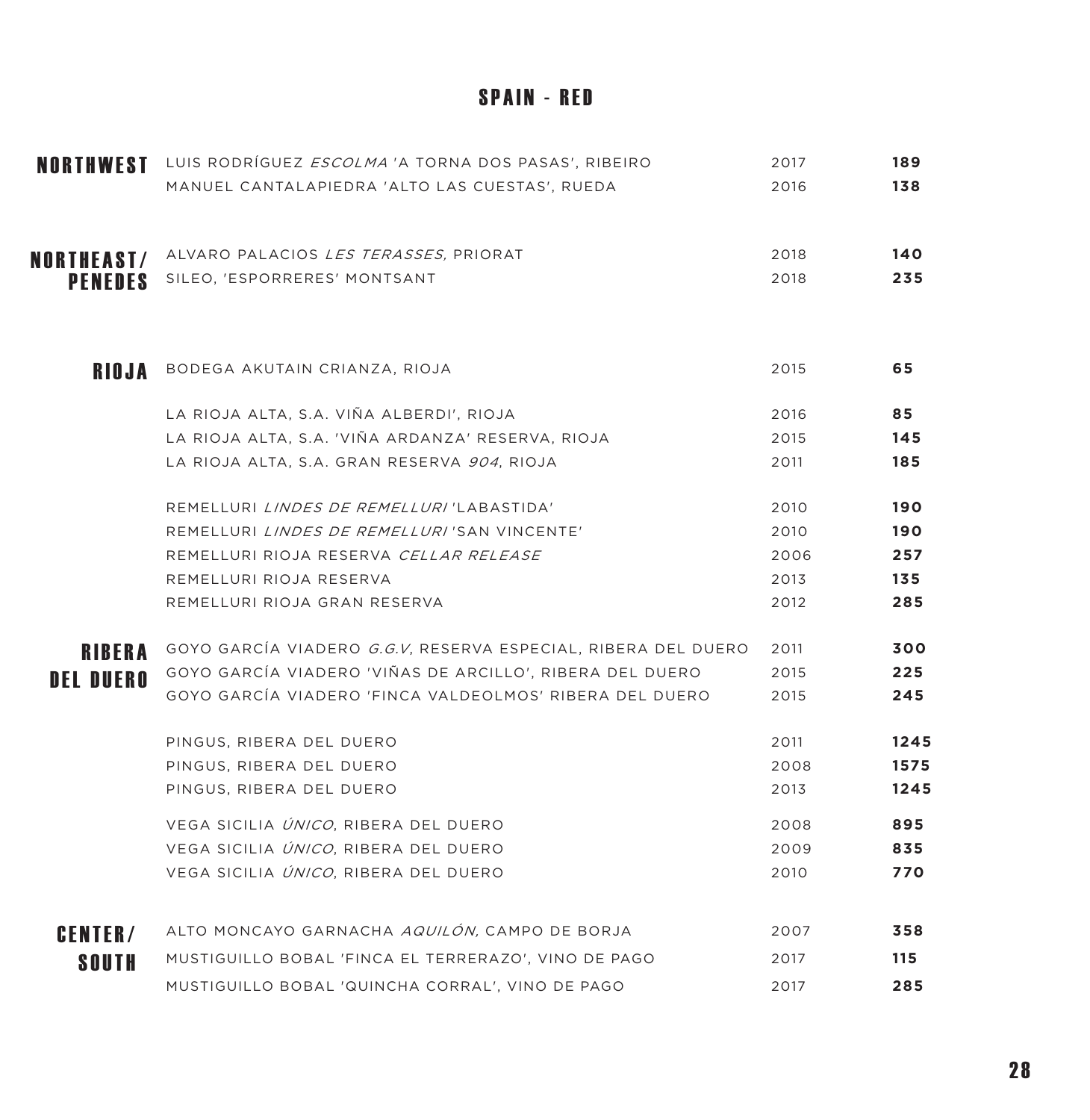# **ITALY - RED**

|            | PIEMONTE LUIGI FERRANDO ETICHETTA BIANCA, CAREMA | 2017 | 219  |
|------------|--------------------------------------------------|------|------|
|            | NERVI-CONTERNO, GATTINARA                        | 2017 | 160  |
|            | COLOMBERA E GARELLA 'PIZZAGUERRA', LESSONA       | 2017 | 149  |
|            | SAN FEREOLO AUSTRILANGHE ROSSO                   | 2013 | 105  |
|            | WALTER MASSA BARBERA 'MONLEALE', COLLI TORTONESI | 2014 | 90   |
| BARBARESCO | CA' DEL BAIO 'VALLEGRANDE'                       | 2017 | 132  |
|            | CASCINA LUISIN, 'ASILI'                          | 2015 | 195  |
|            | CASCINA LUISIN, 'RABAJA'                         | 2015 | 265  |
|            | PRODUTTORI DEL BARBARESCO 'MONTEFICO'            | 2015 | 255  |
|            | PRODUTTORI DEL BARBARESCO 'MUNCAGOTTA'           | 2017 | 225  |
|            | PRODUTTORI DEL BARBARESCO 'PORA'                 | 2017 | 205  |
|            | PRODUTTORI DEL BARBARESCO 'RIO SORDO '           | 2017 | 205  |
|            | GAJA                                             | 2015 | 590  |
|            | <b>GAJA 'COSTA RUSSI'</b>                        | 2016 | 1245 |
|            | GAJA 'SORI SAN LORENZO                           | 2016 | 1215 |
|            | <b>GAJA 'SORI TILDIN'</b>                        | 2016 | 1260 |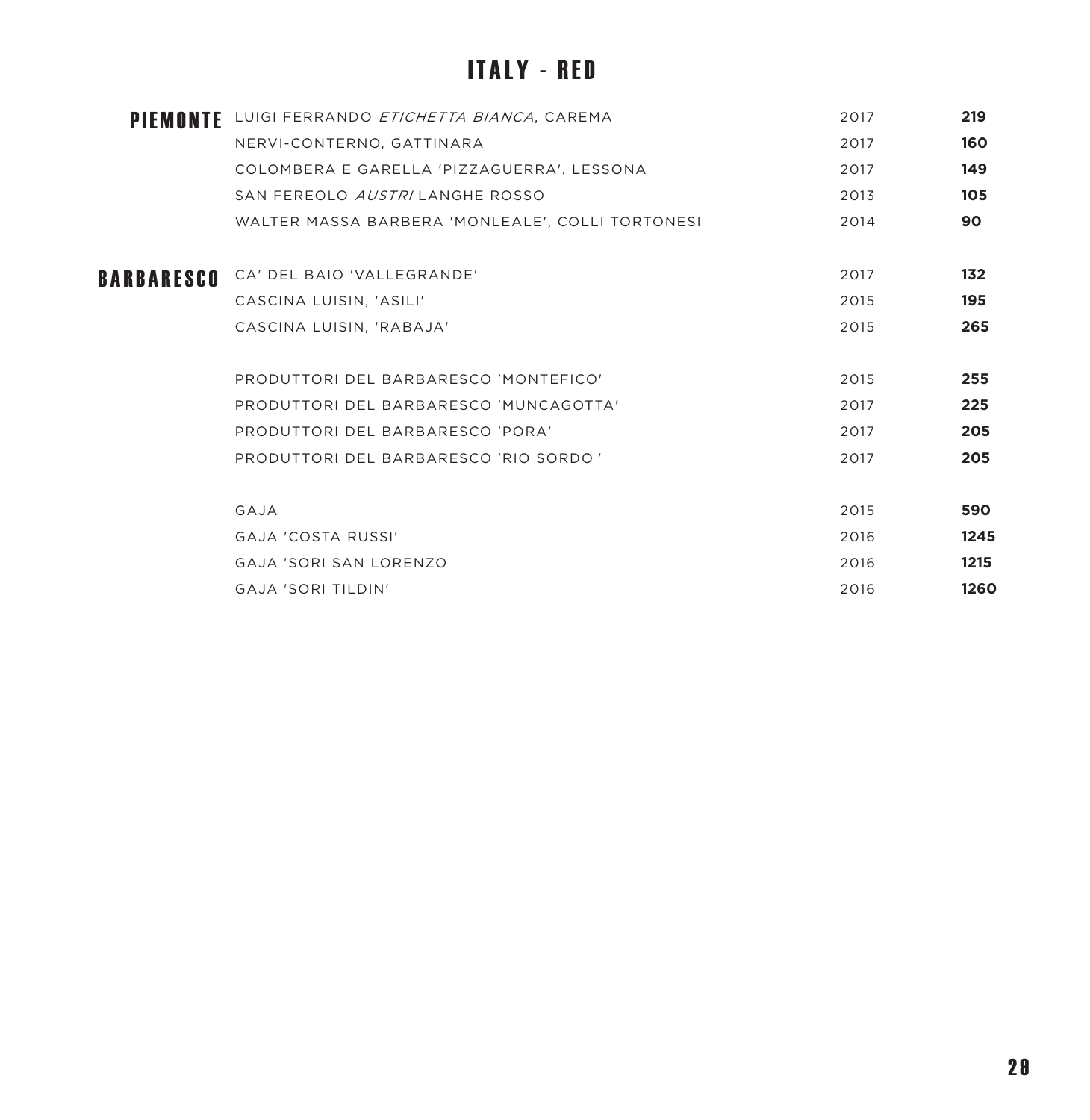#### PIEMONTE

# FRATELLI ALESSANDRIA 'GRAMOLERE'', VERDUNO 2017 **215** BAROLO FRATELLI ALESSANDRIA 'MONVIGLIERO', VERDUNO 2017 **245** FRATELLI ALESSANDRIA 'SAN LORENZO', VERDUNO 2016 **175** AZELIA DI LUIGI SCAVINO 'BRICCO VOGHERA', CASTIGLIONE FALETTO 2001 **615** AZELIA DI LUIGI SCAVINO 'BRICCO VOGHERA', CASTIGLIONE FALETTO 2010 **445** BROVIA UNIO 2014 **180** GIACOMO CONTERNO 'CASCINA FRANCIA', SERRALUNGA D'ALBA 2017 **800**

**ITALY - RED** 

ELVIO COGNO 'CASCINA NUOVA', RAVERA 2015 **160** ETTORE GERMANO 'PRAPÒ', SERRALUNGA D'ALBA 2017 **230** GAJA 'SPERSS', SERRALUNGA D'ALBA 2014 **625** GIUSEPPE MASCARELLO 'VILLERO' 2017 **535** GIUSEPPE MASCARELLO 'MONPRIVATO' 2017 **805**

BARTOLO MASCARELLO 2017 **490**

- FIGLI LUIGI ODDERO 'ROCCHE RIVERA', CASTIGLIONE FALETTO 2008 **350** FIGLI LUIGI ODDERO 'ROCCHE RIVERA', CASTIGLIONE FALETTO 2012 **295** FIGLI LUIGI ODDERO 'VIGNA RIONDA', SERRALUNGA D'ALBA 2012 **455** FIGLI LUIGI ODDERO 'VIGNA RIONDA', SERRALUNGA D'ALBA 2012 **375** FIGLI LUIGI ODDERO 2014 **195**
- MASSOLINO, SERRALUNGA D'ALBA 2017 **168** GIOVANNI ROSSO 'SERRALUNGA D'ALBA' 2017 **145** GIOVANNI ROSSO 'CERETTA' RISERVA, SERRALUNGA D'ALBA 2017 **225** MASSOLINO 'VIGNA RIONDA' RISERVA, SERRALUNGA D'ALBA 2012 **385** VIETTI 'CASTIGLIONE', CASTIGLIONE FALETTO 2017 **195**

#### 3 0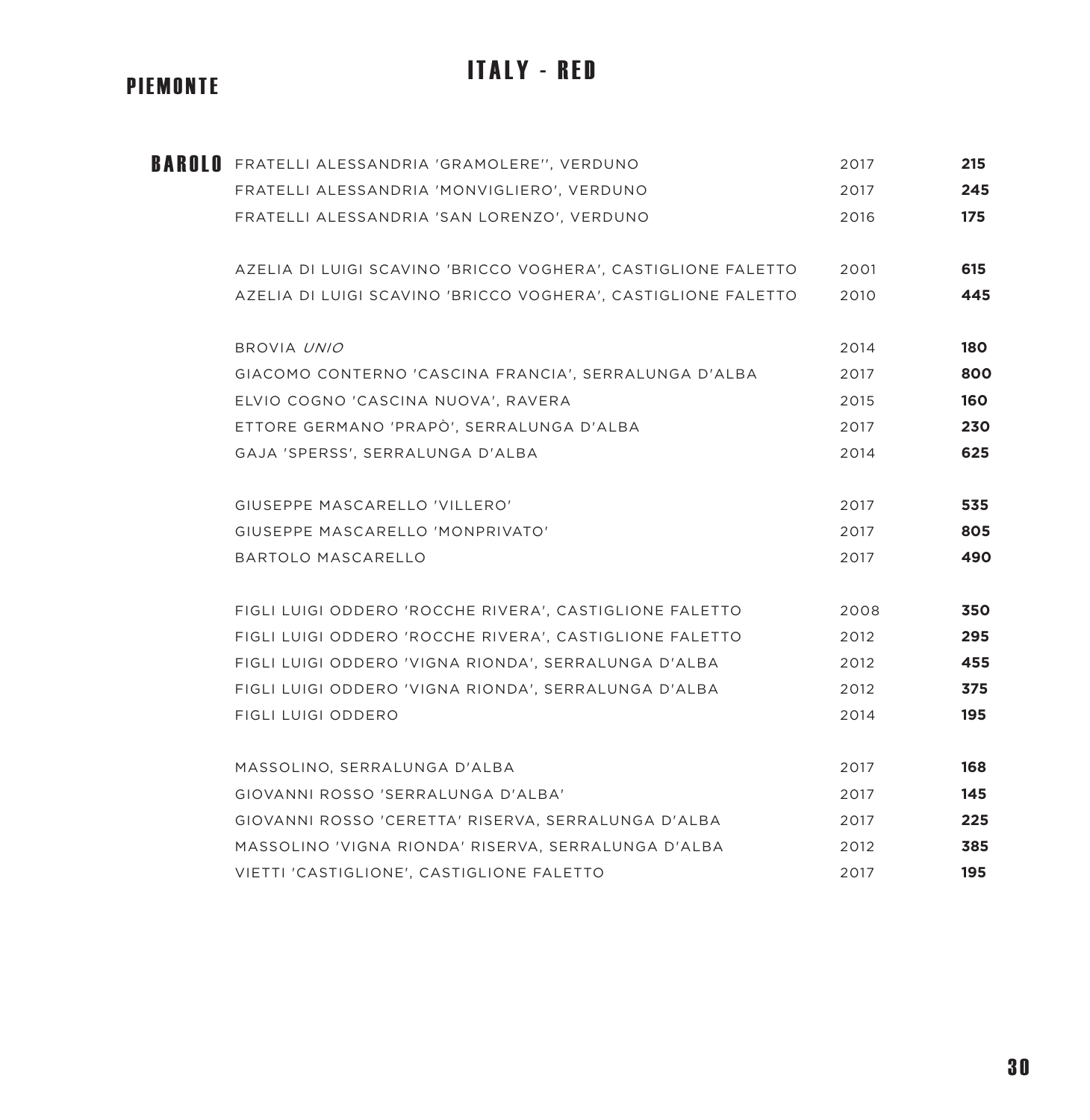# ITALY CONT'D TUSCANY

| CHIANTI                   | BADIA A COLTIBUONO, CHIANTI CLASSICO RISERVA, GAIOLE | 2017 | 135  |
|---------------------------|------------------------------------------------------|------|------|
|                           | MONTERAPONI, CHIANTI CLASSICO, RADDA                 | 2020 | 97   |
| <b>ROSSO DI</b>           | <b>BIONDI-SANTI</b>                                  | 2018 | 295  |
| MONTALCINO                | <b>LA MAGIA</b>                                      | 2019 | 85   |
|                           | GIULIO SALVIONI LA CERBAIOLA                         | 2017 | 195  |
| BRUNELLO DI<br>MONTALCINO | <b>BARICCI 'MONTOSOLI'</b>                           | 2016 | 285  |
|                           | <b>BIONDI-SANTI</b>                                  | 2012 | 520  |
|                           | <b>BIONDI-SANTI RISERVA</b>                          | 1983 | 2650 |
|                           | <b>BIONDI-SANTI RISERVA</b>                          | 2007 | 1190 |
|                           | <b>BIONDI-SANTI RISERVA</b>                          | 2012 | 995  |
|                           | BIONDI-SANTI RISERVA                                 | 2013 | 1085 |
|                           | CAPARZO 'LA CASA'                                    | 2000 | 345  |
|                           | CAPARZO 'LA CASA'                                    | 2004 | 315  |
|                           | CAPARZO 'LA CASA'                                    | 2011 | 300  |
|                           | COL D'ORCIA                                          | 2017 | 190  |
|                           | PIEVE SANTA RESTITUTA (GAJA)                         | 2014 | 285  |
|                           | VAL DI SUGA 'POGGIO AL GRANCHIO'                     | 2016 | 235  |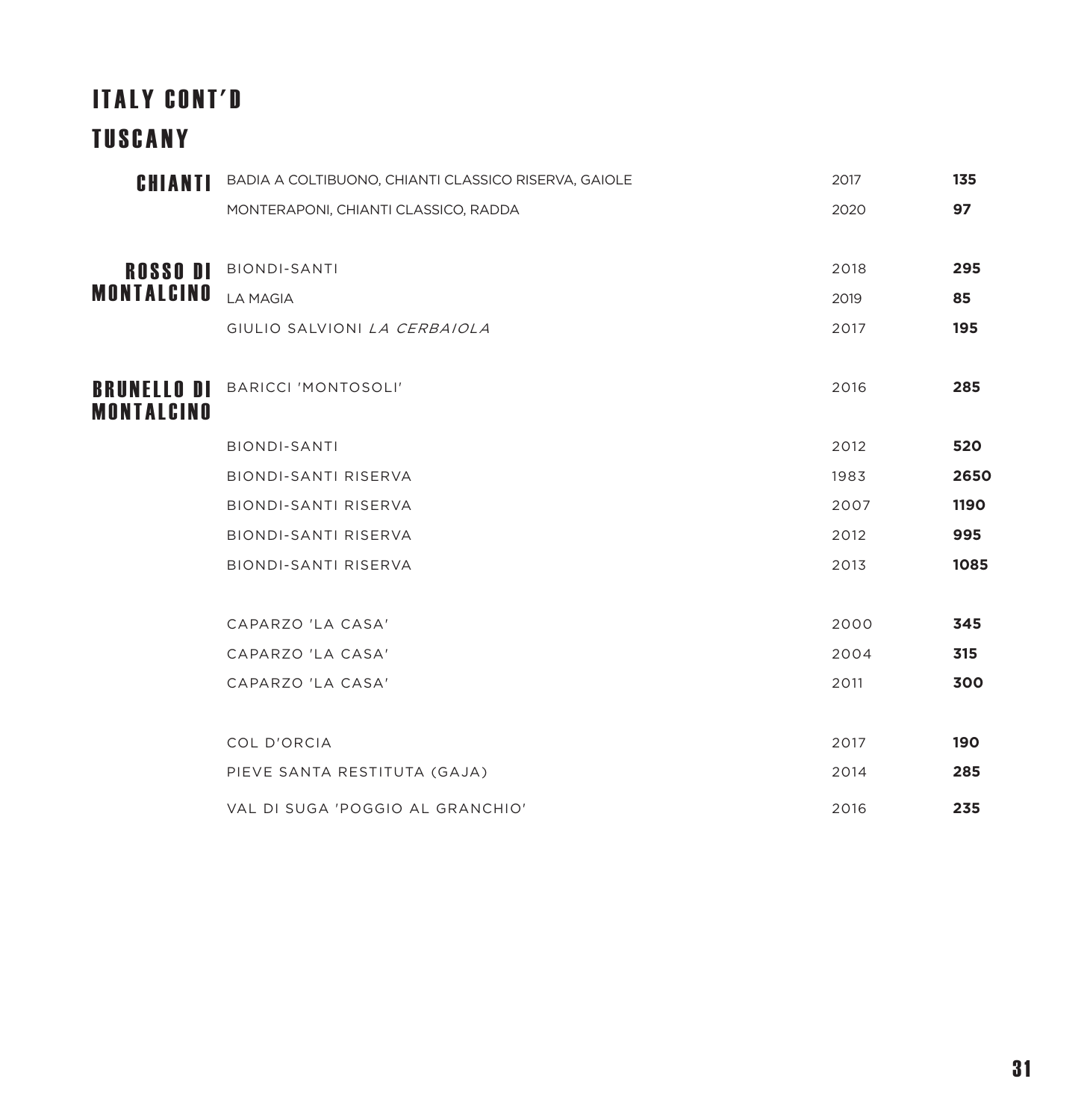| TOSCANA | ANTINORI TIGNANELLO                                    | 2019 | 345 |
|---------|--------------------------------------------------------|------|-----|
|         | ANTINORI SOLAIA                                        | 2015 | 925 |
|         | ANTINORI SOLAIA                                        | 2017 | 730 |
|         |                                                        |      |     |
|         | TENUTA DI ARGIANO SOLENGO, MAREMMA                     | 2018 | 195 |
|         | CASTELLO DEI RAMPOLLA VIGNA D'ALCEO, TOSCANA (CHIANTI) | 2008 | 415 |
|         | GAJA - CA' MARCANDA PROMIS, BOLGHERI                   | 2019 | 210 |
|         |                                                        |      |     |
|         | ORNELLAIA, BOLGHERI                                    | 2010 | 640 |
|         | ORNELLAIA, BOLGHERI                                    | 2011 | 598 |
|         | ORNELLAIA, BOLGHERI                                    | 2012 | 585 |
|         | MONTERAPONI, BARON'UGO                                 | 2015 | 235 |
|         |                                                        |      |     |
|         | PACINA, ROSSO DI TOSCANA (CHIANTI)                     | 2013 | 98  |
|         | PETROLO 'GALATRONA' TOSCANA (CHIANTI)                  | 2017 | 295 |
|         | TENUTA SAN GUIDO SASSICAIA, BOLGHERI SASSICAIA         | 2018 | 505 |
|         | UCCELIERA RAPACE, TOSCANA (MONTALCINO)                 | 2017 | 138 |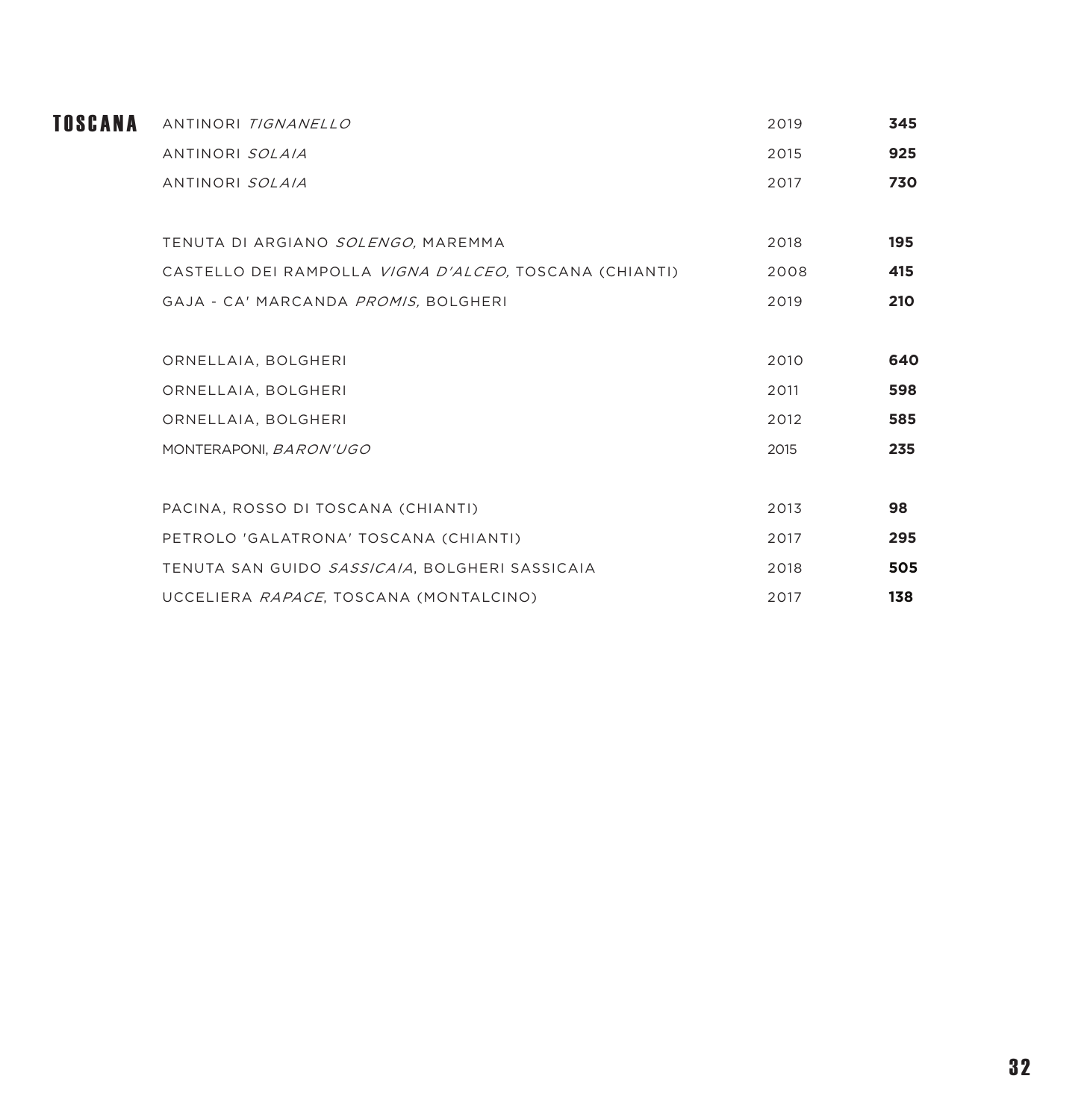# ITALY CONT'D

| FRIULI           | RONCHI DI CIALLA SCHIOPPETTINO, COLLI ORIENTALI             | 2012 | 150         |
|------------------|-------------------------------------------------------------|------|-------------|
| <b>LOMBARDIA</b> | BRUNO VERDI 'CAVARIOLA', OLTREPÒ PAVESE                     | 2009 | 115         |
| <b>VENETO</b>    | BUGLIONI IL LUSSURIOSO, AMARONE DELLA VALPOLICELLA CLASSICO | 2017 | 200         |
|                  | CA DEL MONTE, AMARONE DELLA VALPOLICELLA CLASSICO           | 2014 | 165         |
|                  | DAL FORNO ROMANO, VALPOLICELLA SUPERIORE CLASSICO           | 2013 | 345         |
|                  | DAL FORNO ROMANO, VALPOLICELLA SUPERIORE CLASSICO           | 2015 | 315         |
|                  | DAL FORNO ROMANO, AMARONE DELLA VALPOLICELLA CLASSICO       | 2013 | 825         |
|                  | GIUSEPPE QUINTARELLI, ALZERO IGT                            | 2012 | <b>1170</b> |
|                  | GIUSEPPE QUINTARELLI, PRIMOFIORE IGT                        | 2019 | 215         |
|                  |                                                             |      |             |
|                  | GIUSEPPE QUINTARELLI, AMARONE DELLA VAPOLICELLA CLASSICO    | 2013 | 958         |

| UMBRIA | ARNALDO CAPRAI SAGRANTINO DI MONTEFALCO "COLLEPIANO" | 2016  | 148 |
|--------|------------------------------------------------------|-------|-----|
|        | I UNGAROTTI SAGRANTINO DI MONTFFAI CO                | -2017 | 155 |
|        | LUNGAROTTI TORGIANO RISERVA "VIGNA MONTICCHIO"       | 2009  | 185 |

| <b>ISLANDS</b> | ARGIOLAS <i>TURRIGA</i> CANNONAU/CARIGNANO/BOVALE SARDO SARDINIA | 2007 | 235 |
|----------------|------------------------------------------------------------------|------|-----|
|                | FEUDO MONTONI NERO D'AVOLA <i>VRUCARA</i> SICILY                 | 2017 | 145 |
|                | IL CENSO NJURO, SICILY                                           | 2016 | 97  |
|                | I CUSTODI DELLE VIGNE DELL'ETNA <i>AETNEUS.</i> ETNA ROSSO       | 2014 | 132 |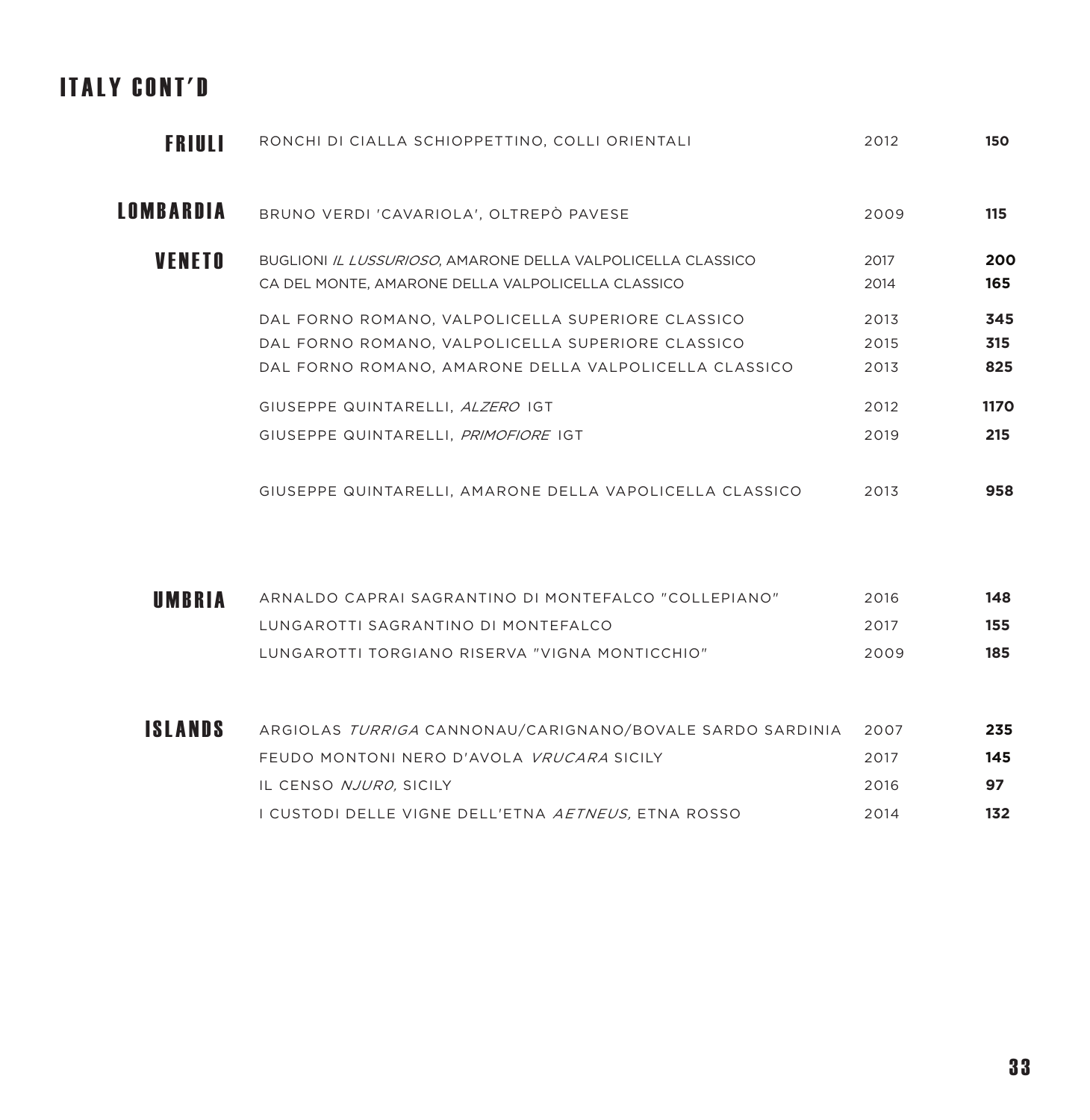# UNITED STATES-RED

#### CALIFORNIA - PINOT NOIR

|                    | <b>NAPA.</b> CERITAS CUVÉE ANNABELLE, SONOMA COAST          | 2020 | 240 |
|--------------------|-------------------------------------------------------------|------|-----|
| <b>SONOMA.</b>     | CERITAS 'OCCIDENTAL VINEYARD; SONOMA COAST                  | 2020 | 240 |
| <b>NORTH COAST</b> | DONUM YEAR OF THE ROOSTER, CARNEROS                         | 2017 | 215 |
|                    | DUMOL WESTER REACH, RUSSIAN RIVER VALLEY                    | 2019 | 200 |
|                    | FAILLA 'HIRSCH VINEYARD', SONOMA COAST                      | 2016 | 230 |
|                    | HYDE DE VILLAINE YGNACIA, CARNEROS                          | 2019 | 405 |
|                    | JOSEPH SWAN CUVÉE DE TROIS, RUSSIAN RIVER VALLEY            | 2017 | 115 |
|                    | KOSTA BROWNE, ANDERSON VALLEY                               | 2020 | 395 |
|                    | KOSTA BROWNE, RUSSIAN RIVER VALLEY                          | 2020 | 395 |
|                    | KOSTA BROWNE, SONOMA COAST                                  | 2020 | 385 |
|                    | KOSTA BROWNE 'KEEFER RANCH', RUSSIAN RIVER VALLEY           | 2020 | 450 |
|                    | LITTORAI LES LARMES, ANDERSON VALLEY                        | 2020 | 140 |
|                    | LITTORAI 'WENDLING BLOCK E'. ANDERSON VALLEY                | 2019 | 180 |
|                    | LITTORAI 'CERISE', ANDERSON VALLEY                          | 2019 | 225 |
|                    | PAUL HOBBS 'KATHERINE LINDSAY ESTATE', RUSSIAN RIVER VALLEY | 2018 | 275 |
|                    | POE 'MANCHESTER RIDGE', MENDOCINO                           | 2018 | 130 |
|                    | RIVERS-MARIE 'BEARWALLOW VINEYARD', ANDERSON VALLEY         | 2019 | 250 |
|                    |                                                             |      |     |

| CENTRAL | AU BON CLIMAT ISABELLE, SANTA MARIA VALLEY    | 2018 | 165 |
|---------|-----------------------------------------------|------|-----|
| COAST   | BIRICHINO 'ANTLE VINEYARD', CHALONE           | 2016 | 128 |
|         | DOMAINE DE LA CÔTE 'LA CÔTE', STA. RITA HILLS | 2018 | 295 |
|         | KOSTA BROWNE, STA. RITA HILLS                 | 2020 | 355 |
|         | TALLEY, ARROYO GRANDE                         | 2018 | 85  |
|         | TYLER 'LA ENCANTADA', STA. RITA HILLS         | 2012 | 155 |
|         | TYLER 'LA RINCONADA', STA. RITA HILLS         | 2019 | 225 |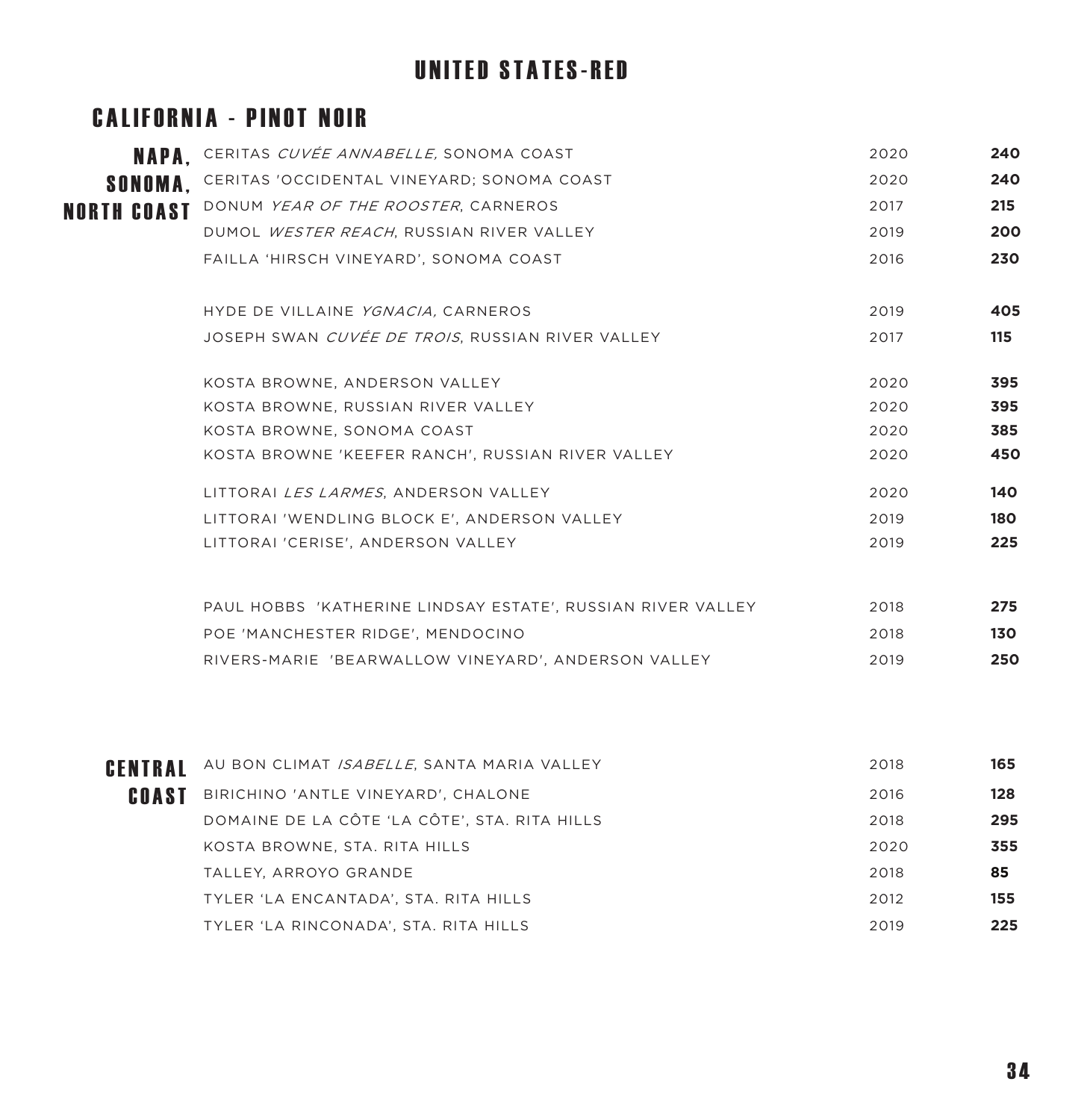#### **CABERNET** S A U V I G N O N **& PROPRIETARY** BLENDS

#### NAPA

| <b>DIAMOND</b>             | DIAMOND CREEK 'GRAVELLY MEADOW'      | 2017 | 495  |
|----------------------------|--------------------------------------|------|------|
| <b>MOUNTAIN</b>            | DIAMOND CREEK 'RED ROCK TERRACE'     | 2017 | 495  |
|                            |                                      |      |      |
| <b>CALISTOGA</b>           | CHÂTEAU MONTELENA <i>ESTATE</i>      | 2006 | 485  |
| HOWELL                     | DUNN HOWELL MOUNTAIN                 | 2017 | 375  |
| <b>MOUNTAIN</b>            | LA JOTA                              | 1999 | 345  |
|                            | LA JOTA                              | 2000 | 325  |
|                            | LA JOTA                              | 2002 | 335  |
|                            | LA JOTA "ANNIVERSARY RELEASE"        | 2003 | 305  |
|                            |                                      |      |      |
| <b>SPRING</b>              | CAIN FIVE                            | 2008 | 358  |
| <b>MOUNTAIN</b>            | LOKOYA                               | 2007 | 1035 |
|                            | SMITH-MADRONE                        | 2018 | 195  |
|                            |                                      |      |      |
| <b>HELENA</b><br><b>ST</b> | COLGIN TYCHSON HILL                  | 2018 | 1475 |
|                            | COLGIN CARIAD                        | 2018 | 1465 |
|                            | CORISON                              | 2018 | 270  |
|                            | CORISON 'SUNBASKET VINEYARD'         | 2016 | 450  |
|                            | PAUL HOBBS 'BECKSTOFFER-DR. CRANE'   | 2017 | 615  |
|                            | PAUL HOBBS 'BECKSTOFFER-LAS PIEDRAS' | 2012 | 895  |
|                            | RIVERS-MARIE 'PANEK VINEYARD'        | 2018 | 299  |
|                            | SALVESTRIN 'DR. CRANE VINEYARD'      | 2018 | 245  |
|                            | SPOTTSWOODE ESTATE                   | 2017 | 550  |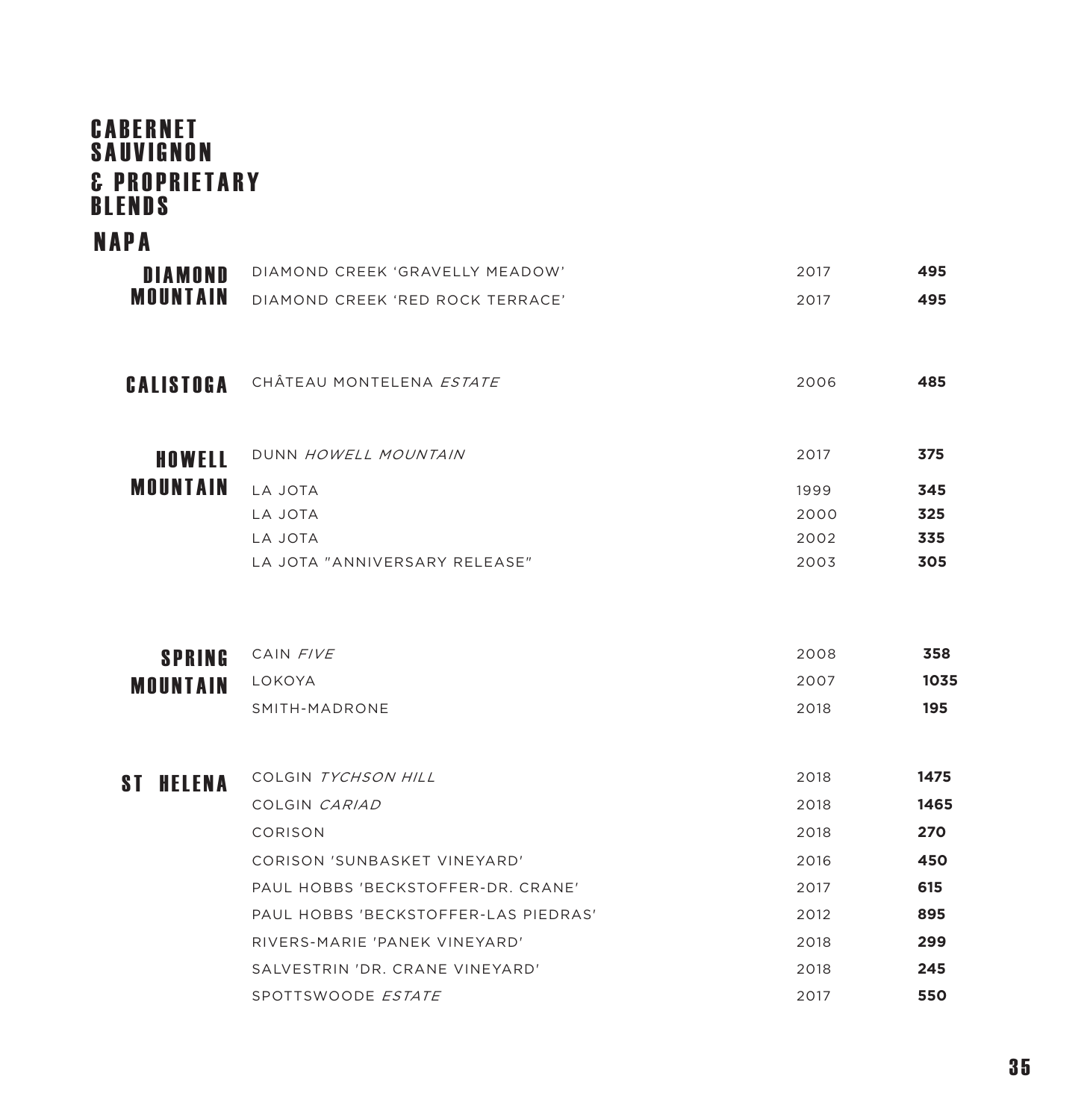#### NAPA VALLEY CONTINUED BRYANT FAMILY BETTINA 2016 **985** "PRITCHARD CHAPPELLET SIGNATURE 2019 **220** HILL" CHAPPELET 'PRITCHARD HILL' 2018 **625** COLGIN IX ESTATE 2017 **1035** CONTINUUM 2005 **795** CONTINUUM 2007 **815** CONTINUUM 2008 **780**

CONTINUUM 2010 **805** CONTINUUM 2013 **590** CONTINUUM 2016 **565** CONTINUUM 'SAGE MOUNTAIN VINEYARD' 2018 **575** 

OVID 2017 **510**

| RUTHERFORD | <b>FROG'S LEAP</b>             | 2004 | 385 |
|------------|--------------------------------|------|-----|
|            | <b>FROG'S LEAP</b>             | 2007 | 355 |
|            | FROG'S LEAP                    | 2009 | 315 |
|            | FROG'S LEAP                    | 2010 | 300 |
|            | NICKEL & NICKEL "QUARRY RANCH" | 2019 | 345 |
|            | <b>RUBICON ESTATE</b>          | 2008 | 495 |
|            | INGLENOOK RUBICON              | 2010 | 485 |
|            | INGLENOOK RUBICON              | 2012 | 517 |
|            |                                |      |     |
|            | <b>STAGLIN</b>                 | 2010 | 605 |
|            | <b>STAGLIN</b>                 | 2011 | 645 |
|            | <b>STAGLIN</b>                 | 2012 | 700 |
|            | <b>STAGLIN</b>                 | 2013 | 725 |
|            | <b>STAGLIN</b>                 | 2014 | 695 |
|            | <b>STAGLIN</b>                 | 2015 | 580 |
|            | <b>STAGLIN</b>                 | 2018 | 550 |
|            |                                |      |     |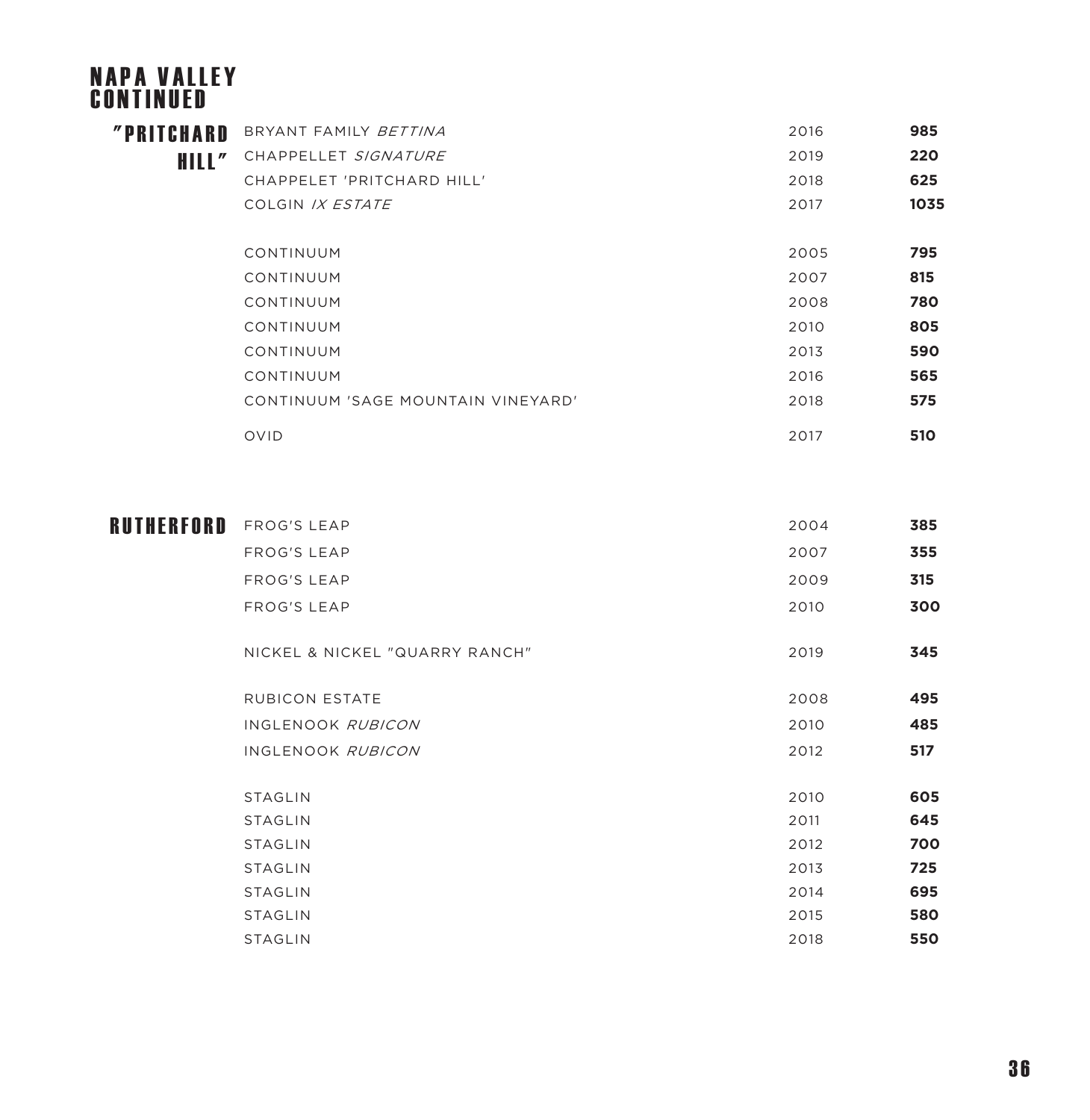# IN NAPA: OPUS ONE

 $\texttt{FFANURED}$  and the same is easy; it's just the first 100 years that are difficult."

-BARON PHILIPPE DE ROTHSCHILD

OPUS ONE WAS CREATED IN 1978 BY THE LEGENDARY OWNER OF CHÂTEAU MOUTON ROTHSCHILD AND NAPA GROUNDBREAKER ROBERT MONDAVI. COMBINING BOTH FAMILIES' TRADITIONS AND PASSION, AN EXCEPTIONAL WINE WAS BORN. AT THE HEART OF THE BLEND, WHICH VARIES BY VINTAGE, IS THE PRECIOUS "Q" BLOCK OF OAKVILLE'S "TO KALON" VINEYARD. YOUNG OPUS IS LUSCIOUS AND EXHUBERANT, WHILE WITH TIME IT REVEALS TOBACCO, SPICE BOX, AND MYSTERIOUS, EARTHY SAVOR.

| 1350<br>1997 | OPUS ONE |
|--------------|----------|
| 920<br>2004  | OPUS ONE |
| 895<br>2005  | OPUS ONE |
| 865<br>2006  | OPUS ONE |
| 835<br>2007  | OPUS ONE |
| 835<br>2008  | OPUS ONE |
| 785<br>2010  | OPUS ONE |
| 750<br>2014  | OPUS ONE |
| 725<br>2015  | OPUS ONE |
| 900<br>2016  | OPUS ONE |
| 750<br>2018  | OPUS ONE |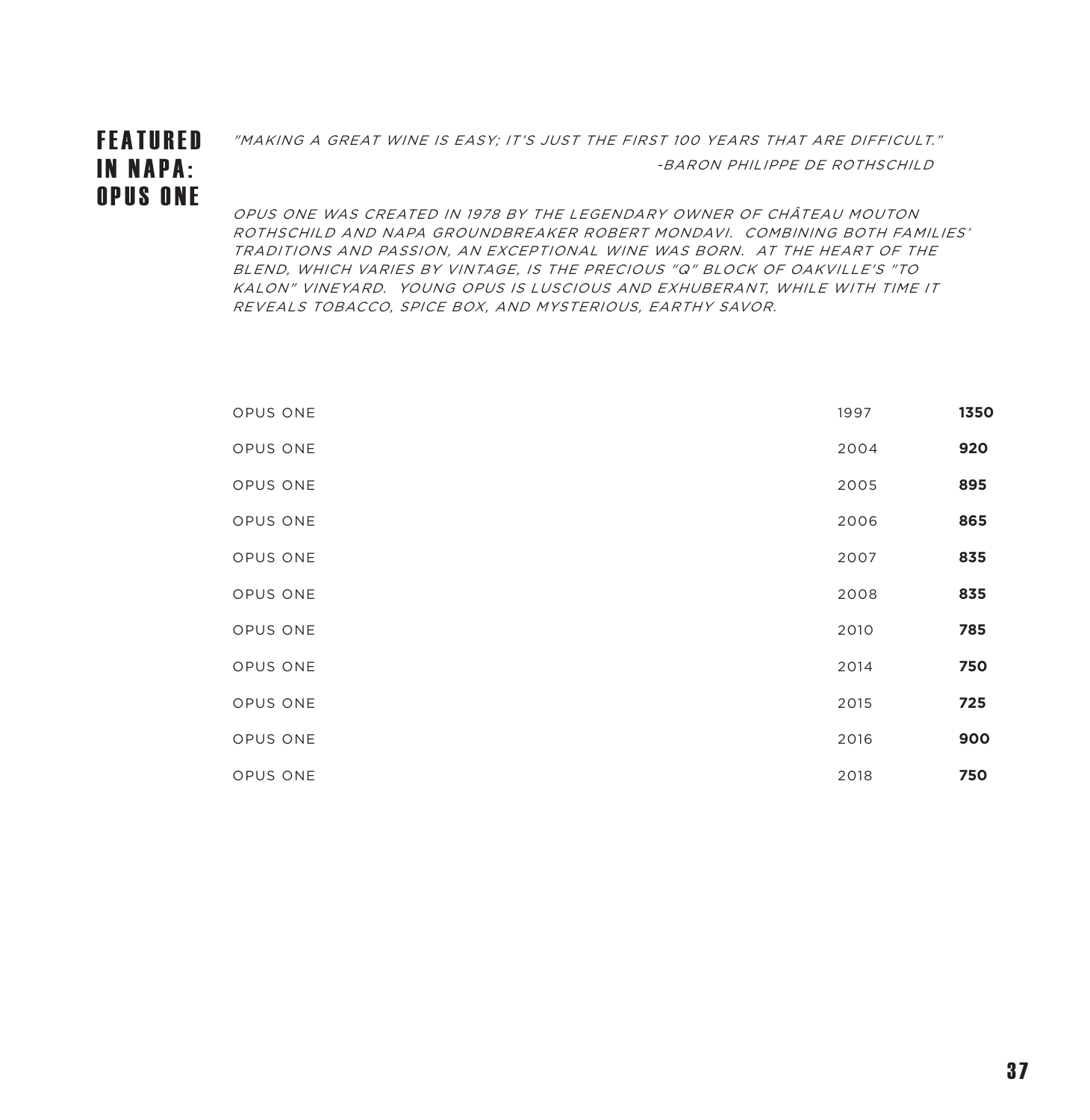#### NAPA VALLEY CONTINUED

# OAKVILLE

| <b>OAKVILLE</b>    | BOND QUELLA                       | 2016 | 1380 |
|--------------------|-----------------------------------|------|------|
|                    | BOND QUELLA                       | 2017 | 1325 |
|                    | BOND ST EDEN                      | 2016 | 1345 |
|                    | BOND VECINA                       | 2017 | 1656 |
|                    | <b>GROTH</b>                      | 2018 | 168  |
|                    | GROTH RESERVE                     | 2015 | 335  |
|                    | GROTH RESERVE                     | 2017 | 400  |
|                    | <b>HARLAN ESTATE</b>              | 2015 | 2070 |
|                    | <b>HARLAN ESTATE</b>              | 2017 | 2380 |
|                    | HEITZ CELLAR 'TRAILSIDE'          | 2015 | 395  |
|                    | HEITZ CELLAR 'TRAILSIDE'          | 2016 | 500  |
|                    | HEITZ CELLAR 'MARTHA'S VINEYARD'  | 2014 | 535  |
|                    | THE MASCOT                        | 2016 | 455  |
|                    | PARADIGM                          | 2018 | 213  |
|                    | PAUL HOBBS 'BECKSTOFFER-TO KALON' | 2012 | 855  |
|                    | PETER MICHAEL 'AU PARADIS'        | 2018 | 465  |
|                    | PROMONTORY                        | 2015 | 1550 |
|                    | SCHRADER 'BECKSTOFFER-TO KALON'   | 2018 | 1170 |
| <b>STAG'S LEAP</b> | <b>CLIFF LEDE</b>                 | 2018 | 190  |
|                    | SHAFER ONE POINT FIVE             | 2019 | 280  |
|                    | SHAFER HILLSIDE SELECT            | 2012 | 945  |
|                    | SHAFER HILLSIDE SELECT            | 2013 | 875  |
|                    | SHAFER HILLSIDE SELECT            | 2017 | 565  |
| <b>MT VEEDER</b>   | LOKOYA                            | 2016 | 695  |
|                    | MAYACAMAS                         | 2007 | 460  |
|                    | MAYACAMAS                         | 2011 | 345  |
|                    | MAYACAMAS                         | 2014 | 245  |
| YOUNTVILLE         | DOMINUS ESTATE 'NAPANOOK'         | 2018 | 365  |
|                    | NEWTON 'YOUNTVILLE'               | 2016 | 485  |
|                    |                                   |      |      |
| <b>COOMBSVILLE</b> | MATTHIASSON 'DEAD FRED VINEYARD'  | 2018 | 235  |
|                    | PAUL HOBBS 'NATHAN COOMBS ESTATE' | 2012 | 780  |
|                    | PAUL HOBBS 'NATHAN COOMBS ESTATE' | 2015 | 645  |
|                    | PAUL HOBBS 'NATHAN COOMBS ESTATE' | 2016 | 720  |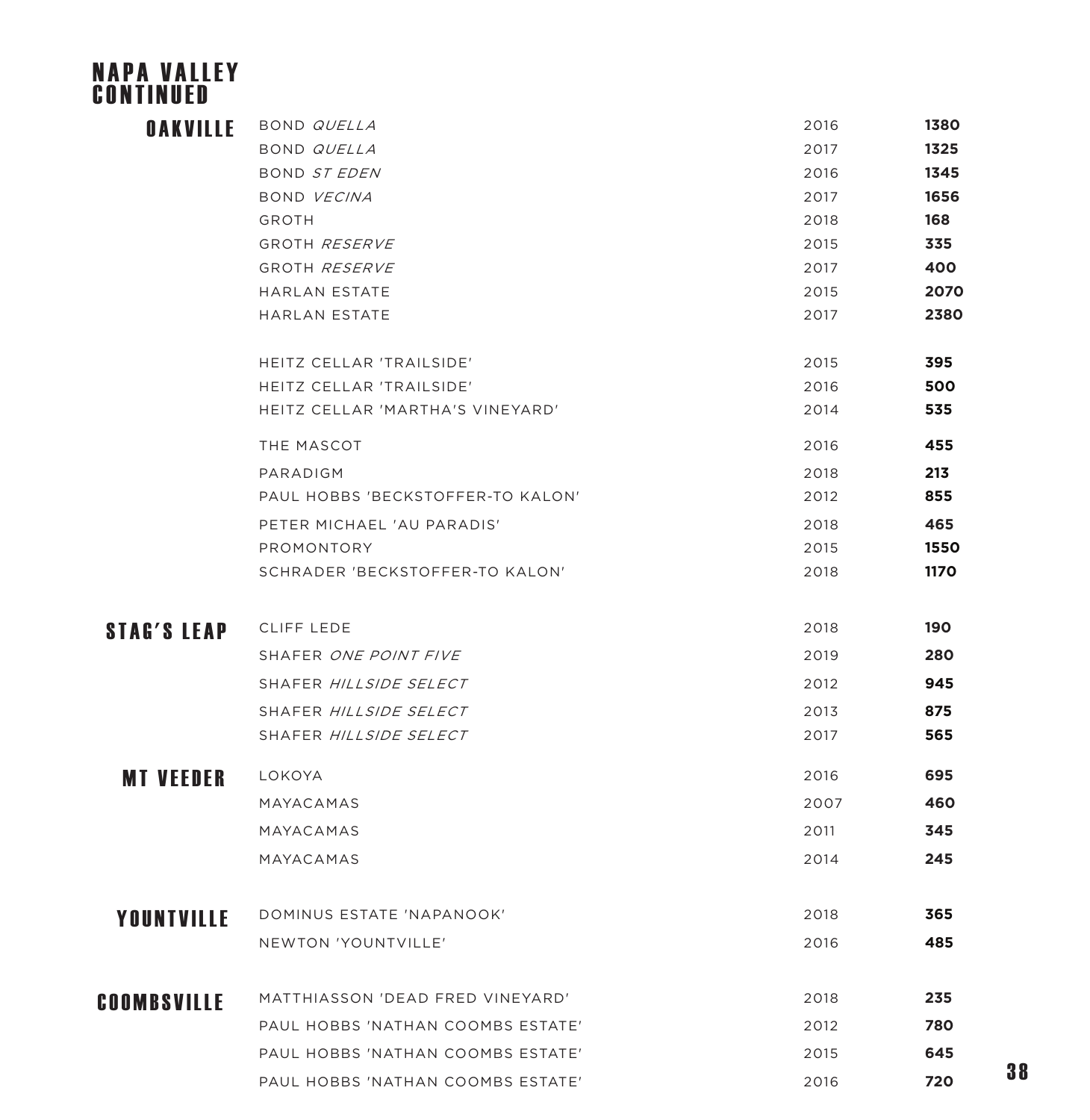# **NAPA VALLEY** CONTINUED

| <b>NAPA VALLEY</b> | <b>BURGESS CELLARS ESTATE</b>  | 2009      | 335  |
|--------------------|--------------------------------|-----------|------|
|                    | CAIN CUVÉE NV17                | <b>MV</b> | 105  |
|                    |                                |           |      |
|                    | CARDINALE                      | 2011      | 725  |
|                    | CARDINALE                      | 2018      | 645  |
|                    | CAYMUS SPECIAL SELECTION       | 2012      | 545  |
|                    | CAYMUS SPECIAL SELECTION       | 2017      | 495  |
|                    | DALLA VALLE                    | 2018      | 595  |
|                    | DARIOUSH SIGNATURE             | 2018      | 295  |
|                    | FORMAN                         | 2018      | 275  |
|                    | <b>FAUST</b>                   | 2019      | 138  |
|                    |                                |           |      |
|                    | FROG'S LEAP                    | 2013      | 245  |
|                    | <b>HEITZ CELLAR</b>            | 2017      | 160  |
|                    | HUNDRED ACRE 'KAYLI MORGAN'    | 2017      | 1048 |
|                    | HUNDRED ACRE 'WRAITH'          | 2016      | 1039 |
|                    | <b>JARVIS</b>                  | 2014      | 395  |
|                    | <b>JOSEPH PHELPS VINEYARDS</b> | 2019      | 196  |
|                    | JOSEPH PHELPS INSIGNIA         | 2018      | 575  |
|                    | KENZO A/                       | 2016      | 540  |
|                    | KENZO RINDO                    | 2017      | 395  |
|                    | LEWIS CELLARS RESERVE          | 2017      | 385  |
|                    | NEWTON UNFILTERED              | 2018      | 190  |
|                    | NEYERS AME                     | 2017      | 247  |
|                    | ORIN SWIFT PAPILLON            | 2019      | 195  |
|                    | PLUMPJACK                      | 2018      | 385  |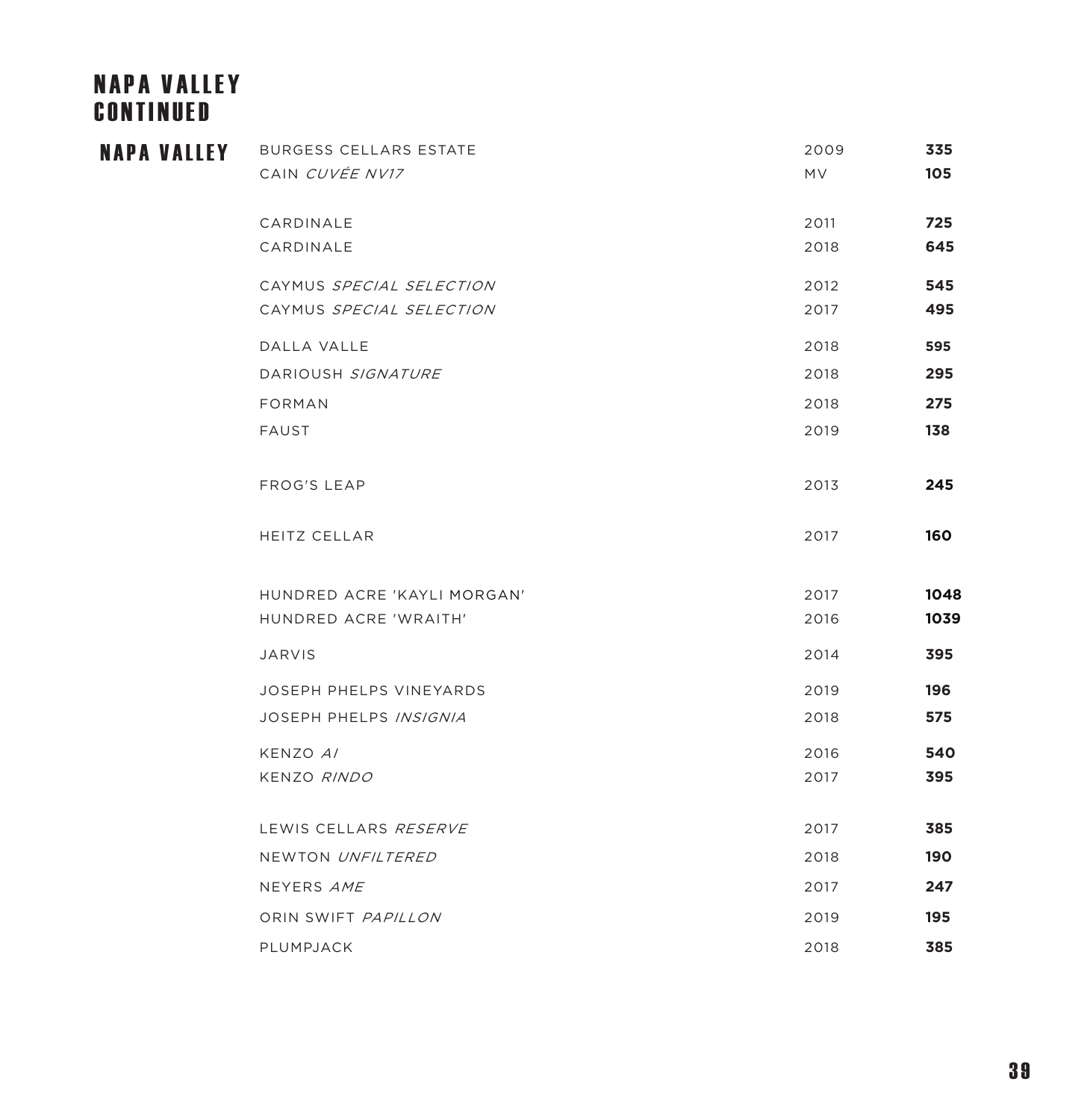# **CABERNET SAUVIGNON** & B L E N D S

| PALMAZ                      | 2013 | 375  |
|-----------------------------|------|------|
| PALMAZ                      | 2014 | 350  |
| ROBIN LAIL <i>BLUEPRINT</i> | 2019 | 255  |
| ZD ABACUS                   | XX   | 1200 |
| <b>NAPA VALLEY</b>          |      |      |

| <b>SONOMA</b>         | PETER MICHAEL 'LES PAVOTS' KNIGHTS VALLEY | 2018 | 550 |
|-----------------------|-------------------------------------------|------|-----|
|                       | PIED A TERRE 'LOVE ON MARS'               | 2020 | 95  |
|                       | PRIDE, NAPA & SONOMA COUNTY               | 2018 | 240 |
|                       | SILVER OAK, ALEXANDER VALLEY              | 2012 | 415 |
|                       | VÉRITÉ <i>LA JOIE</i> , SONOMA COUNTY     | 1998 | 685 |
|                       |                                           |      |     |
| <b>SANTA CRUZ MTS</b> | BIRICHINO 'PETER MARTIN RAY'              | 2020 | 238 |
|                       | RIDGE ESTATE                              | 2019 | 178 |
|                       | RIDGE 'MONTE BELLO'                       | 2018 | 515 |
|                       |                                           |      |     |
| <b>PASO ROBLES</b>    | HALTER RANCH, ADELAIDA DISTRICT           | 2017 | 114 |
|                       | <b>JUSTIN ISOSCELES</b>                   | 2018 | 135 |
|                       | <b>TREANA</b>                             | 2020 | 72  |
|                       |                                           |      |     |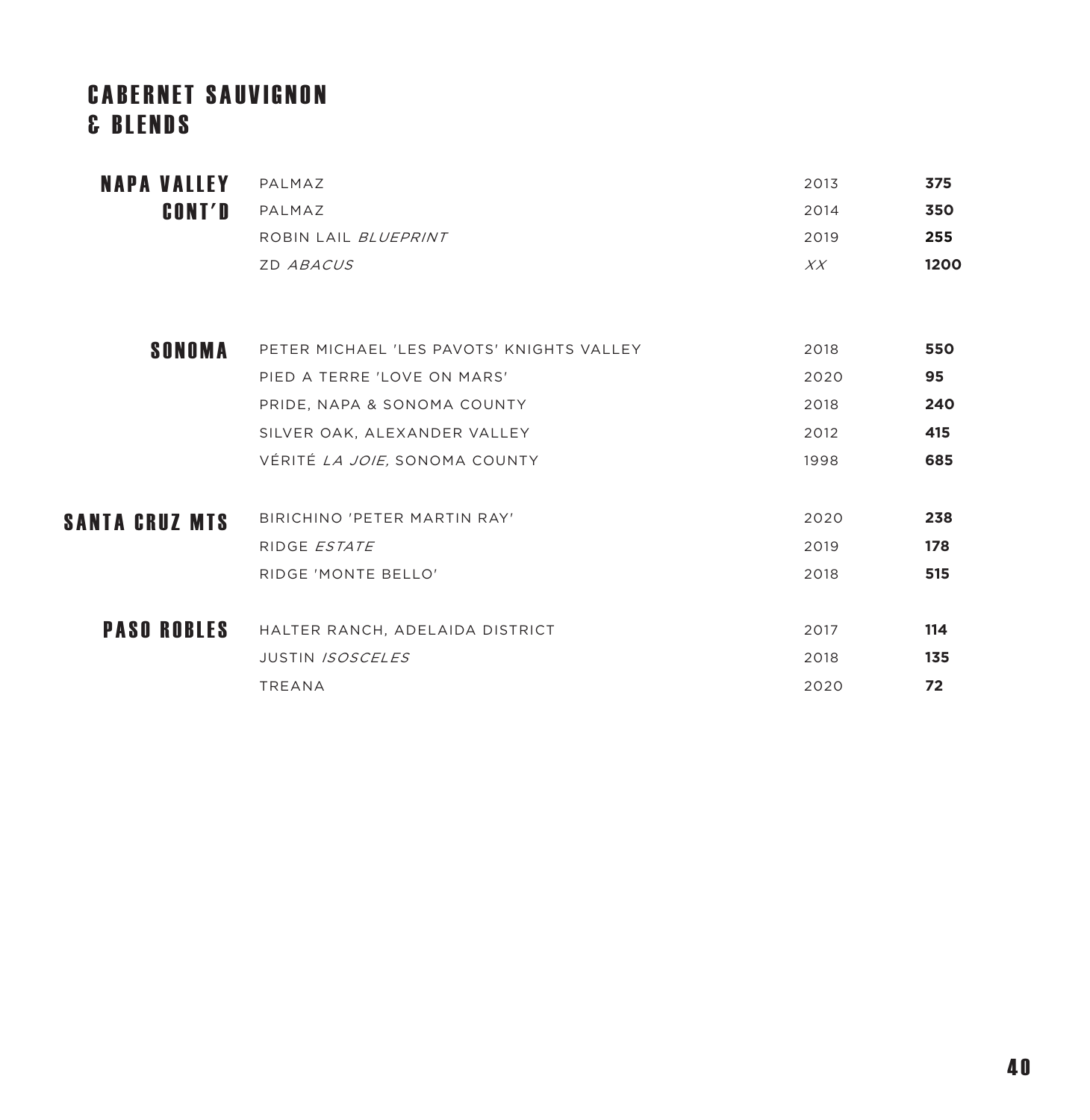| CABERNET     | DALLA VALLE, <i>MAYA</i> ST HELENA        | 2017 | 935 |
|--------------|-------------------------------------------|------|-----|
| <b>FRANC</b> | PRIDE MOUNTAIN VINEYARDS, NAPA AND SONOMA | 2019 | 230 |
|              | VÉRITÉ <i>LE DÉSIR.</i> SONOMA COUNTY     | 2014 | 670 |

| <b>MERLOT</b> | AMUSE BOUCHE, NAPA VALLEY                              | 2016 | 625 |
|---------------|--------------------------------------------------------|------|-----|
|               | LA JOTA, HOWELL MOUNTAIN                               | 2017 | 240 |
|               | SWITCHBACK RIDGE 'PETERSON FAMILY VINEYARD', CALISTOGA | 2017 | 165 |

| EASTON ESTATE, SHENANDOAH VALLEY                       | 1999                   | 135 |
|--------------------------------------------------------|------------------------|-----|
| EASTON 'RINALDI VINEYARD' FIDDLETOWN, SIERRA FOOTHILLS | 2014                   | 98  |
| RIDGE 'GEYSERVILLE', ALEXANDER VALLEY                  | 2018                   | 165 |
| RIDGE 'PAGANI RANCH'. SONOMA VALLEY                    | 2019                   | 156 |
|                                                        | 2019                   | 95  |
| TURLEY ESTATE 'KIRSCHENMANN', MOKELUMNE RIVER, LODI    | 2020                   | 125 |
| TURLEY ESTATE 'UEBERROTH', PASO ROBLES                 | 2019                   | 155 |
| TURLEY ESTATE 'RATTLESNAKE RIDGE', HOWELL MOUNTAIN     | 2019                   | 185 |
|                                                        | TURLEY ESTATE JUVENILE |     |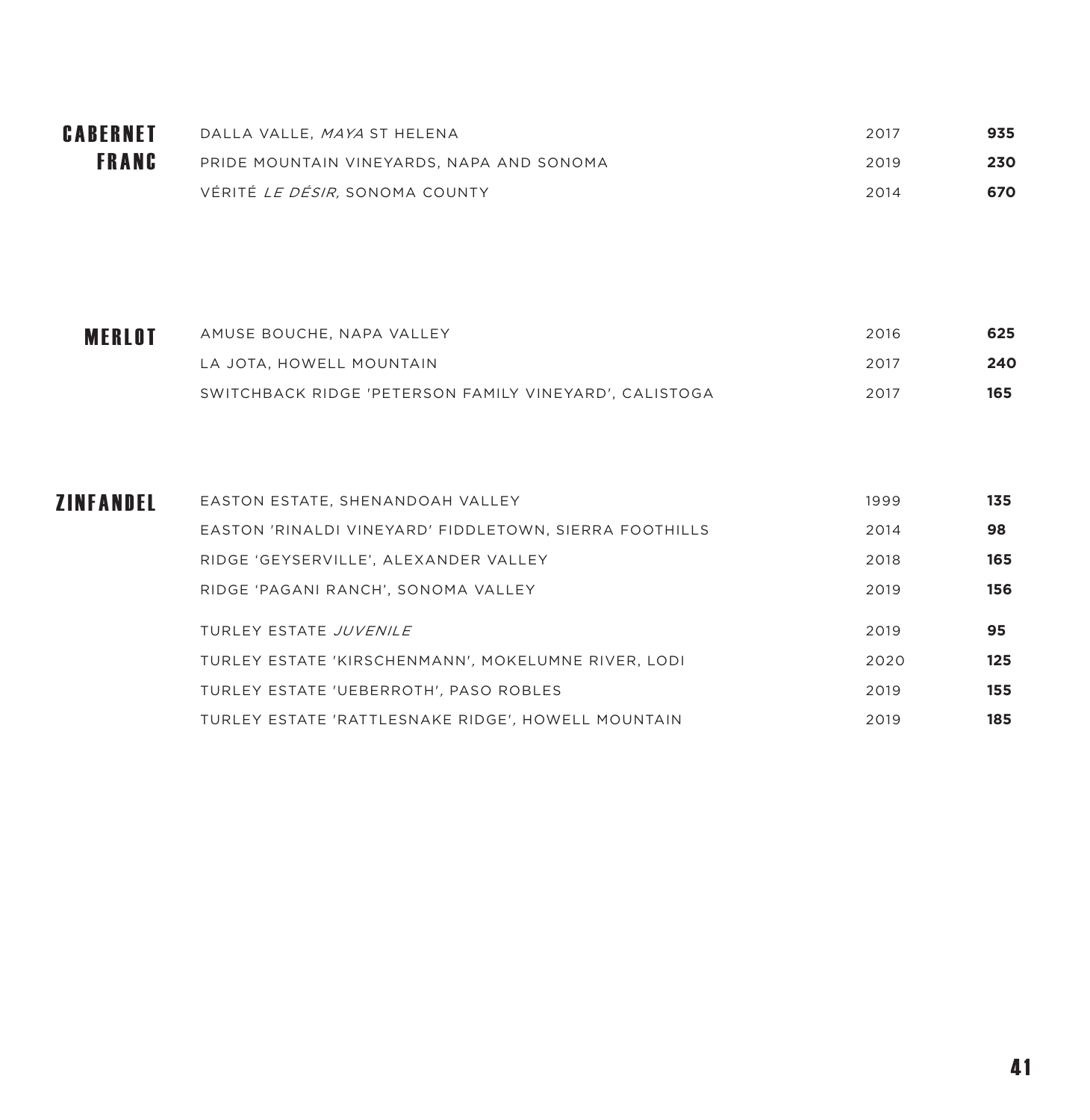| GAMAY | PAX ALTA MONTE, SONOMA COUNTY                      | 2020 | 121 |
|-------|----------------------------------------------------|------|-----|
|       | THE WITHERS, EL DORADO, CALIFORNIA                 | 2018 | 92  |
|       |                                                    |      |     |
| SYRAH | MODEL FARM LA CRUZ, PETALUMA GAP                   | 2018 | 125 |
|       | TERRE ROUGE ASCENT, SIERRA FOOTHILLS               | 2007 | 175 |
|       | TERRE ROUGE SYRAH 'SENTINEL OAK', SIERRA FOOTHILLS | 1999 | 200 |
|       | TERRE ROUGE SYRAH 'SENTINEL OAK', SIERRA FOOTHILLS | 2012 | 130 |

| GRENACHE      | A TRIBUTE TO GRACE, SANTA BARBARA HIGHLANDS                     | 2017 | 126 |
|---------------|-----------------------------------------------------------------|------|-----|
|               | BIRICHINO GRENACHE/MOUVEDRE ROKUROKUBI & INUGAMI. CENTRAL COAST | 2020 | 95  |
|               | DONELAN CUVÉE MORIAH, SONOMA COUNTY                             | 2015 | 145 |
|               | PAX THE VICAR GRENACHE/MOUVEDRE. NORTH COAST                    | 2018 | 138 |
|               | THE WITHERS, SIERRA FOOTHILLS, CALIFORNIA                       | 2017 | 115 |
|               |                                                                 |      |     |
|               |                                                                 |      |     |
| OTHER         | ARNOT-ROBERTS TROUSSEAU, LUCHSINGER VINEYARD, CLEAR LAKE, CA    | 2017 | 115 |
| <b>GRAPES</b> | HEITZ CELLAR GRIGNOLINO, NAPA VALLEY, CALIFORNIA                | 2018 | 95  |
|               |                                                                 |      |     |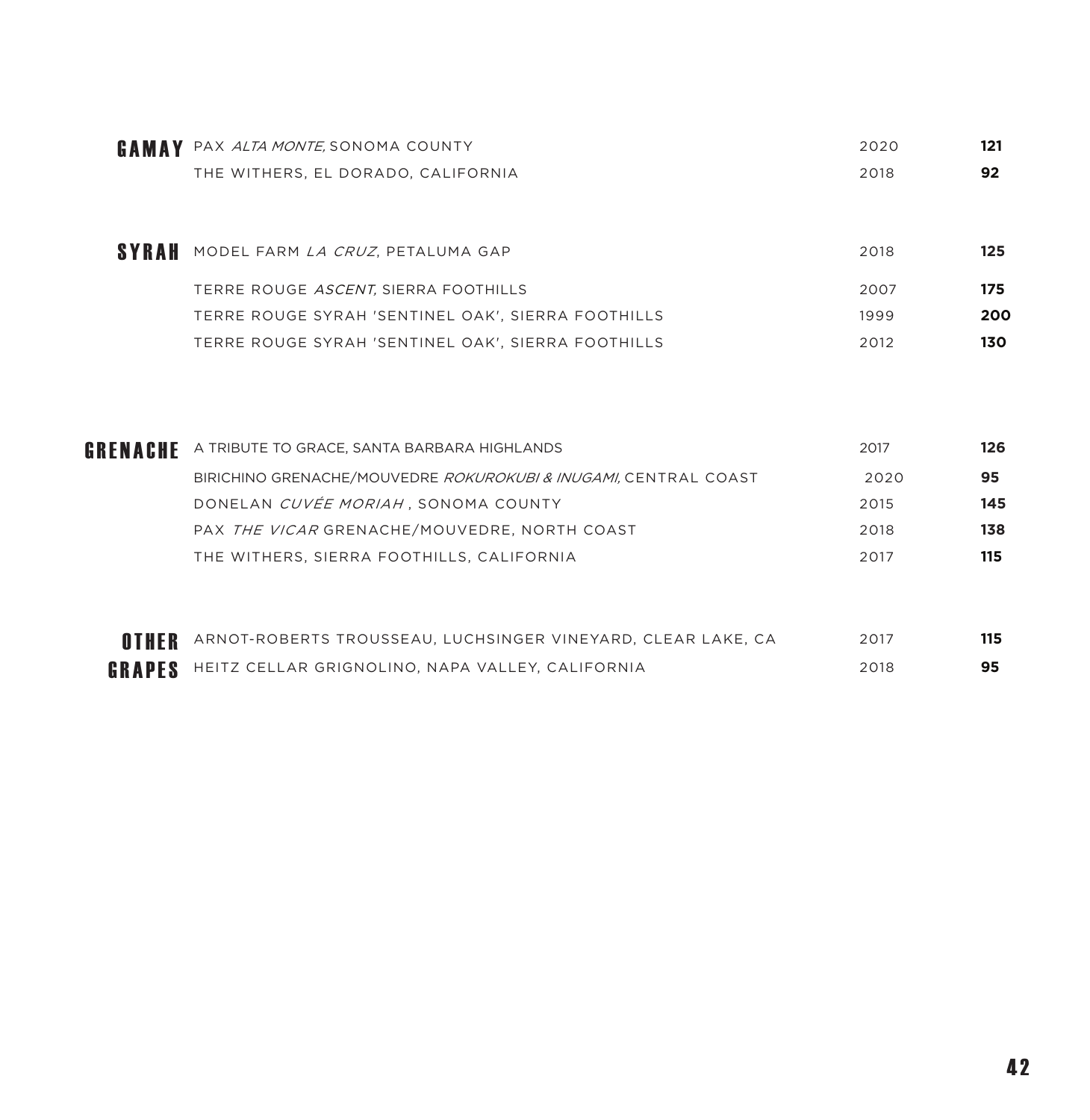# OREGON PINOT NOIR

| <b>MT PISGAH</b>    | ILLAHE ESTATE                                  | 2020 | 89  |
|---------------------|------------------------------------------------|------|-----|
| <b>DUNDEE</b>       | CAMERON 'ABBEY RIDGE'                          | 2019 | 237 |
| <b>HILLS</b>        | CAMERON 'CLOS ELECTRIQUE'                      | 2019 | 237 |
|                     | PATRICIA GREEN 'MYSTERIOUS'                    | 2019 | 245 |
|                     | EYRIE ESTATE                                   | 2017 | 150 |
|                     | DOMAINE SERENE EVENSTAD RESERVE                | 2018 | 205 |
| <b>CHEHALEM MTS</b> | TEUTONIC WINE CO. 'BERGSPITZE-LAUREL VINEYARD' | 2020 | 95  |
| <b>MCMINNVILLE</b>  | MARTIN WOODS 'BEDNARIK VINEYARD'               | 2019 | 135 |
|                     | PATRICIA GREEN 'HYLAND VINEYARD' COURY CLONE   | 2018 | 245 |
|                     | <b>EOLA-AMITY</b> BROOKS 'TEMPERANCE HILL'     | 2017 | 170 |
| <b>HILLS</b>        | BROOKS 'RED LETTER'                            | 2017 | 150 |
|                     | CRISTOM 'MT JEFFERSON CUVÉE'                   | 2019 | 185 |
|                     | CRISTOM 'EILEEN VINEYARD'                      | 2017 | 295 |
|                     | CRISTOM 'EILEEN VINEYARD'                      | 2018 | 285 |
|                     | CRISTOM 'EILEEN VINEYARD'                      | 2019 | 275 |
|                     | CRISTOM 'JESSIE VINEYARD'                      | 2016 | 315 |
|                     | CRISTOM 'JESSIE VINEYARD'                      | 2017 | 295 |
|                     | CRISTOM 'JESSIE VINEYARD'                      | 2018 | 285 |
|                     | CRISTOM 'JESSIE VINEYARD'                      | 2019 | 275 |
|                     | CRISTOM 'PAUL GERRIE VINEYARD'                 | 2019 | 295 |
|                     | DIVISION WINE CO. 'TEMPERANCE HILL' TROIS      | 2019 | 155 |
|                     | EVENING LAND 'LA SOURCE'                       | 2016 | 210 |
|                     | LINGUA FRANCA                                  | 2019 | 165 |
|                     | ZENA CROWN, 'THE SUM'                          | 2018 | 220 |
|                     | ZENA CROWN, 'THE SLOPE'                        | 2018 | 195 |
| OREGON              | CAMERON NEBBIOLO, DUNDEE HILLS, OREGON         | 2017 | 135 |
| OTHER               | CRISTOM SYRAH, DUNDEE HILLS, OREGON            | 2008 | 198 |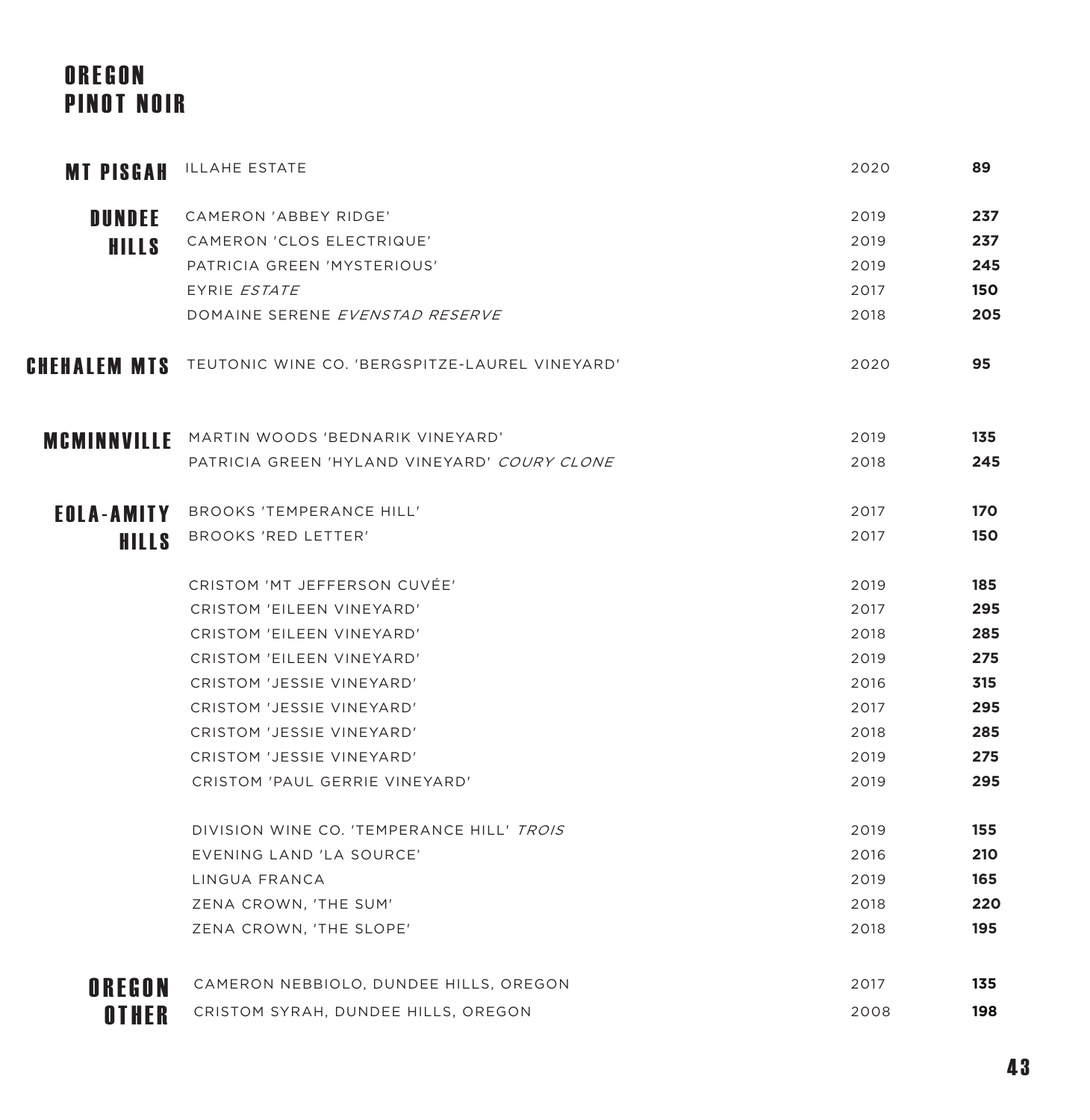# WASHINGTON **STATE**

| <b>CABERNET</b> | COL SOLARE, RED MOUNTAIN                | 2017 | 195 |
|-----------------|-----------------------------------------|------|-----|
| SAUVIGNON       | FIGGINS ESTATE RED, WALLA WALLA         | 2016 | 275 |
|                 | LEONETTI CELLARS, WALLA WALLA           | 2018 | 345 |
|                 | QUILCEDA CREEK, COLUMBIA VALLEY         | 2018 | 430 |
|                 |                                         |      |     |
| SYRAH           | CAYUSE 'CAILLOUX VINEYARD', WALLA WALLA | 2019 | 415 |

| CAYUSE 'ARMADA VINEYARD', WALLA WALLA                   | 2019 | 400 |
|---------------------------------------------------------|------|-----|
| CHRISTOPHE BARON, 'HORS CATEGORIE VINEYARD' WALLA WALLA | 2018 | 850 |

#### ARGENTINA - RED

| BODEGA Y VIÑEDOS CATENA ALTA MALBEC HISTORIC ROWS, MENDOZA        | 2017 | 165 |
|-------------------------------------------------------------------|------|-----|
| BODEGAS CHACRA PINOT NOIR SIN AZUFRE, PATAGONIA                   | 2020 | 148 |
| BODEGA COLOMÉ MALBEC <i>ESTATE</i> VALLES CALCHAQUÍES. SALTA      | 2019 | 79  |
| BODEGA COLOMÉ MALBEC ALTURA MÁXIMA VALLES CALCHAQUÍES, SALTA 2015 |      | 255 |
| TIKAL MALBEC <i>AMORIO</i> . MENDOZA                              | 2018 | 105 |

# M**É**XICO - RED

| BICHI. ROSA DEL PERU <i>LA SANTA</i> TECATE. BAJA CALIFORNIA | 2020 |  |
|--------------------------------------------------------------|------|--|
|--------------------------------------------------------------|------|--|

#### AUSTRALIA - RED

| GIANT STEPS PINOT NOIR 'PRIMAVERA VINEYARD, YARRA VALLEY | 2019 | 145  |
|----------------------------------------------------------|------|------|
| MÊRITE MERLOT, WRATTONBULLY                              | 2015 | 150  |
| OCHOTA BARRELS SYRAH WHERE'S THE POPE?. MCLAREN VALE     | 2020 | 185  |
| PENFOLDS GRANGE, SOUTH AUSTRALIA                         | 2014 | 1890 |